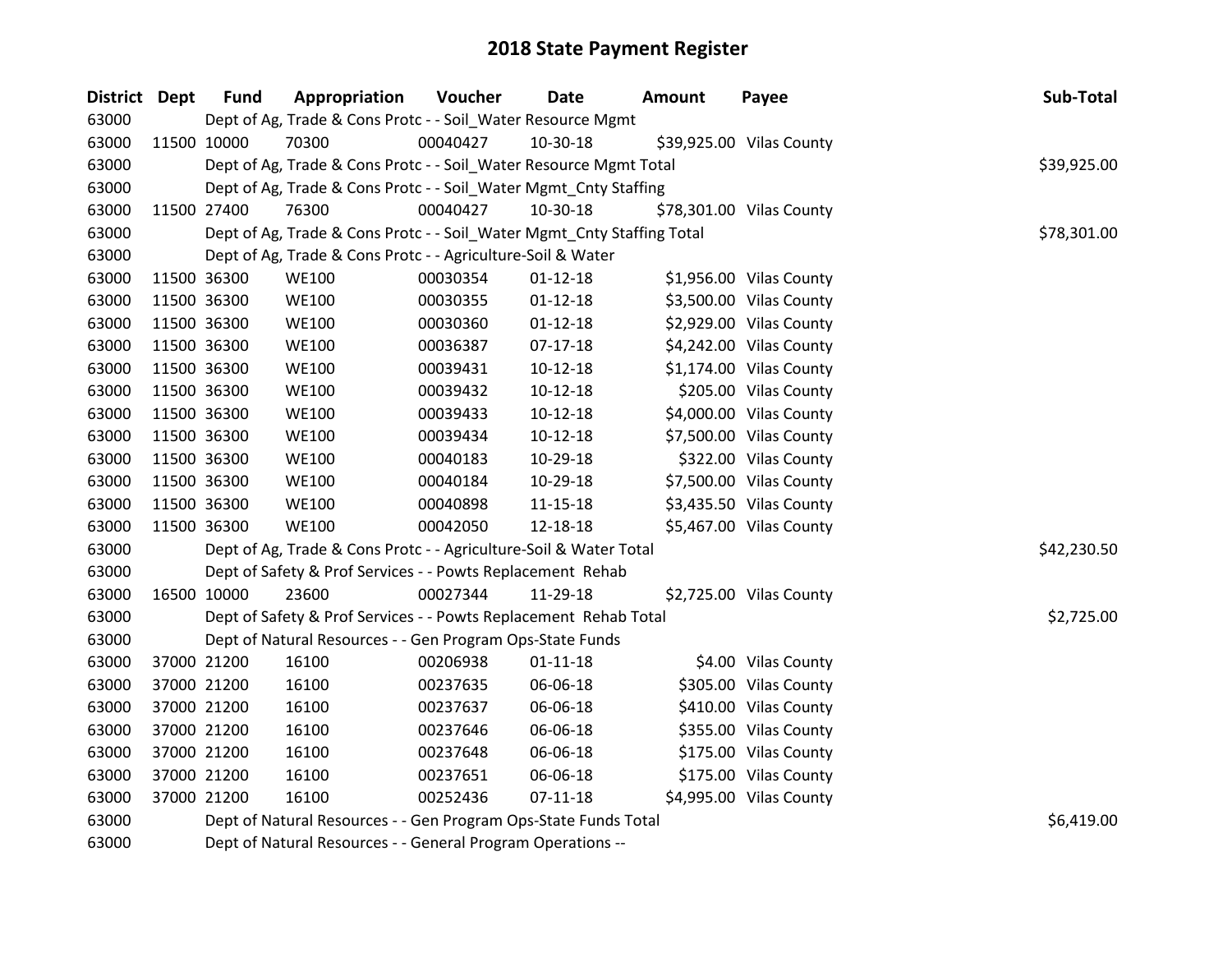| <b>District Dept</b> | <b>Fund</b> | Appropriation                                                      | Voucher  | <b>Date</b>    | <b>Amount</b> | Payee                    | Sub-Total   |
|----------------------|-------------|--------------------------------------------------------------------|----------|----------------|---------------|--------------------------|-------------|
| 63000                | 37000 21200 | 25400                                                              | 00218704 | 03-07-18       |               | \$450.00 Vilas County    |             |
| 63000                | 37000 21200 | 25400                                                              | 00228313 | $05 - 11 - 18$ |               | \$255.96 Vilas County    |             |
| 63000                | 37000 21200 | 25400                                                              | 00250703 | $07-11-18$     |               | \$300.00 Vilas County    |             |
| 63000                | 37000 21200 | 25400                                                              | 00261777 | 08-31-18       |               | \$30.00 Vilas County     |             |
| 63000                | 37000 21200 | 25400                                                              | 00286784 | 12-28-18       |               | \$420.00 Vilas County    |             |
| 63000                |             | Dept of Natural Resources - - General Program Operations -- Total  |          |                |               |                          | \$1,455.96  |
| 63000                |             | Dept of Natural Resources - - Gpo -Federal Funds                   |          |                |               |                          |             |
| 63000                | 37000 21200 | 38100                                                              | 00222272 | 03-23-18       |               | \$3,638.02 Vilas County  |             |
| 63000                |             | Dept of Natural Resources - - Gpo -Federal Funds Total             |          |                |               |                          | \$3,638.02  |
| 63000                |             | Dept of Natural Resources - - Recreation Aids- Utility Terra       |          |                |               |                          |             |
| 63000                | 37000 21200 | 54700                                                              | 00210517 | $01 - 31 - 18$ |               | \$2,400.00 Vilas County  |             |
| 63000                | 37000 21200 | 54700                                                              | 00285923 | 12-20-18       |               | \$641.78 Vilas County    |             |
| 63000                |             | Dept of Natural Resources - - Recreation Aids- Utility Terra Total |          |                |               |                          | \$3,041.78  |
| 63000                |             | Dept of Natural Resources - - Ra- Utv Prj Aids, Gas Tax Pymt       |          |                |               |                          |             |
| 63000                | 37000 21200 | 54800                                                              | 00210515 | $01 - 31 - 18$ |               | \$79,725.00 Vilas County |             |
| 63000                | 37000 21200 | 54800                                                              | 00223297 | 03-30-18       |               | \$415.08 Vilas County    |             |
| 63000                |             | Dept of Natural Resources - - Ra- Utv Prj Aids, Gas Tax Pymt Total |          |                |               |                          | \$80,140.08 |
| 63000                |             | Dept of Natural Resources - - Venison Processing                   |          |                |               |                          |             |
| 63000                | 37000 21200 | 54900                                                              | 00228300 | $04 - 18 - 18$ |               | \$289.00 Vilas County    |             |
| 63000                |             | Dept of Natural Resources - - Venison Processing Total             |          |                |               |                          | \$289.00    |
| 63000                |             | Dept of Natural Resources - - Enf A - Boating Enforcement          |          |                |               |                          |             |
| 63000                | 37000 21200 | 55000                                                              | 00222272 | 03-23-18       |               | \$7,982.09 Vilas County  |             |
| 63000                |             | Dept of Natural Resources - - Enf A - Boating Enforcement Total    |          |                |               |                          | \$7,982.09  |
| 63000                |             | Dept of Natural Resources - - Enf A - Atv & Utv Enforcement        |          |                |               |                          |             |
| 63000                | 37000 21200 | 55100                                                              | 00268026 | 09-27-18       |               | \$4,860.05 Vilas County  |             |
| 63000                | 37000 21200 | 55100                                                              | 00268563 | 09-27-18       |               | \$23,659.34 Vilas County |             |
| 63000                |             | Dept of Natural Resources - - Enf A - Atv & Utv Enforcement Total  |          |                |               |                          | \$28,519.39 |
| 63000                |             | Dept of Natural Resources - - Wildlife Damage Claims & Abat        |          |                |               |                          |             |
| 63000                | 37000 21200 | 55300                                                              | 00228300 | $04 - 18 - 18$ |               | \$10,672.34 Vilas County |             |
| 63000                |             | Dept of Natural Resources - - Wildlife Damage Claims & Abat Total  |          |                |               |                          | \$10,672.34 |
| 63000                |             | Dept of Natural Resources - - Resaids - County Cons Aids           |          |                |               |                          |             |
| 63000                | 37000 21200 | 56300                                                              | 00233308 | 05-04-18       |               | \$7,500.00 Vilas County  |             |
| 63000                |             | Dept of Natural Resources - - Resaids - County Cons Aids Total     |          |                |               |                          | \$7,500.00  |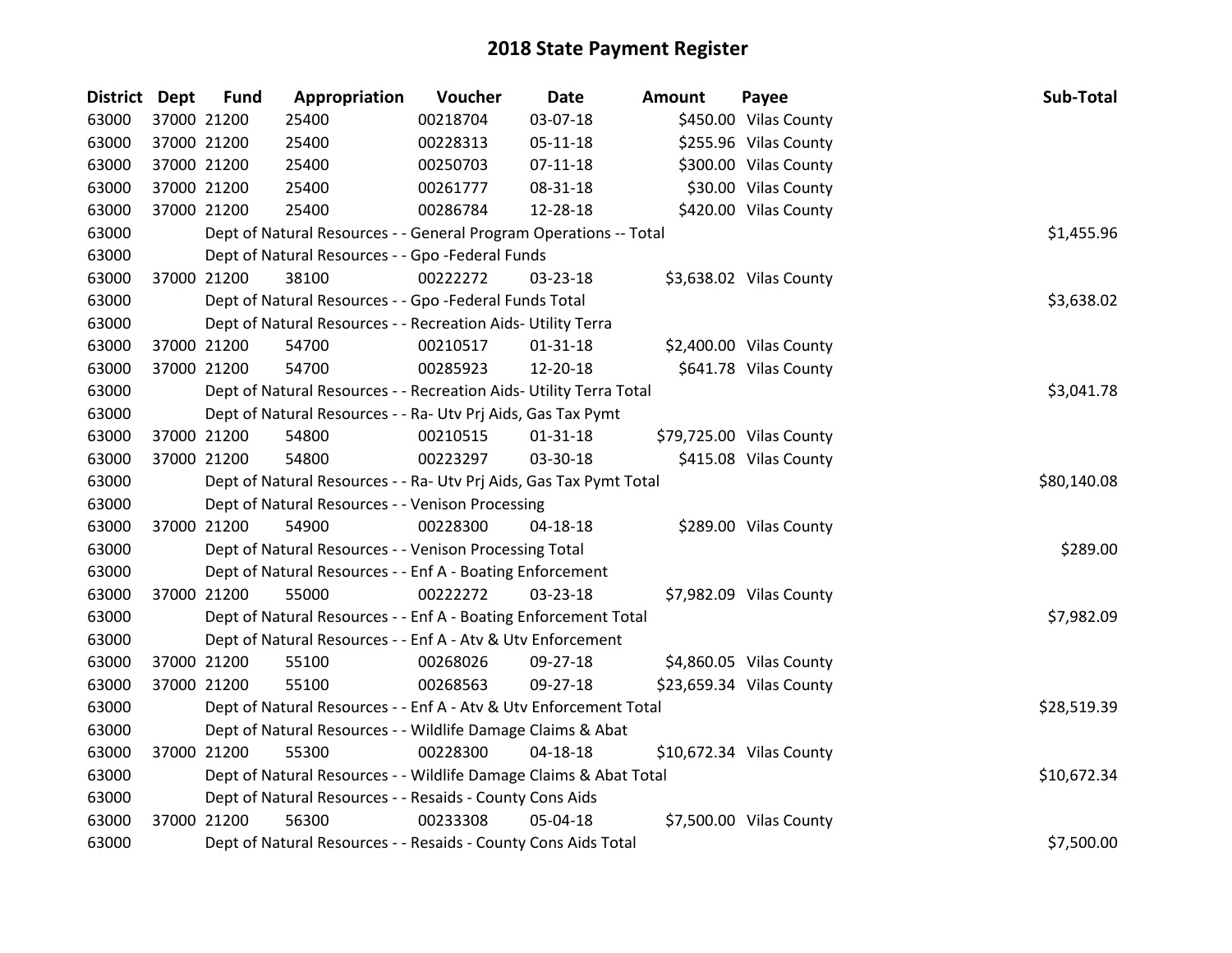| District Dept | <b>Fund</b> | Appropriation                                                      | Voucher  | <b>Date</b>    | <b>Amount</b> | Payee                     | Sub-Total    |
|---------------|-------------|--------------------------------------------------------------------|----------|----------------|---------------|---------------------------|--------------|
| 63000         |             | Dept of Natural Resources - - Ra- Fish, WI & Forestry              |          |                |               |                           |              |
| 63000         | 37000 21200 | 56400                                                              | 00228708 | $04-19-18$     |               | \$1,928.31 Vilas County   |              |
| 63000         |             | Dept of Natural Resources - - Ra- Fish, WI & Forestry Total        |          |                |               |                           | \$1,928.31   |
| 63000         |             | Dept of Natural Resources - - Ra- Suppl Snow Trail Aids            |          |                |               |                           |              |
| 63000         | 37000 21200 | 56900                                                              | 00210511 | $01 - 31 - 18$ |               | \$7,396.50 Vilas County   |              |
| 63000         | 37000 21200 | 56900                                                              | 00285924 | 12-20-18       |               | \$262.48 Vilas County     |              |
| 63000         |             | Dept of Natural Resources - - Ra- Suppl Snow Trail Aids Total      |          |                |               |                           | \$7,658.98   |
| 63000         |             | Dept of Natural Resources - - Resaids - Cnty Forst & Admin         |          |                |               |                           |              |
| 63000         | 37000 21200 | 57200                                                              | 00216344 | 02-26-18       |               | \$58,865.12 Vilas County  |              |
| 63000         |             | Dept of Natural Resources - - Resaids - Cnty Forst & Admin Total   |          |                |               |                           | \$58,865.12  |
| 63000         |             | Dept of Natural Resources - - Ra- Cnty Snow Trail & Area Aid       |          |                |               |                           |              |
| 63000         | 37000 21200 | 57400                                                              | 00210514 | $01 - 31 - 18$ |               | \$79,725.00 Vilas County  |              |
| 63000         | 37000 21200 | 57400                                                              | 00222530 | 03-26-18       |               | \$71,535.00 Vilas County  |              |
| 63000         | 37000 21200 | 57400                                                              | 00280089 | 11-15-18       |               | \$5,817.87 Vilas County   |              |
| 63000         | 37000 21200 | 57400                                                              | 00282644 | 11-30-18       |               | \$162,300.00 Vilas County |              |
| 63000         |             | Dept of Natural Resources - - Ra- Cnty Snow Trail & Area Aid Total |          |                |               |                           | \$319,377.87 |
| 63000         |             | Dept of Natural Resources - - Ra- Snowmobile Trail Areas           |          |                |               |                           |              |
| 63000         | 37000 21200 | 57500                                                              | 00211360 | 02-07-18       |               | \$121,325.00 Vilas County |              |
| 63000         | 37000 21200 | 57500                                                              | 00267548 | 09-18-18       |               | \$72,165.00 Vilas County  |              |
| 63000         | 37000 21200 | 57500                                                              | 00268883 | 09-26-18       |               | \$144,330.00 Vilas County |              |
| 63000         |             | Dept of Natural Resources - - Ra- Snowmobile Trail Areas Total     |          |                |               |                           | \$337,820.00 |
| 63000         |             | Dept of Natural Resources - - Ra- Atv Prj Aids, Gas Tax Pymt       |          |                |               |                           |              |
| 63000         | 37000 21200 | 57600                                                              | 00205104 | $01 - 04 - 18$ |               | \$17,212.50 Vilas County  |              |
| 63000         | 37000 21200 | 57600                                                              | 00222520 | 03-26-18       |               | \$120.00 Vilas County     |              |
| 63000         | 37000 21200 | 57600                                                              | 00222522 | 03-26-18       |               | \$2,659.87 Vilas County   |              |
| 63000         | 37000 21200 | 57600                                                              | 00262374 | 08-27-18       |               | \$60.00 Vilas County      |              |
| 63000         | 37000 21200 | 57600                                                              | 00262377 | 08-28-18       |               | \$2,058.90 Vilas County   |              |
| 63000         | 37000 21200 | 57600                                                              | 00262378 | 08-28-18       |               | \$9,205.00 Vilas County   |              |
| 63000         | 37000 21200 | 57600                                                              | 00285922 | 12-20-18       |               | \$5,425.00 Vilas County   |              |
| 63000         | 37000 21200 | 57600                                                              | 00285926 | 12-20-18       |               | \$2,039.00 Vilas County   |              |
| 63000         |             | Dept of Natural Resources - - Ra- Atv Prj Aids, Gas Tax Pymt Total |          |                |               |                           | \$38,780.27  |
| 63000         |             | Dept of Natural Resources - - Ra- Atv Project Aids                 |          |                |               |                           |              |
| 63000         | 37000 21200 | 57700                                                              | 00210512 | $01 - 31 - 18$ |               | \$7,397.25 Vilas County   |              |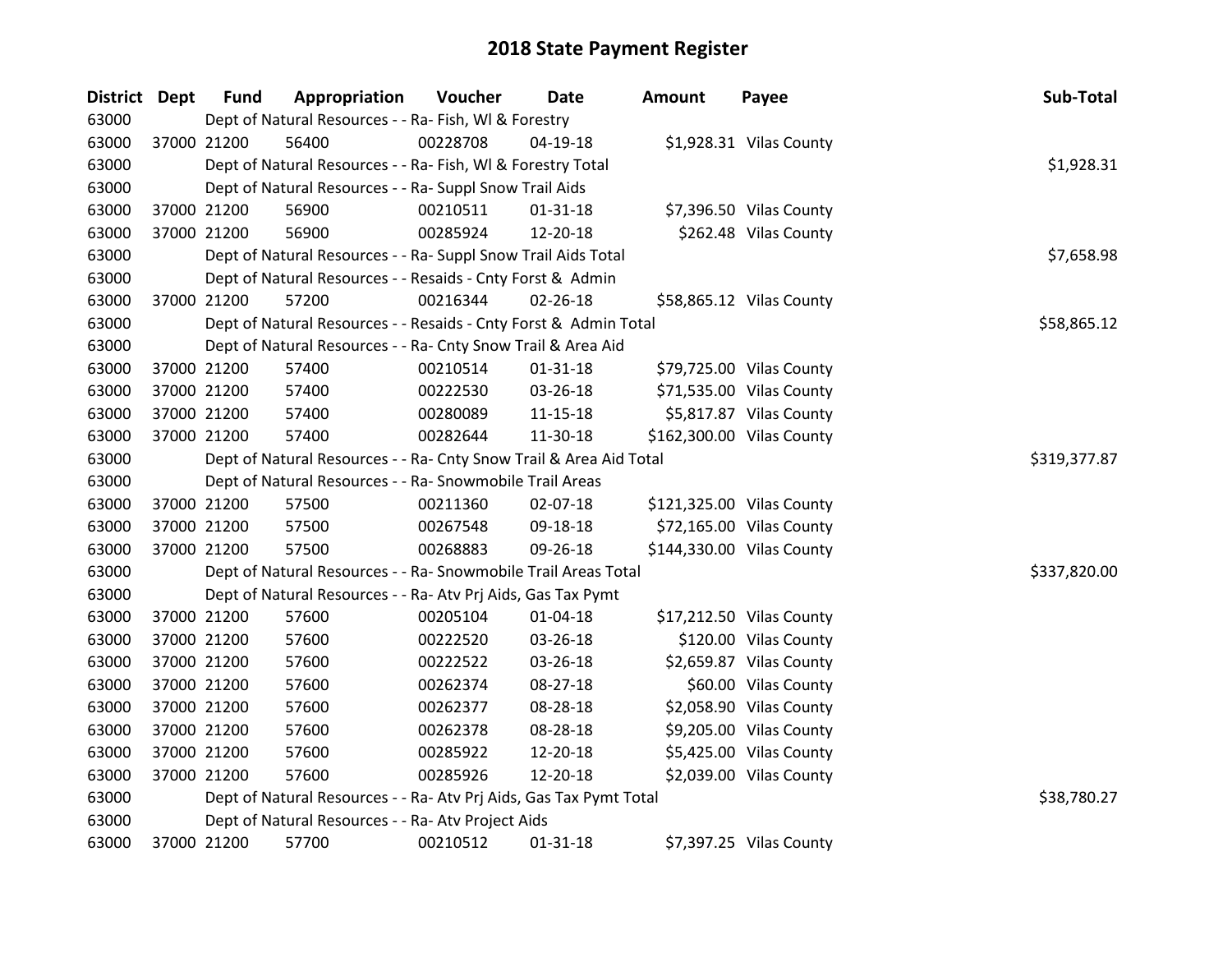| District Dept | <b>Fund</b> | Appropriation                                                      | Voucher  | <b>Date</b>    | Amount | Payee                     | Sub-Total    |
|---------------|-------------|--------------------------------------------------------------------|----------|----------------|--------|---------------------------|--------------|
| 63000         | 37000 21200 | 57700                                                              | 00225141 | 04-05-18       |        | \$82,664.00 Vilas County  |              |
| 63000         | 37000 21200 | 57700                                                              | 00231663 | 05-07-18       |        | \$6,963.87 Vilas County   |              |
| 63000         | 37000 21200 | 57700                                                              | 00274018 | 10-18-18       |        | \$1,981.76 Vilas County   |              |
| 63000         | 37000 21200 | 57700                                                              | 00285922 | 12-20-18       |        | \$770.00 Vilas County     |              |
| 63000         | 37000 21200 | 57700                                                              | 00285925 | 12-20-18       |        | \$261.73 Vilas County     |              |
| 63000         |             | Dept of Natural Resources - - Ra- Atv Project Aids Total           |          |                |        |                           | \$100,038.61 |
| 63000         |             | Dept of Natural Resources - - Resaids - Pymt In Lieu Tax Fed       |          |                |        |                           |              |
| 63000         | 37000 21200 | 58400                                                              | 00270452 | $10-01-18$     |        | \$151.64 Vilas County     |              |
| 63000         |             | Dept of Natural Resources - - Resaids - Pymt In Lieu Tax Fed Total |          |                |        |                           | \$151.64     |
| 63000         |             | Dept of Natural Resources - - Ea - Invasive Aqu & Lake Mon         |          |                |        |                           |              |
| 63000         | 37000 21200 | 67800                                                              | 00227025 | $04 - 13 - 18$ |        | \$2,364.00 Vilas County   |              |
| 63000         |             | Dept of Natural Resources - - Ea - Invasive Aqu & Lake Mon Total   |          |                |        |                           | \$2,364.00   |
| 63000         |             | Dept of Natural Resources - - Equipment Pool Operations            |          |                |        |                           |              |
| 63000         | 37000 21200 | 89300                                                              | 00205166 | 01-05-18       |        | \$279.34 Vilas County     |              |
| 63000         | 37000 21200 | 89300                                                              | 00208152 | $01 - 22 - 18$ |        | \$139.13 Vilas County     |              |
| 63000         | 37000 21200 | 89300                                                              | 00217364 | 03-02-18       |        | \$176.47 Vilas County     |              |
| 63000         | 37000 21200 | 89300                                                              | 00225533 | 04-09-18       |        | \$174.87 Vilas County     |              |
| 63000         | 37000 21200 | 89300                                                              | 00231470 | 04-30-18       |        | \$154.68 Vilas County     |              |
| 63000         | 37000 21200 | 89300                                                              | 00240179 | 06-12-18       |        | \$208.44 Vilas County     |              |
| 63000         | 37000 21200 | 89300                                                              | 00249694 | 07-20-18       |        | \$383.07 Vilas County     |              |
| 63000         | 37000 21200 | 89300                                                              | 00258959 | 08-14-18       |        | \$215.74 Vilas County     |              |
| 63000         | 37000 21200 | 89300                                                              | 00261849 | 08-31-18       |        | \$299.45 Vilas County     |              |
| 63000         | 37000 21200 | 89300                                                              | 00267828 | 10-05-18       |        | \$773.78 Vilas County     |              |
| 63000         | 37000 21200 | 89300                                                              | 00277373 | 11-05-18       |        | \$263.68 Vilas County     |              |
| 63000         | 37000 21200 | 89300                                                              | 00287876 | 12-28-18       |        | \$371.22 Vilas County     |              |
| 63000         |             | Dept of Natural Resources - - Equipment Pool Operations Total      |          |                |        |                           | \$3,439.87   |
| 63000         |             | Dept of Natural Resources - - Fin Asst For Responsible Units       |          |                |        |                           |              |
| 63000         | 37000 27400 | 67000                                                              | 00234986 | 05-11-18       |        | \$110,163.30 Vilas County |              |
| 63000         |             | Dept of Natural Resources - - Fin Asst For Responsible Units Total |          |                |        |                           | \$110,163.30 |
| 63000         |             | Dept of Natural Resources - - Recycling Consolidation Grants       |          |                |        |                           |              |
| 63000         | 37000 27400 | 67300                                                              | 00234986 | $05 - 11 - 18$ |        | \$5,594.33 Vilas County   |              |
| 63000         |             | Dept of Natural Resources - - Recycling Consolidation Grants Total |          |                |        |                           | \$5,594.33   |
| 63000         |             | Dept of Natural Resources - - Land Acquisition                     |          |                |        |                           |              |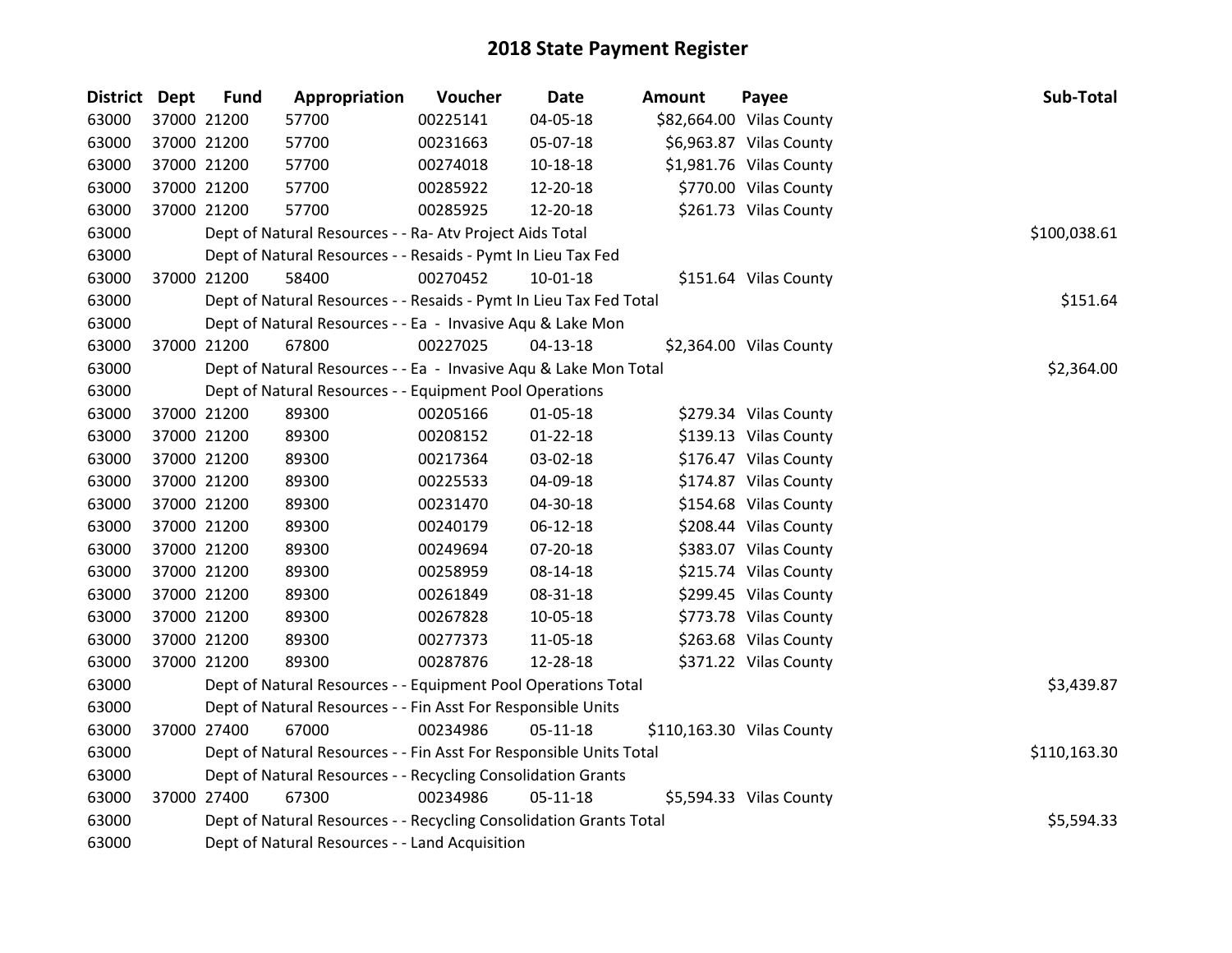| District Dept | <b>Fund</b> | Appropriation                                                     | Voucher  | <b>Date</b>    | <b>Amount</b> | Payee                     | Sub-Total    |
|---------------|-------------|-------------------------------------------------------------------|----------|----------------|---------------|---------------------------|--------------|
| 63000         | 37000 36300 | TA100                                                             | 00210041 | $01 - 26 - 18$ |               | \$30.00 Vilas County      |              |
| 63000         | 37000 36300 | TA100                                                             | 00218454 | 03-07-18       |               | \$30.00 Vilas County      |              |
| 63000         | 37000 36300 | TA100                                                             | 00221807 | 03-23-18       |               | \$30.00 Vilas County      |              |
| 63000         | 37000 36300 | <b>TA100</b>                                                      | 00237627 | 05-17-18       |               | \$30.00 Vilas County      |              |
| 63000         | 37000 36300 | <b>TA100</b>                                                      | 00237630 | 05-17-18       |               | \$30.00 Vilas County      |              |
| 63000         | 37000 36300 | TA100                                                             | 00255510 | 07-30-18       |               | \$30.00 Vilas County      |              |
| 63000         | 37000 36300 | TA100                                                             | 00255644 | 07-30-18       |               | \$6,000.00 Vilas County   |              |
| 63000         | 37000 36300 | TA100                                                             | 00271165 | $10-10-18$     |               | \$30.00 Vilas County      |              |
| 63000         | 37000 36300 | TA100                                                             | 00271731 | $10-10-18$     |               | \$30.00 Vilas County      |              |
| 63000         | 37000 36300 | TA100                                                             | 00273982 | $10-17-18$     |               | \$64,911.20 Vilas County  |              |
| 63000         | 37000 36300 | TA100                                                             | 00279578 | 11-14-18       |               | \$30.00 Vilas County      |              |
| 63000         |             | Dept of Natural Resources - - Land Acquisition Total              |          |                |               |                           | \$71,181.20  |
| 63000         |             | Dept of Natural Resources - - Property Dev Projects (17-19)       |          |                |               |                           |              |
| 63000         | 37000 36300 | TA280                                                             | 00210518 | 01-31-18       |               | \$213,723.00 Vilas County |              |
| 63000         | 37000 36300 | <b>TA280</b>                                                      | 00273982 | $10-17-18$     |               | \$84,740.31 Vilas County  |              |
| 63000         |             | Dept of Natural Resources - - Property Dev Projects (17-19) Total |          |                |               |                           | \$298,463.31 |
| 63000         |             | Dept of Natural Resources - - Gpo - Sd Water Loan Prog, Fed       |          |                |               |                           |              |
| 63000         | 37000 57300 | 48200                                                             | 00218681 | 03-07-18       |               | \$21,624.50 Vilas County  |              |
| 63000         | 37000 57300 | 48200                                                             | 00222062 | 04-19-18       |               | \$15,125.50 Vilas County  |              |
| 63000         | 37000 57300 | 48200                                                             | 00244156 | 06-18-18       |               | \$15,125.50 Vilas County  |              |
| 63000         | 37000 57300 | 48200                                                             | 00270604 | $10-10-18$     |               | \$15,125.50 Vilas County  |              |
| 63000         |             | Dept of Natural Resources - - Gpo - Sd Water Loan Prog, Fed Total |          |                |               |                           | \$67,001.00  |
| 63000         |             | WI Dept of Transportation - - Eldly&Disa Co/Aid Sf                |          |                |               |                           |              |
| 63000         | 39500 21100 | 16800                                                             | 00229677 | 03-14-18       |               | \$87,066.00 Vilas County  |              |
| 63000         |             | WI Dept of Transportation - - Eldly&Disa Co/Aid Sf Total          |          |                |               |                           | \$87,066.00  |
| 63000         |             | WI Dept of Transportation - - County Forest Aids                  |          |                |               |                           |              |
| 63000         | 39500 21100 | 17000                                                             | 00223749 | $02 - 21 - 18$ |               | \$15,113.14 Vilas County  |              |
| 63000         |             | WI Dept of Transportation - - County Forest Aids Total            |          |                |               |                           | \$15,113.14  |
| 63000         |             | WI Dept of Transportation - - Trans Aids To Co.-Sf                |          |                |               |                           |              |
| 63000         | 39500 21100 | 19000                                                             | 00203675 | 01-02-18       |               | \$208,349.53 Vilas County |              |
| 63000         | 39500 21100 | 19000                                                             | 00267883 | 07-02-18       |               | \$416,699.06 Vilas County |              |
| 63000         | 39500 21100 | 19000                                                             | 00301935 | $10-01-18$     |               | \$208,349.56 Vilas County |              |
| 63000         |             | WI Dept of Transportation - - Trans Aids To Co.-Sf Total          |          |                |               |                           | \$833,398.15 |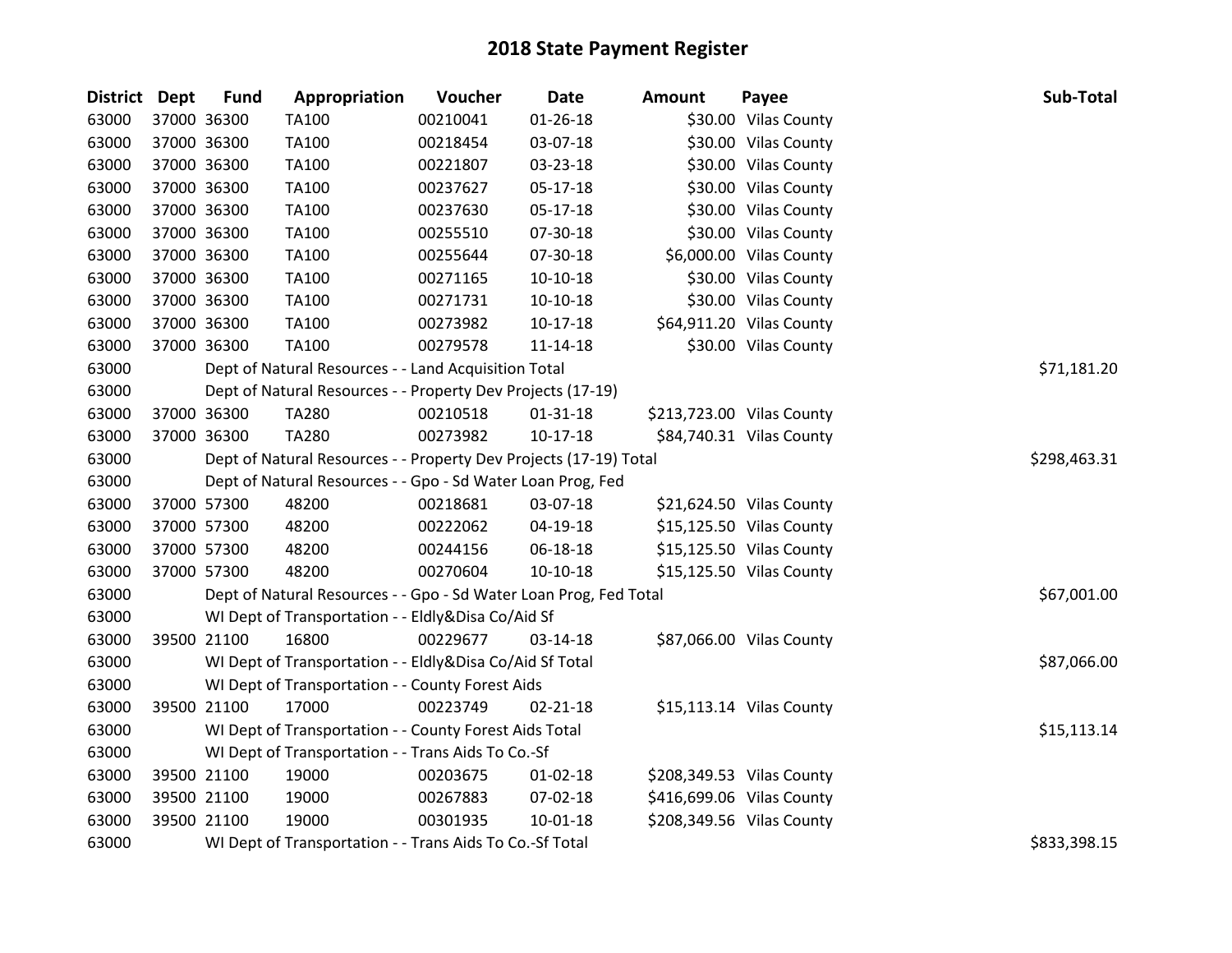| District Dept | <b>Fund</b> | Appropriation                                            | <b>Voucher</b> | Date           | Amount | Payee                    | Sub-Total  |
|---------------|-------------|----------------------------------------------------------|----------------|----------------|--------|--------------------------|------------|
| 63000         |             | WI Dept of Transportation - - Loc Rd Imp Prg St Fd       |                |                |        |                          |            |
| 63000         | 39500 21100 | 27800                                                    | 00278536       | 07-25-18       |        | \$4,810.91 Vilas County  |            |
| 63000         |             | WI Dept of Transportation - - Loc Rd Imp Prg St Fd Total |                |                |        |                          | \$4,810.91 |
| 63000         |             | WI Dept of Transportation - - St Hwy Rehab, Sf           |                |                |        |                          |            |
| 63000         | 39500 21100 | 36300                                                    | 00221633       | $02 - 13 - 18$ |        | \$246.00 Vilas County    |            |
| 63000         | 39500 21100 | 36300                                                    | 00241367       | 04-12-18       |        | \$149.00 Vilas County    |            |
| 63000         | 39500 21100 | 36300                                                    | 00249069       | 05-01-18       |        | \$49.20 Vilas County     |            |
| 63000         | 39500 21100 | 36300                                                    | 00251335       | 05-08-18       |        | \$49.20 Vilas County     |            |
| 63000         | 39500 21100 | 36300                                                    | 00254105       | 05-16-18       |        | \$49.20 Vilas County     |            |
| 63000         | 39500 21100 | 36300                                                    | 00261904       | 06-11-18       |        | \$355.00 Vilas County    |            |
| 63000         | 39500 21100 | 36300                                                    | 00275150       | 07-13-18       |        | \$5.00 Vilas County      |            |
| 63000         | 39500 21100 | 36300                                                    | 00275152       | 07-13-18       |        | \$270.60 Vilas County    |            |
| 63000         | 39500 21100 | 36300                                                    | 00288877       | 08-31-18       |        | \$180.00 Vilas County    |            |
| 63000         | 39500 21100 | 36300                                                    | 00298278       | 10-04-18       |        | \$157.00 Vilas County    |            |
| 63000         | 39500 21100 | 36300                                                    | 00312315       | $10 - 31 - 18$ |        | \$156.00 Vilas County    |            |
| 63000         | 39500 21100 | 36300                                                    | 00325347       | 11-30-18       |        | \$30.00 Vilas County     |            |
| 63000         |             | WI Dept of Transportation - - St Hwy Rehab, Sf Total     |                |                |        |                          | \$1,696.20 |
| 63000         |             | WI Dept of Transportation - - Hwy Mgmt & Opers Sf        |                |                |        |                          |            |
| 63000         | 39500 21100 | 36500                                                    | 00213930       | $01 - 22 - 18$ |        | \$517.39 Vilas County    |            |
| 63000         | 39500 21100 | 36500                                                    | 00220867       | 02-12-18       |        | \$216.00 Vilas County    |            |
| 63000         | 39500 21100 | 36500                                                    | 00233034       | 03-23-18       |        | \$7,565.32 Vilas County  |            |
| 63000         | 39500 21100 | 36500                                                    | 00238228       | 04-04-18       |        | \$243.21 Vilas County    |            |
| 63000         | 39500 21100 | 36500                                                    | 00243058       | 04-18-18       |        | \$588.73 Vilas County    |            |
| 63000         | 39500 21100 | 36500                                                    | 00252811       | 05-11-18       |        | \$325.63 Vilas County    |            |
| 63000         | 39500 21100 | 36500                                                    | 00262388       | 06-21-18       |        | \$3,140.45 Vilas County  |            |
| 63000         | 39500 21100 | 36500                                                    | 00284395       | 08-08-18       |        | \$1,017.25 Vilas County  |            |
| 63000         | 39500 21100 | 36500                                                    | 00294425       | 09-10-18       |        | \$53,153.85 Vilas County |            |
| 63000         | 39500 21100 | 36500                                                    | 00295368       | 09-11-18       |        | \$49,113.97 Vilas County |            |
| 63000         | 39500 21100 | 36500                                                    | 00307985       | 10-09-18       |        | \$270.00 Vilas County    |            |
| 63000         | 39500 21100 | 36500                                                    | 00307996       | 10-09-18       |        | \$56,244.32 Vilas County |            |
| 63000         | 39500 21100 | 36500                                                    | 00319552       | 11-07-18       |        | \$66,853.03 Vilas County |            |
| 63000         | 39500 21100 | 36500                                                    | 00328574       | 12-04-18       |        | \$29,389.07 Vilas County |            |
| 63000         | 39500 21100 | 36500                                                    | 00330852       | 12-11-18       |        | \$270.00 Vilas County    |            |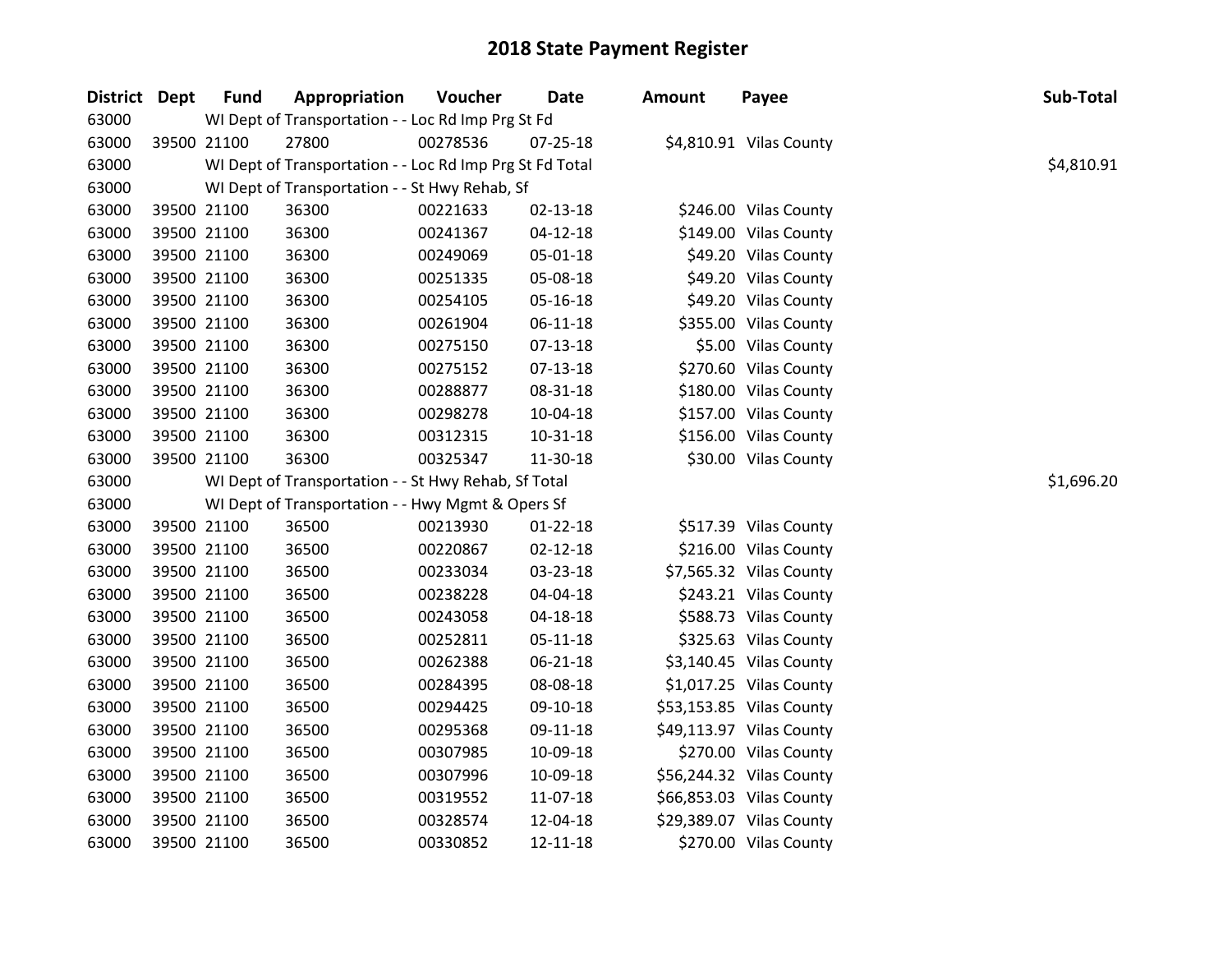| District Dept | <b>Fund</b> | Appropriation                                           | Voucher  | <b>Date</b>    | <b>Amount</b> | Payee                     | Sub-Total      |
|---------------|-------------|---------------------------------------------------------|----------|----------------|---------------|---------------------------|----------------|
| 63000         |             | WI Dept of Transportation - - Hwy Mgmt & Opers Sf Total |          |                |               |                           | \$268,908.22   |
| 63000         |             | WI Dept of Transportation - - Routine Maint Sf          |          |                |               |                           |                |
| 63000         | 39500 21100 | 36800                                                   | 00213930 | $01 - 22 - 18$ |               | \$95,161.34 Vilas County  |                |
| 63000         | 39500 21100 | 36800                                                   | 00220867 | $02 - 12 - 18$ |               | \$157,634.91 Vilas County |                |
| 63000         | 39500 21100 | 36800                                                   | 00233034 | 03-23-18       |               | \$3,647.16 Vilas County   |                |
| 63000         | 39500 21100 | 36800                                                   | 00238228 | 04-04-18       |               | \$188,185.98 Vilas County |                |
| 63000         | 39500 21100 | 36800                                                   | 00243058 | 04-18-18       |               | \$137,763.37 Vilas County |                |
| 63000         | 39500 21100 | 36800                                                   | 00252811 | $05 - 11 - 18$ |               | \$112,101.00 Vilas County |                |
| 63000         | 39500 21100 | 36800                                                   | 00262388 | 06-21-18       |               | \$214,297.36 Vilas County |                |
| 63000         | 39500 21100 | 36800                                                   | 00266277 | 06-25-18       |               | \$51,423.25 Vilas County  |                |
| 63000         | 39500 21100 | 36800                                                   | 00266283 | 06-25-18       |               | \$27,737.38 Vilas County  |                |
| 63000         | 39500 21100 | 36800                                                   | 00278970 | 07-25-18       |               | \$691.34 Vilas County     |                |
| 63000         | 39500 21100 | 36800                                                   | 00284061 | 08-08-18       |               | \$348.45 Vilas County     |                |
| 63000         | 39500 21100 | 36800                                                   | 00284395 | 08-08-18       |               | \$88,509.28 Vilas County  |                |
| 63000         | 39500 21100 | 36800                                                   | 00294425 | 09-10-18       |               | \$14,717.17 Vilas County  |                |
| 63000         | 39500 21100 | 36800                                                   | 00295368 | 09-11-18       |               | \$17,647.64 Vilas County  |                |
| 63000         | 39500 21100 | 36800                                                   | 00307996 | 10-09-18       |               | \$19,440.77 Vilas County  |                |
| 63000         | 39500 21100 | 36800                                                   | 00319552 | 11-07-18       |               | \$21,922.38 Vilas County  |                |
| 63000         | 39500 21100 | 36800                                                   | 00328574 | 12-04-18       |               | \$16,873.95 Vilas County  |                |
| 63000         |             | WI Dept of Transportation - - Routine Maint Sf Total    |          |                |               |                           | \$1,168,102.73 |
| 63000         |             | WI Dept of Transportation - - St Hwy Rehab, Lf          |          |                |               |                           |                |
| 63000         | 39500 21100 | 37300                                                   | 00221633 | 02-13-18       |               | \$54.00 Vilas County      |                |
| 63000         | 39500 21100 | 37300                                                   | 00249069 | 05-01-18       |               | \$10.80 Vilas County      |                |
| 63000         | 39500 21100 | 37300                                                   | 00251335 | 05-08-18       |               | \$10.80 Vilas County      |                |
| 63000         | 39500 21100 | 37300                                                   | 00254105 | 05-16-18       |               | \$10.80 Vilas County      |                |
| 63000         | 39500 21100 | 37300                                                   | 00275152 | 07-13-18       |               | \$59.40 Vilas County      |                |
| 63000         |             | WI Dept of Transportation - - St Hwy Rehab, Lf Total    |          |                |               |                           | \$145.80       |
| 63000         |             | WI Dept of Transportation - - Hwy Mgmt & Opers Lf       |          |                |               |                           |                |
| 63000         | 39500 21100 | 37500                                                   | 00220867 | $02 - 12 - 18$ |               | \$120.05 Vilas County     |                |
| 63000         | 39500 21100 | 37500                                                   | 00238228 | 04-04-18       |               | \$52.99 Vilas County      |                |
| 63000         | 39500 21100 | 37500                                                   | 00243058 | 04-18-18       |               | \$429.51 Vilas County     |                |
| 63000         | 39500 21100 | 37500                                                   | 00262388 | 06-21-18       |               | \$172.69 Vilas County     |                |
| 63000         | 39500 21100 | 37500                                                   | 00284395 | 08-08-18       |               | \$2,661.41 Vilas County   |                |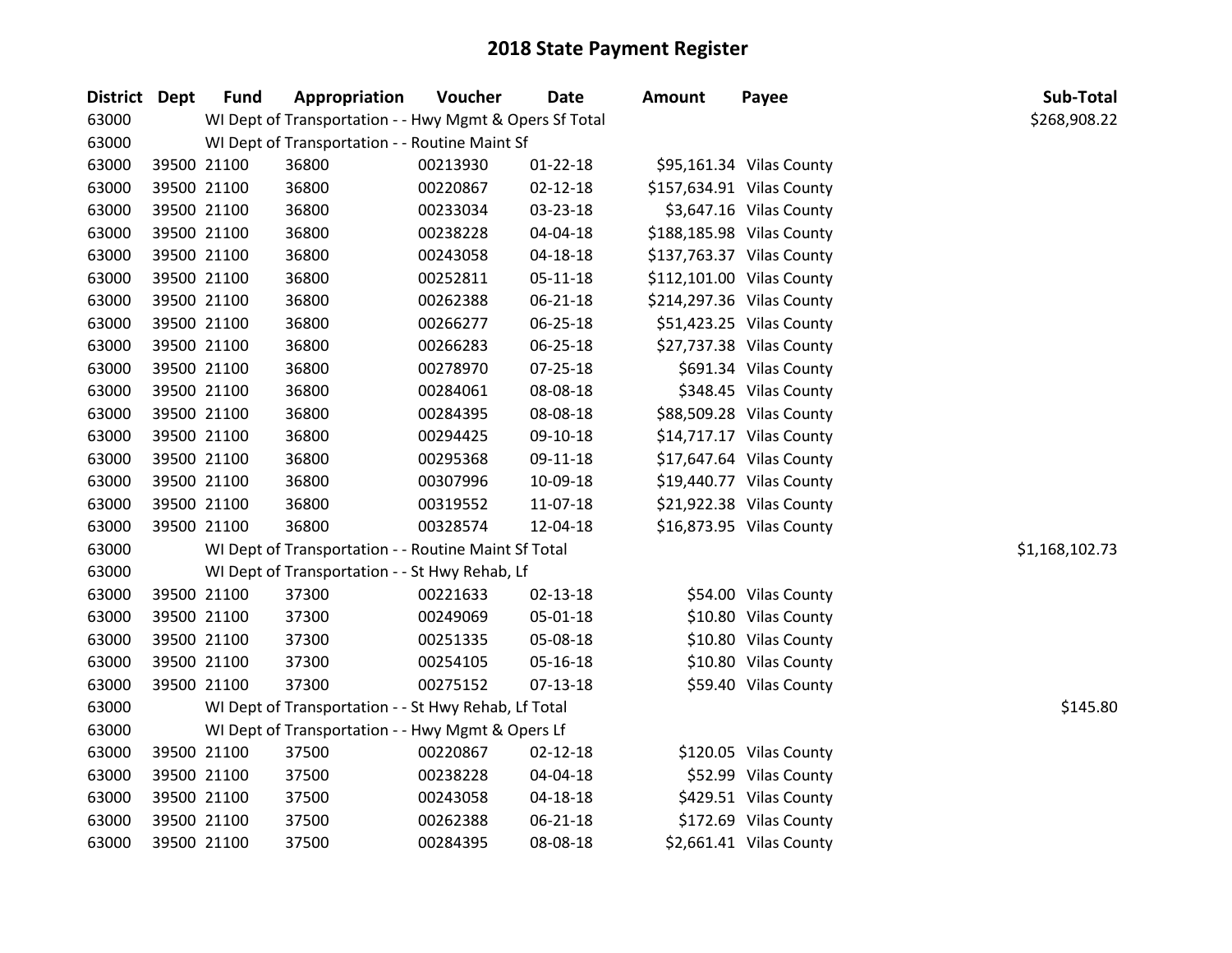| <b>District Dept</b> | <b>Fund</b> | Appropriation                                                  | Voucher  | <b>Date</b>    | <b>Amount</b> | Payee                    | Sub-Total   |
|----------------------|-------------|----------------------------------------------------------------|----------|----------------|---------------|--------------------------|-------------|
| 63000                | 39500 21100 | 37500                                                          | 00294425 | 09-10-18       |               | \$172.68 Vilas County    |             |
| 63000                | 39500 21100 | 37500                                                          | 00295368 | 09-11-18       |               | \$115.13 Vilas County    |             |
| 63000                | 39500 21100 | 37500                                                          | 00307996 | 10-09-18       |               | \$1,624.63 Vilas County  |             |
| 63000                | 39500 21100 | 37500                                                          | 00319552 | 11-07-18       |               | \$2,987.79 Vilas County  |             |
| 63000                | 39500 21100 | 37500                                                          | 00328574 | 12-04-18       |               | \$2,615.09 Vilas County  |             |
| 63000                |             | WI Dept of Transportation - - Hwy Mgmt & Opers Lf Total        |          |                |               |                          | \$10,951.97 |
| 63000                |             | WI Dept of Transportation - - Hwy Mgmt & Opers Ff              |          |                |               |                          |             |
| 63000                | 39500 21100 | 38500                                                          | 00252811 | 05-11-18       |               | \$330.50 Vilas County    |             |
| 63000                | 39500 21100 | 38500                                                          | 00262388 | 06-21-18       |               | \$5,842.42 Vilas County  |             |
| 63000                | 39500 21100 | 38500                                                          | 00294425 | 09-10-18       |               | \$28.71 Vilas County     |             |
| 63000                |             | WI Dept of Transportation - - Hwy Mgmt & Opers Ff Total        |          |                |               |                          | \$6,201.63  |
| 63000                |             | Department of Corrections - - General Program Operations       |          |                |               |                          |             |
| 63000                | 41000 10000 | 10100                                                          | 00204697 | 04-26-18       |               | \$75.00 Vilas County     |             |
| 63000                |             | Department of Corrections - - General Program Operations Total |          |                |               |                          | \$75.00     |
| 63000                |             | Department of Corrections - - Corrections Contracts And Agre   |          |                |               |                          |             |
| 63000                | 41000 10000 | 11400                                                          | 00184018 | $01-23-18$     |               | \$39,881.50 Vilas County |             |
| 63000                | 41000 10000 | 11400                                                          | 00185738 | 02-02-18       |               | \$2,521.54 Vilas County  |             |
| 63000                | 41000 10000 | 11400                                                          | 00192095 | 03-01-18       |               | \$823.36 Vilas County    |             |
| 63000                | 41000 10000 | 11400                                                          | 00192287 | 03-01-18       |               | \$40,138.80 Vilas County |             |
| 63000                | 41000 10000 | 11400                                                          | 00192290 | 03-01-18       |               | \$1,440.88 Vilas County  |             |
| 63000                | 41000 10000 | 11400                                                          | 00192292 | 03-01-18       |               | \$977.74 Vilas County    |             |
| 63000                | 41000 10000 | 11400                                                          | 00194997 | 03-14-18       |               | \$1,389.42 Vilas County  |             |
| 63000                | 41000 10000 | 11400                                                          | 00198105 | 03-27-18       |               | \$34,786.96 Vilas County |             |
| 63000                | 41000 10000 | 11400                                                          | 00204890 | 04-26-18       |               | \$39,572.74 Vilas County |             |
| 63000                | 41000 10000 | 11400                                                          | 00205726 | 05-03-18       |               | \$2,573.00 Vilas County  |             |
| 63000                | 41000 10000 | 11400                                                          | 00212431 | 06-01-18       |               | \$4,425.56 Vilas County  |             |
| 63000                | 41000 10000 | 11400                                                          | 00212736 | 06-01-18       |               | \$38,234.78 Vilas County |             |
| 63000                | 41000 10000 | 11400                                                          | 00216088 | 06-18-18       |               | \$26,347.52 Vilas County |             |
| 63000                | 41000 10000 | 11400                                                          | 00216776 | 06-20-18       |               | \$720.44 Vilas County    |             |
| 63000                | 41000 10000 | 11400                                                          | 00221948 | 07-13-18       |               | \$27,582.56 Vilas County |             |
| 63000                | 41000 10000 | 11400                                                          | 00222214 | $07 - 16 - 18$ |               | \$1,132.12 Vilas County  |             |
| 63000                | 41000 10000 | 11400                                                          | 00228314 | 08-14-18       |               | \$613.00 Vilas County    |             |
| 63000                | 41000 10000 | 11400                                                          | 00231442 | 08-28-18       |               | \$30,931.98 Vilas County |             |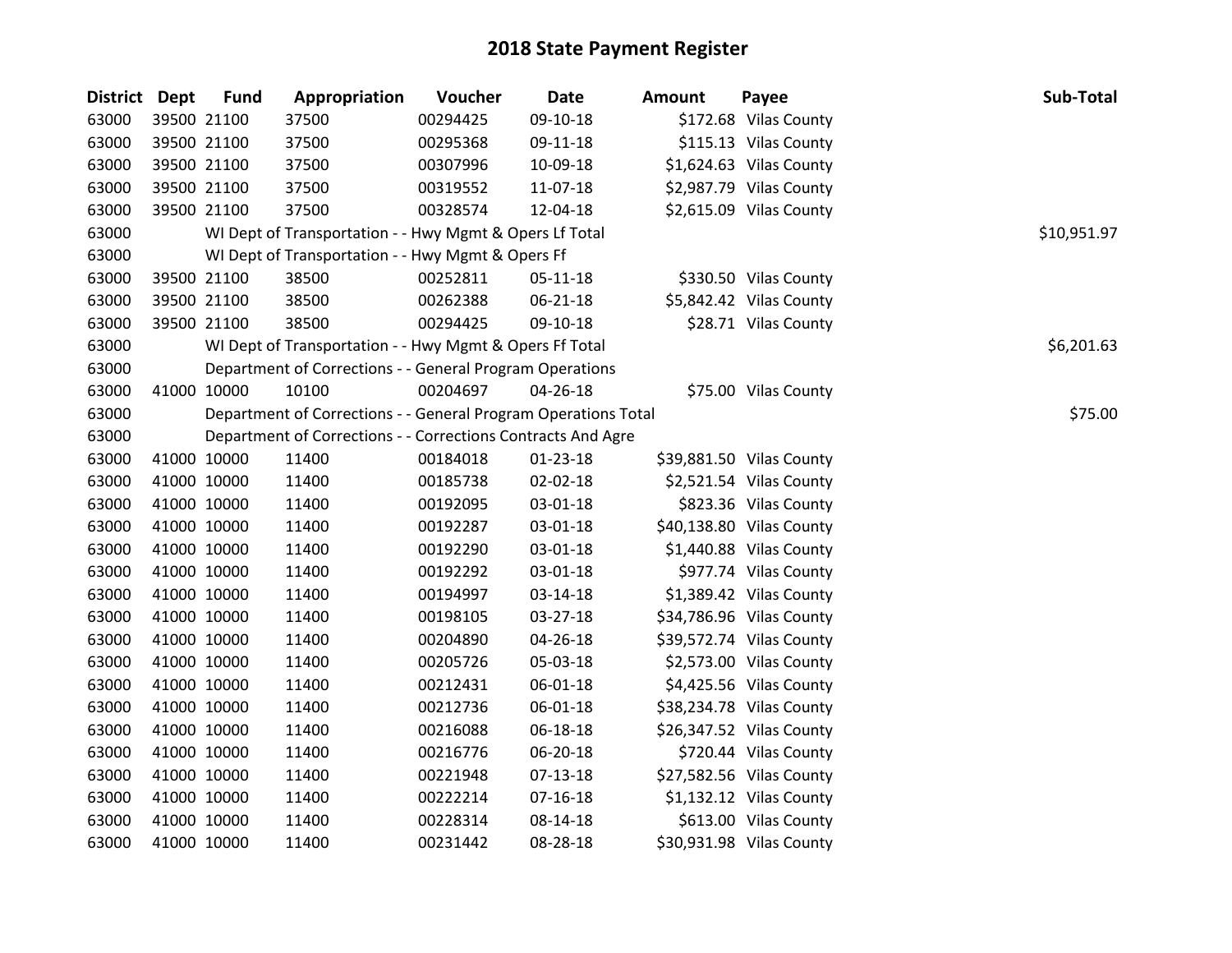| <b>District</b> | Dept        | <b>Fund</b> | Appropriation                                                      | Voucher  | Date           | <b>Amount</b> | Payee                                                                                                         | Sub-Total    |
|-----------------|-------------|-------------|--------------------------------------------------------------------|----------|----------------|---------------|---------------------------------------------------------------------------------------------------------------|--------------|
| 63000           |             | 41000 10000 | 11400                                                              | 00232098 | 08-31-18       |               | \$1,801.10 Vilas County                                                                                       |              |
| 63000           |             | 41000 10000 | 11400                                                              | 00237235 | 10-19-18       |               | \$3,602.20 Vilas County                                                                                       |              |
| 63000           |             | 41000 10000 | 11400                                                              | 00237792 | 09-28-18       |               | \$29,898.26 Vilas County                                                                                      |              |
| 63000           |             | 41000 10000 | 11400                                                              | 00245262 | 10-29-18       |               | \$4,322.64 Vilas County                                                                                       |              |
| 63000           |             | 41000 10000 | 11400                                                              | 00245421 | 10-30-18       |               | \$29,126.36 Vilas County                                                                                      |              |
| 63000           |             | 41000 10000 | 11400                                                              | 00251865 | 12-06-18       |               | \$4,271.18 Vilas County                                                                                       |              |
| 63000           |             | 41000 10000 | 11400                                                              | 00252296 | 11-30-18       |               | \$30,309.94 Vilas County                                                                                      |              |
| 63000           |             | 41000 10000 | 11400                                                              | 00255333 | 12-28-18       |               | \$28,457.38 Vilas County                                                                                      |              |
| 63000           |             | 41000 10000 | 11400                                                              | 00256770 | 12-26-18       |               | \$2,161.32 Vilas County                                                                                       |              |
| 63000           |             |             | Department of Corrections - - Corrections Contracts And Agre Total |          |                |               |                                                                                                               | \$428,044.28 |
| 63000           |             |             |                                                                    |          |                |               | Department of Corrections - - Reimbursing Counties For Probation, Extended Supervision And Parole Holds       |              |
| 63000           |             | 41000 10000 | 11600                                                              | 00246225 | 11-02-18       |               | \$24,663.60 Vilas County                                                                                      |              |
| 63000           |             |             |                                                                    |          |                |               | Department of Corrections - - Reimbursing Counties For Probation, Extended Supervision And Parole Holds Total | \$24,663.60  |
| 63000           |             |             | Department of Corrections - - Probation, Parole And Extended       |          |                |               |                                                                                                               |              |
| 63000           |             | 41000 10000 | 18700                                                              | 00246225 | 11-02-18       |               | \$1,856.40 Vilas County                                                                                       |              |
| 63000           |             |             | Department of Corrections - - Probation, Parole And Extended Total |          |                |               |                                                                                                               | \$1,856.40   |
| 63000           |             |             | Department of Health Services - - State/Federal Aids               |          |                |               |                                                                                                               |              |
| 63000           |             | 43500 10000 | 00000                                                              | 90808    | 01-02-18       |               | \$39,343.00 Vilas County                                                                                      |              |
| 63000           |             | 43500 10000 | 00000                                                              | 90809    | $02 - 01 - 18$ |               | \$15,362.00 Vilas County                                                                                      |              |
| 63000           |             | 43500 10000 | 00000                                                              | 90810    | 03-01-18       |               | \$10,955.00 Vilas County                                                                                      |              |
| 63000           |             | 43500 10000 | 00000                                                              | 90811    | 03-02-18       |               | \$3,887.00 Vilas County                                                                                       |              |
| 63000           |             | 43500 10000 | 00000                                                              | 90812    | 04-02-18       |               | \$20,226.00 Vilas County                                                                                      |              |
| 63000           |             | 43500 10000 | 00000                                                              | 90813    | 05-01-18       |               | \$40,837.00 Vilas County                                                                                      |              |
| 63000           | 43500 10000 |             | 00000                                                              | 90814    | 06-01-18       |               | \$18,050.00 Vilas County                                                                                      |              |
| 63000           |             | 43500 10000 | 00000                                                              | 90815    | 06-12-18       |               | \$90,806.00 Vilas County                                                                                      |              |
| 63000           |             | 43500 10000 | 00000                                                              | 90900    | 07-02-18       |               | \$39,223.00 Vilas County                                                                                      |              |
| 63000           |             | 43500 10000 | 00000                                                              | 90901    | 08-01-18       |               | \$13,052.00 Vilas County                                                                                      |              |
| 63000           | 43500 10000 |             | 00000                                                              | 90902    | 09-04-18       |               | \$20,503.00 Vilas County                                                                                      |              |
| 63000           |             | 43500 10000 | 00000                                                              | 90903    | 10-01-18       |               | \$23,392.00 Vilas County                                                                                      |              |
| 63000           |             | 43500 10000 | 00000                                                              | 90904    | 11-01-18       |               | \$9,403.00 Vilas County                                                                                       |              |
| 63000           |             | 43500 10000 | 00000                                                              | 90905    | 12-03-18       |               | \$14,786.00 Vilas County                                                                                      |              |
| 63000           |             |             | Department of Health Services - - State/Federal Aids Total         |          |                |               |                                                                                                               | \$359,825.00 |

Department of Health Services - - Public Health Dispensaries And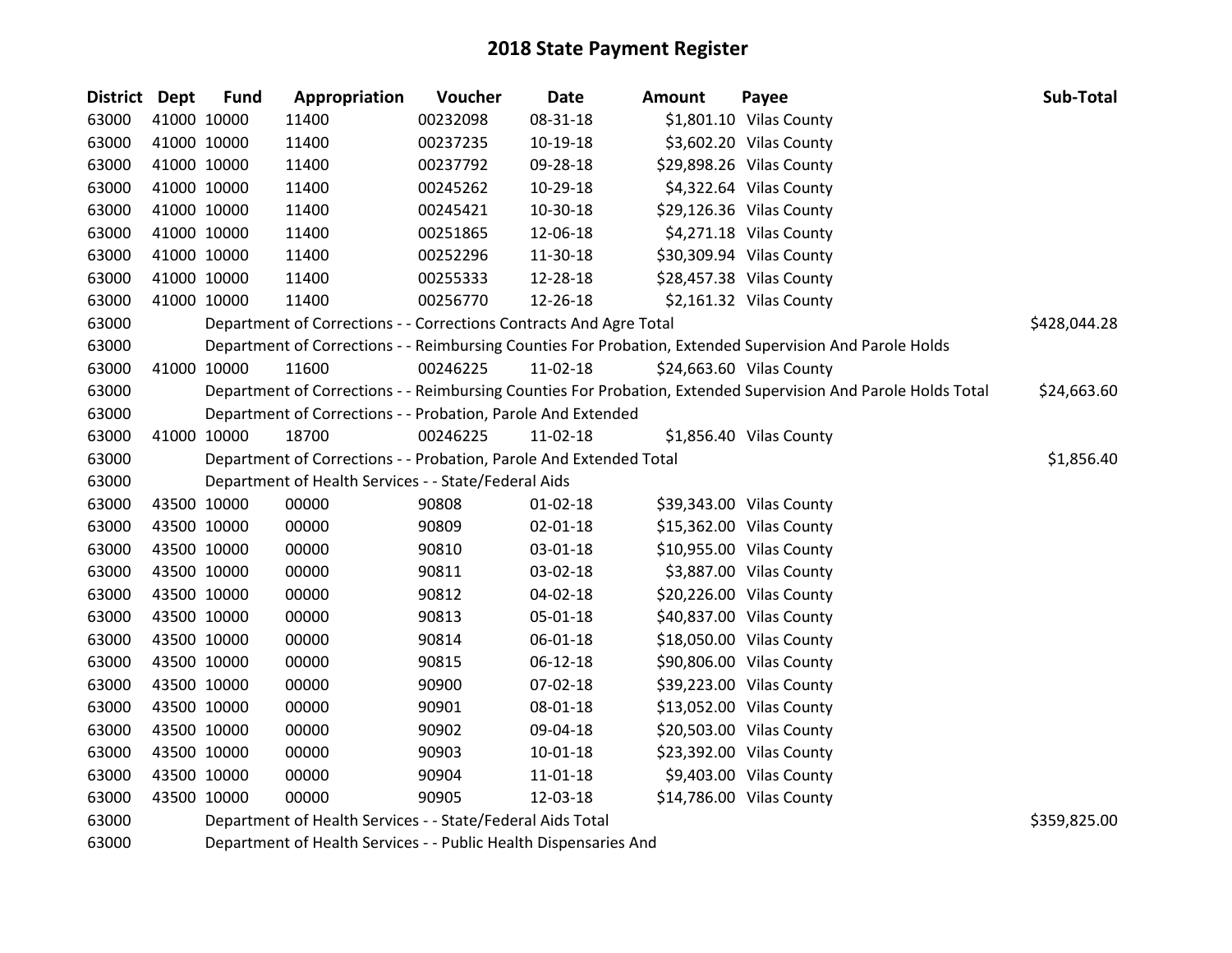| District Dept |             | <b>Fund</b> | Appropriation                                                          | Voucher  | Date           | <b>Amount</b> | Payee                     | Sub-Total    |
|---------------|-------------|-------------|------------------------------------------------------------------------|----------|----------------|---------------|---------------------------|--------------|
| 63000         | 43500 10000 |             | 10700                                                                  | 00189588 | 03-16-18       |               | \$94.77 Vilas County      |              |
| 63000         |             |             | Department of Health Services - - Public Health Dispensaries And Total |          |                |               |                           | \$94.77      |
| 63000         |             |             | Department of Health Services - - General Program Operations           |          |                |               |                           |              |
| 63000         | 43500 10000 |             | 40100                                                                  | 00192719 | 03-14-18       |               | \$1.00 Vilas County       |              |
| 63000         | 43500 10000 |             | 40100                                                                  | 00192720 | 03-14-18       |               | \$15.00 Vilas County      |              |
| 63000         | 43500 10000 |             | 40100                                                                  | 00197278 | 04-04-18       |               | \$1.00 Vilas County       |              |
| 63000         |             | 43500 10000 | 40100                                                                  | 00203409 | 05-02-18       |               | \$1.50 Vilas County       |              |
| 63000         |             |             | Department of Health Services - - General Program Operations Total     |          |                |               |                           | \$18.50      |
| 63000         |             |             | Department of Health Services - - Medical Assistance State Admin       |          |                |               |                           |              |
| 63000         | 43500 10000 |             | 44000                                                                  | 00192719 | 03-14-18       |               | \$1.00 Vilas County       |              |
| 63000         | 43500 10000 |             | 44000                                                                  | 00192720 | 03-14-18       |               | \$15.00 Vilas County      |              |
| 63000         | 43500 10000 |             | 44000                                                                  | 00197278 | 04-04-18       |               | \$1.00 Vilas County       |              |
| 63000         | 43500 10000 |             | 44000                                                                  | 00203409 | 05-02-18       |               | \$1.50 Vilas County       |              |
| 63000         |             |             | Department of Health Services - - Medical Assistance State Admin Total |          |                |               |                           | \$18.50      |
| 63000         |             |             | Dept of Children and Families - - Tribal High Cost And Guard Pay       |          |                |               |                           |              |
| 63000         | 43700 10000 |             | 16900                                                                  | 00038755 | 04-30-18       |               | \$1,872.00 Vilas County   |              |
| 63000         |             | 43700 10000 | 16900                                                                  | 00042188 | 08-09-18       |               | \$332,704.16 Vilas County |              |
| 63000         |             |             | Dept of Children and Families - - Tribal High Cost And Guard Pay Total |          |                |               |                           | \$334,576.16 |
| 63000         |             |             | Dept of Children and Families - - Fees For Administrative Servic       |          |                |               |                           |              |
| 63000         | 43700 10000 |             | 23100                                                                  | 00033828 | $01-19-18$     |               | \$30.00 Vilas County      |              |
| 63000         |             | 43700 10000 | 23100                                                                  | 00045816 | $10 - 18 - 18$ |               | \$25.00 Vilas County      |              |
| 63000         |             |             | Dept of Children and Families - - Fees For Administrative Servic Total |          |                |               |                           | \$55.00      |
| 63000         |             |             | Dept of Children and Families - - General Aids                         |          |                |               |                           |              |
| 63000         | 43700 10000 |             | 99000                                                                  | 00033224 | 01-05-18       |               | \$49,265.59 Vilas County  |              |
| 63000         | 43700 10000 |             | 99000                                                                  | 00034144 | 01-30-18       |               | \$36,775.24 Vilas County  |              |
| 63000         |             | 43700 10000 | 99000                                                                  | 00034377 | 02-05-18       |               | \$57,917.46 Vilas County  |              |
| 63000         |             | 43700 10000 | 99000                                                                  | 00034414 | 02-06-18       |               | \$40.90 Vilas County      |              |
| 63000         | 43700 10000 |             | 99000                                                                  | 00034884 | $02 - 21 - 18$ |               | \$69.75 Vilas County      |              |
| 63000         | 43700 10000 |             | 99000                                                                  | 00035037 | $02 - 21 - 18$ |               | \$62.85 Vilas County      |              |
| 63000         | 43700 10000 |             | 99000                                                                  | 00035140 | 02-21-18       |               | \$113.40 Vilas County     |              |
| 63000         | 43700 10000 |             | 99000                                                                  | 00035270 | 02-22-18       |               | \$57,913.93 Vilas County  |              |
| 63000         | 43700 10000 |             | 99000                                                                  | 00035485 | 03-01-18       |               | \$4,022.38 Vilas County   |              |
| 63000         | 43700 10000 |             | 99000                                                                  | 00035609 | 03-05-18       |               | \$2,273.05 Vilas County   |              |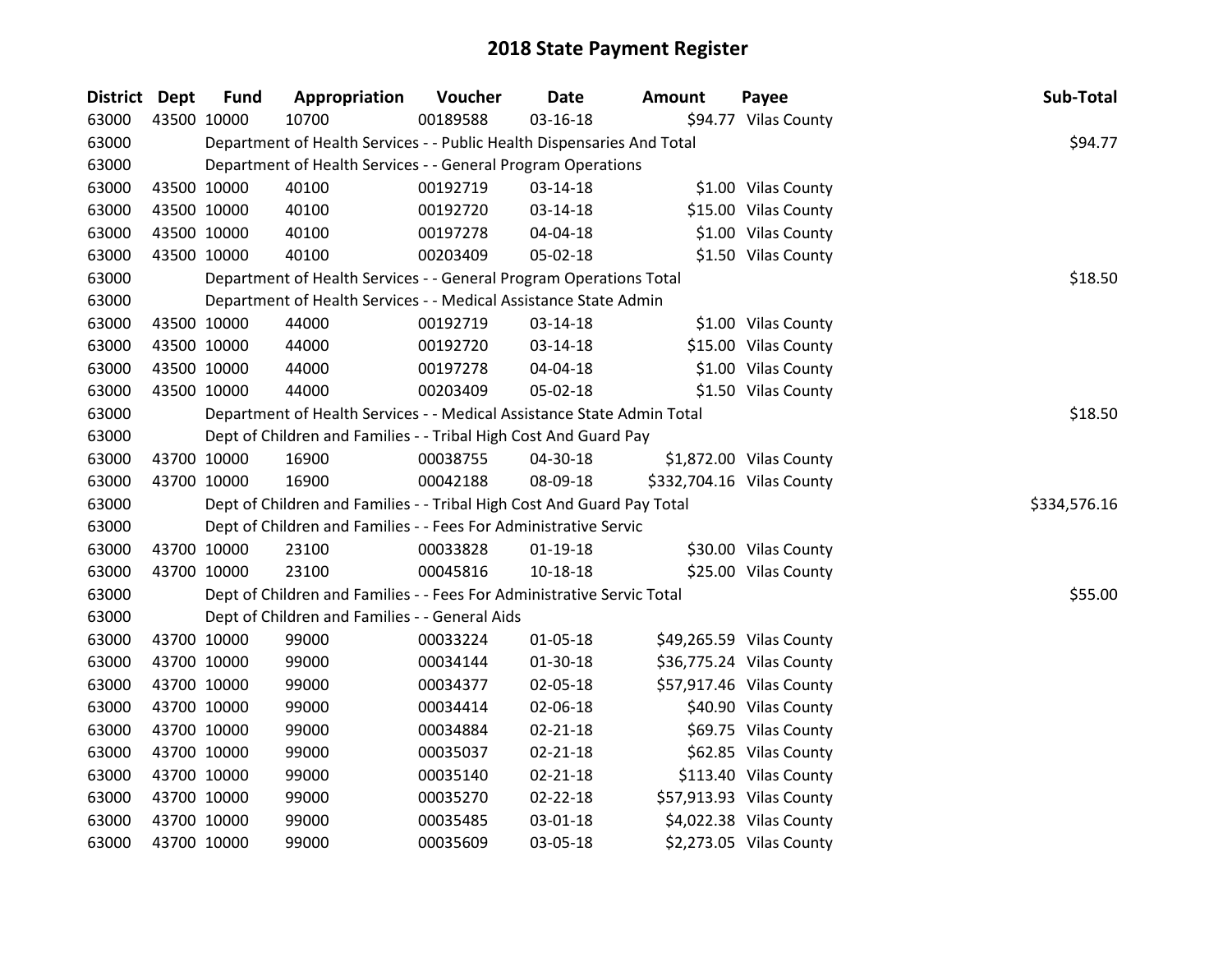| District Dept |             | <b>Fund</b> | Appropriation                                        | Voucher  | <b>Date</b> | <b>Amount</b> | Payee                     | Sub-Total      |
|---------------|-------------|-------------|------------------------------------------------------|----------|-------------|---------------|---------------------------|----------------|
| 63000         | 43700 10000 |             | 99000                                                | 00035670 | 03-05-18    |               | \$82,466.08 Vilas County  |                |
| 63000         |             | 43700 10000 | 99000                                                | 00035910 | 03-13-18    |               | \$4,000.12 Vilas County   |                |
| 63000         | 43700 10000 |             | 99000                                                | 00036469 | 03-22-18    |               | \$1,809.12 Vilas County   |                |
| 63000         | 43700 10000 |             | 99000                                                | 00036861 | 03-27-18    |               | \$1,080.87 Vilas County   |                |
| 63000         | 43700 10000 |             | 99000                                                | 00037095 | 04-03-18    |               | \$63.39 Vilas County      |                |
| 63000         | 43700 10000 |             | 99000                                                | 00037596 | 04-05-18    |               | \$65,223.00 Vilas County  |                |
| 63000         | 43700 10000 |             | 99000                                                | 00037629 | 04-06-18    |               | \$7,064.32 Vilas County   |                |
| 63000         | 43700 10000 |             | 99000                                                | 00038835 | 04-30-18    |               | \$55,457.44 Vilas County  |                |
| 63000         | 43700 10000 |             | 99000                                                | 00039212 | 05-07-18    |               | \$73,487.16 Vilas County  |                |
| 63000         | 43700 10000 |             | 99000                                                | 00039398 | 05-10-18    |               | \$11,385.00 Vilas County  |                |
| 63000         | 43700 10000 |             | 99000                                                | 00040632 | 06-05-18    |               | \$74,217.92 Vilas County  |                |
| 63000         | 43700 10000 |             | 99000                                                | 00040667 | 06-05-18    |               | \$11,010.09 Vilas County  |                |
| 63000         | 43700 10000 |             | 99000                                                | 00041813 | 07-05-18    |               | \$65,296.04 Vilas County  |                |
| 63000         | 43700 10000 |             | 99000                                                | 00042827 | 07-31-18    |               | \$37,968.37 Vilas County  |                |
| 63000         | 43700 10000 |             | 99000                                                | 00043033 | 08-03-18    |               | \$751.00 Vilas County     |                |
| 63000         | 43700 10000 |             | 99000                                                | 00043123 | 08-06-18    |               | \$65,401.69 Vilas County  |                |
| 63000         | 43700 10000 |             | 99000                                                | 00043388 | 08-14-18    |               | \$8,657.29 Vilas County   |                |
| 63000         |             | 43700 10000 | 99000                                                | 00044001 | 08-29-18    |               | \$174,426.00 Vilas County |                |
| 63000         | 43700 10000 |             | 99000                                                | 00044086 | 08-30-18    |               | \$8,197.00 Vilas County   |                |
| 63000         | 43700 10000 |             | 99000                                                | 00044194 | 09-05-18    |               | \$95,144.68 Vilas County  |                |
| 63000         | 43700 10000 |             | 99000                                                | 00045403 | 10-05-18    |               | \$47,093.92 Vilas County  |                |
| 63000         | 43700 10000 |             | 99000                                                | 00046224 | 10-30-18    |               | \$41,576.71 Vilas County  |                |
| 63000         | 43700 10000 |             | 99000                                                | 00046538 | 11-05-18    |               | \$66,688.00 Vilas County  |                |
| 63000         | 43700 10000 |             | 99000                                                | 00046706 | 11-09-18    |               | \$9,146.02 Vilas County   |                |
| 63000         | 43700 10000 |             | 99000                                                | 00047595 | 12-05-18    |               | \$73,773.35 Vilas County  |                |
| 63000         | 43700 10000 |             | 99000                                                | 00048197 | 12-27-18    |               | \$8,550.32 Vilas County   |                |
| 63000         |             |             | Dept of Children and Families - - General Aids Total |          |             |               |                           | \$1,298,389.45 |
| 63000         |             |             | Dept of Workforce Development - - Ui Admin Fed       |          |             |               |                           |                |
| 63000         | 44500 10000 |             | 15100                                                | 00142166 | 01-03-18    |               | \$30.00 Vilas County      |                |
| 63000         | 44500 10000 |             | 15100                                                | 00146847 | 02-02-18    |               | \$15.00 Vilas County      |                |
| 63000         | 44500 10000 |             | 15100                                                | 00152432 | 03-02-18    |               | \$75.00 Vilas County      |                |
| 63000         | 44500 10000 |             | 15100                                                | 00157743 | 04-03-18    |               | \$65.00 Vilas County      |                |
| 63000         | 44500 10000 |             | 15100                                                | 00163062 | 05-02-18    |               | \$45.00 Vilas County      |                |
|               |             |             |                                                      |          |             |               |                           |                |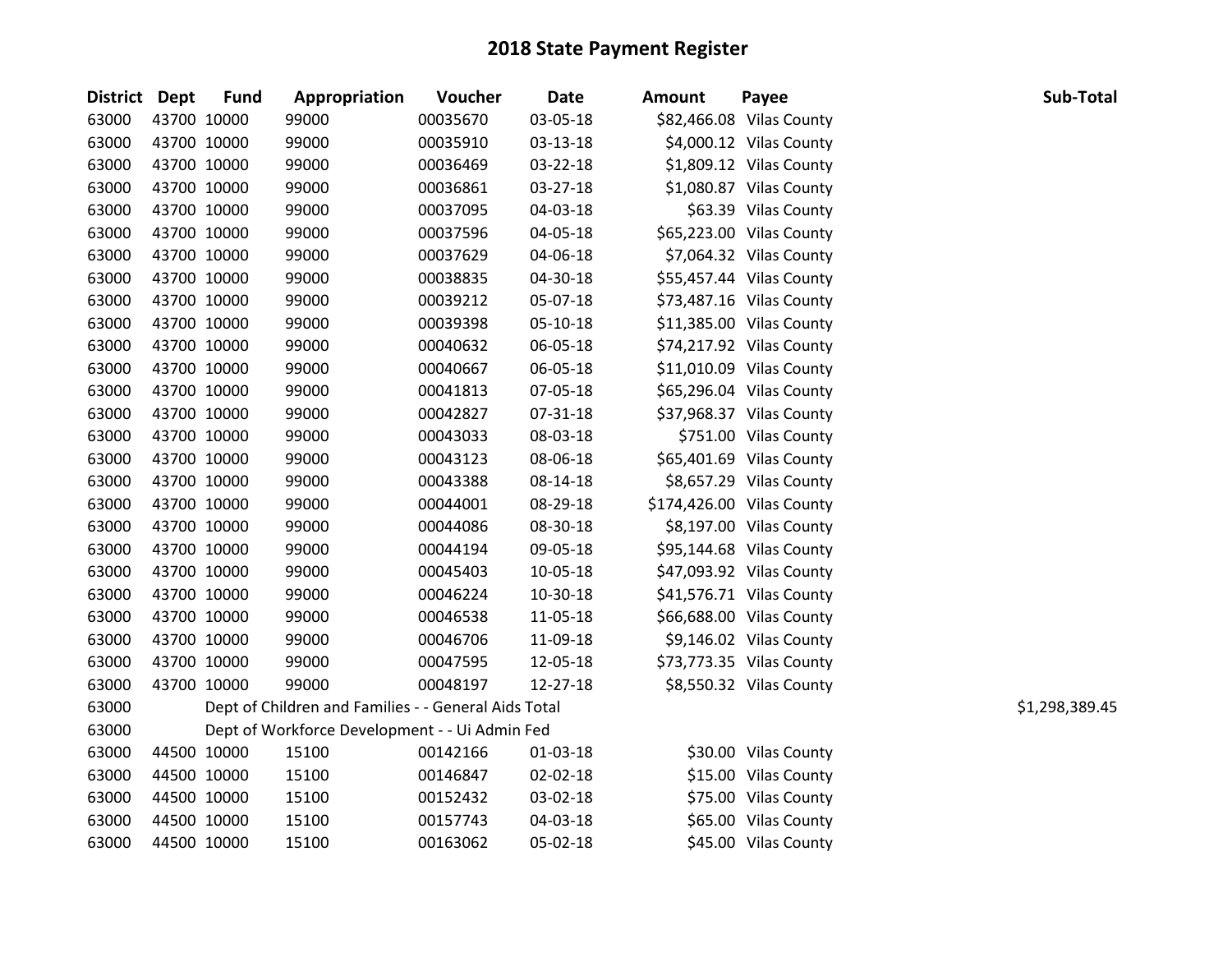| <b>District</b> | <b>Dept</b> | <b>Fund</b> | Appropriation                                                         | Voucher  | <b>Date</b>    | <b>Amount</b> | Payee                    | Sub-Total   |
|-----------------|-------------|-------------|-----------------------------------------------------------------------|----------|----------------|---------------|--------------------------|-------------|
| 63000           |             | 44500 10000 | 15100                                                                 | 00168138 | 06-04-18       |               | \$30.00 Vilas County     |             |
| 63000           | 44500 10000 |             | 15100                                                                 | 00173140 | 07-03-18       |               | \$20.00 Vilas County     |             |
| 63000           |             | 44500 10000 | 15100                                                                 | 00178386 | 08-02-18       |               | \$45.00 Vilas County     |             |
| 63000           | 44500 10000 |             | 15100                                                                 | 00183443 | 09-05-18       |               | \$20.00 Vilas County     |             |
| 63000           |             | 44500 10000 | 15100                                                                 | 00188590 | $10-02-18$     |               | \$45.00 Vilas County     |             |
| 63000           |             | 44500 10000 | 15100                                                                 | 00194652 | 11-02-18       |               | \$105.00 Vilas County    |             |
| 63000           |             | 44500 10000 | 15100                                                                 | 00199633 | 12-04-18       |               | \$35.00 Vilas County     |             |
| 63000           |             |             | Dept of Workforce Development - - Ui Admin Fed Total                  |          |                |               |                          | \$530.00    |
| 63000           |             |             | Dept of Workforce Development - - Wc Ops Uninsured Emplyr Admin       |          |                |               |                          |             |
| 63000           |             | 44500 22700 | 17700                                                                 | 00151872 | 02-28-18       |               | \$10.00 Vilas County     |             |
| 63000           |             | 44500 22700 | 17700                                                                 | 00152340 | 03-02-18       |               | \$25.00 Vilas County     |             |
| 63000           |             |             | Dept of Workforce Development - - Wc Ops Uninsured Emplyr Admin Total |          |                |               |                          | \$35.00     |
| 63000           |             |             | Department of Justice - - Legal Expenses                              |          |                |               |                          |             |
| 63000           |             | 45500 10000 | 10400                                                                 | 00055236 | 11-13-18       |               | \$7.50 Vilas County      |             |
| 63000           |             |             | Department of Justice - - Legal Expenses Total                        |          |                |               |                          | \$7.50      |
| 63000           |             |             | Department of Justice - - Crime Laboratories, Dna                     |          |                |               |                          |             |
| 63000           |             | 45500 10000 | 22100                                                                 | 00049037 | 07-19-18       |               | \$1,450.00 Vilas County  |             |
| 63000           |             |             | Department of Justice - - Crime Laboratories, Dna Total               |          |                |               |                          | \$1,450.00  |
| 63000           |             |             | Department of Justice - - Law Enforcement Train, Local                |          |                |               |                          |             |
| 63000           |             | 45500 10000 | 23100                                                                 | 00053782 | $10 - 25 - 18$ |               | \$9,440.00 Vilas County  |             |
| 63000           |             |             | Department of Justice - - Law Enforcement Train, Local Total          |          |                |               |                          | \$9,440.00  |
| 63000           |             |             | Department of Justice - - Federal Aid, State Operations               |          |                |               |                          |             |
| 63000           |             | 45500 10000 | 24100                                                                 | 00052690 | 10-02-18       |               | \$293.52 Vilas County    |             |
| 63000           |             |             | Department of Justice - - Federal Aid, State Operations Total         |          |                |               |                          | \$293.52    |
| 63000           |             |             | Department of Justice - - Crime Victim Witness Assist                 |          |                |               |                          |             |
| 63000           |             | 45500 10000 | 53200                                                                 | 00043084 | 03-06-18       |               | \$17,605.19 Vilas County |             |
| 63000           |             | 45500 10000 | 53200                                                                 | 00049143 | 07-19-18       |               | \$19,947.33 Vilas County |             |
| 63000           |             |             | Department of Justice - - Crime Victim Witness Assist Total           |          |                |               |                          | \$37,552.52 |
| 63000           |             |             | Department of Military Affairs - - Emergency Response Equipment       |          |                |               |                          |             |
| 63000           | 46500 10000 |             | 30800                                                                 | 00039079 | $02 - 13 - 18$ |               | \$1,213.45 Vilas County  |             |
| 63000           |             |             | Department of Military Affairs - - Emergency Response Equipment Total |          |                |               |                          | \$1,213.45  |
| 63000           |             |             | Department of Military Affairs - - Local Emer Planning Grants         |          |                |               |                          |             |
| 63000           | 46500 10000 |             | 33700                                                                 | 00038228 | 01-30-18       |               | \$2,665.03 Vilas County  |             |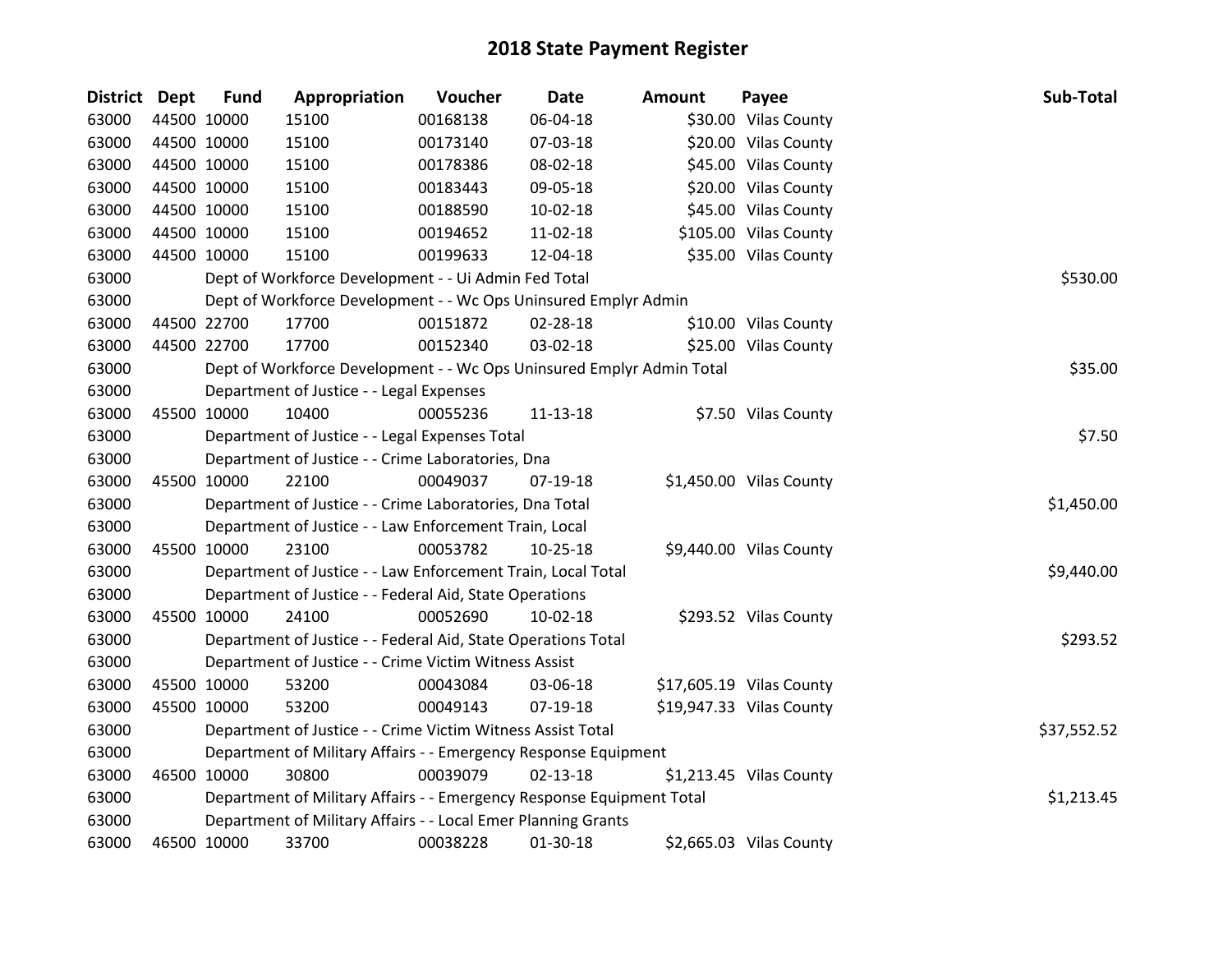| District Dept |             | <b>Fund</b> | Appropriation                                                          | Voucher  | <b>Date</b>    | Amount | Payee                    | Sub-Total   |
|---------------|-------------|-------------|------------------------------------------------------------------------|----------|----------------|--------|--------------------------|-------------|
| 63000         |             | 46500 10000 | 33700                                                                  | 00045750 | 07-02-18       |        | \$2,734.41 Vilas County  |             |
| 63000         |             |             | Department of Military Affairs - - Local Emer Planning Grants Total    |          |                |        |                          | \$5,399.44  |
| 63000         |             |             | Department of Military Affairs - - Federal Aid, Local Assistance       |          |                |        |                          |             |
| 63000         |             | 46500 10000 | 34200                                                                  | 00038113 | 01-30-18       |        | \$16,974.85 Vilas County |             |
| 63000         | 46500 10000 |             | 34200                                                                  | 00046390 | 07-13-18       |        | \$1,270.35 Vilas County  |             |
| 63000         |             | 46500 10000 | 34200                                                                  | 00048225 | 08-29-18       |        | \$16,917.22 Vilas County |             |
| 63000         |             |             | Department of Military Affairs - - Federal Aid, Local Assistance Total |          |                |        |                          | \$35,162.42 |
| 63000         |             |             | Department of Veterans Affairs - - Grants To Counties                  |          |                |        |                          |             |
| 63000         |             | 48500 15200 | 12700                                                                  | 00043072 | $02 - 16 - 18$ |        | \$1,000.00 Vilas County  |             |
| 63000         |             |             | Department of Veterans Affairs - - Grants To Counties Total            |          |                |        |                          | \$1,000.00  |
| 63000         |             |             | Department of Veterans Affairs - - County Grants                       |          |                |        |                          |             |
| 63000         |             | 48500 58200 | 26700                                                                  | 00043072 | $02 - 16 - 18$ |        | \$4,500.00 Vilas County  |             |
| 63000         |             |             | Department of Veterans Affairs - - County Grants Total                 |          |                |        |                          | \$4,500.00  |
| 63000         |             |             | Department of Veterans Affairs - - County Grants                       |          |                |        |                          |             |
| 63000         |             | 48500 58300 | 37000                                                                  | 00043072 | $02 - 16 - 18$ |        | \$4,500.00 Vilas County  |             |
| 63000         |             |             | Department of Veterans Affairs - - County Grants Total                 |          |                |        |                          | \$4,500.00  |
| 63000         |             |             | Department of Administration - - Federal Aid, Local Assistance         |          |                |        |                          |             |
| 63000         |             | 50500 10000 | 15500                                                                  | 00070021 | $01 - 16 - 18$ |        | \$3,839.25 Vilas County  |             |
| 63000         |             | 50500 10000 | 15500                                                                  | 00073896 | 02-28-18       |        | \$4,043.58 Vilas County  |             |
| 63000         |             | 50500 10000 | 15500                                                                  | 00075124 | 03-14-18       |        | \$3,853.01 Vilas County  |             |
| 63000         |             | 50500 10000 | 15500                                                                  | 00077656 | 04-16-18       |        | \$1,463.14 Vilas County  |             |
| 63000         |             | 50500 10000 | 15500                                                                  | 00080179 | 05-14-18       |        | \$1,860.93 Vilas County  |             |
| 63000         |             | 50500 10000 | 15500                                                                  | 00081333 | 05-29-18       |        | \$3,271.48 Vilas County  |             |
| 63000         |             | 50500 10000 | 15500                                                                  | 00083971 | 06-28-18       |        | \$2,327.07 Vilas County  |             |
| 63000         |             | 50500 10000 | 15500                                                                  | 00085809 | 07-30-18       |        | \$1,253.50 Vilas County  |             |
| 63000         |             | 50500 10000 | 15500                                                                  | 00087439 | 08-28-18       |        | \$1,746.57 Vilas County  |             |
| 63000         |             | 50500 10000 | 15500                                                                  | 00089320 | 09-28-18       |        | \$2,108.81 Vilas County  |             |
| 63000         |             | 50500 10000 | 15500                                                                  | 00092061 | 11-14-18       |        | \$1,091.93 Vilas County  |             |
| 63000         |             | 50500 10000 | 15500                                                                  | 00092900 | 11-28-18       |        | \$5,425.47 Vilas County  |             |
| 63000         |             |             | Department of Administration - - Federal Aid, Local Assistance Total   |          |                |        |                          | \$32,284.74 |
| 63000         |             |             | Department of Administration - - Low-Income Assistance Grants          |          |                |        |                          |             |
| 63000         |             | 50500 23500 | 37100                                                                  | 00070021 | $01 - 16 - 18$ |        | \$7,146.11 Vilas County  |             |
| 63000         |             | 50500 23500 | 37100                                                                  | 00073896 | 02-28-18       |        | \$3,881.19 Vilas County  |             |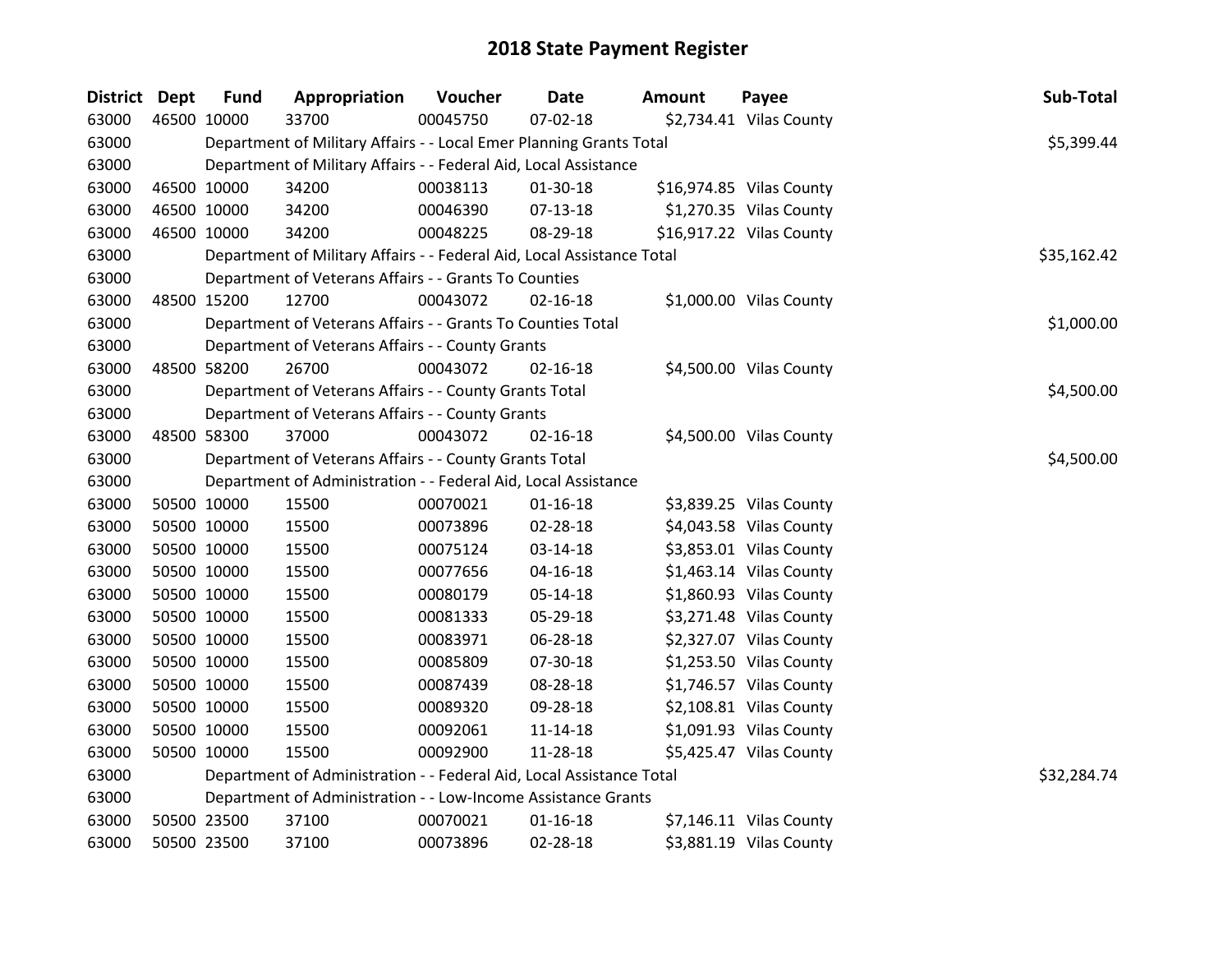| <b>District Dept</b> |             | <b>Fund</b>                                          | Appropriation                                                          | Voucher  | Date           | <b>Amount</b> | Payee                    | Sub-Total   |
|----------------------|-------------|------------------------------------------------------|------------------------------------------------------------------------|----------|----------------|---------------|--------------------------|-------------|
| 63000                | 50500 23500 |                                                      | 37100                                                                  | 00092900 | 11-28-18       |               | \$8,107.14 Vilas County  |             |
| 63000                |             |                                                      | Department of Administration - - Low-Income Assistance Grants Total    |          |                |               |                          | \$19,134.44 |
| 63000                |             |                                                      | Department of Administration - - Land                                  |          |                |               |                          |             |
| 63000                | 50500 26900 |                                                      | 16600                                                                  | 00084355 | 07-06-18       |               | \$25,000.00 Vilas County |             |
| 63000                |             |                                                      | Department of Administration - - Land Total                            |          |                |               |                          | \$25,000.00 |
| 63000                |             |                                                      | Department of Administration - - Land Information Program; Loca        |          |                |               |                          |             |
| 63000                | 50500 26900 |                                                      | 17300                                                                  | 00073079 | 02-22-18       |               | \$1,000.00 Vilas County  |             |
| 63000                | 50500 26900 |                                                      | 17300                                                                  | 00075547 | 03-20-18       |               | \$33,104.00 Vilas County |             |
| 63000                | 50500 26900 |                                                      | 17300                                                                  | 00077017 | 04-06-18       |               | \$25,000.00 Vilas County |             |
| 63000                |             |                                                      | Department of Administration - - Land Information Program; Loca Total  |          |                |               |                          | \$59,104.00 |
| 63000                |             |                                                      | Commissioners of Public Lands - - Trust Lands And Investments --       |          |                |               |                          |             |
| 63000                | 50700 10000 |                                                      | 12800                                                                  | 00002039 | 08-28-18       |               | \$30.00 Vilas County     |             |
| 63000                |             |                                                      | Commissioners of Public Lands - - Trust Lands And Investments -- Total |          |                |               |                          | \$30.00     |
| 63000                |             |                                                      | Public Defender Board - - Trial Representation                         |          |                |               |                          |             |
| 63000                | 55000 10000 |                                                      | 10300                                                                  | 00139585 | 04-27-18       |               | \$3.40 Vilas County      |             |
| 63000                |             | Public Defender Board - - Trial Representation Total |                                                                        | \$3.40   |                |               |                          |             |
| 63000                |             |                                                      | Public Defender Board - - Transcript, Discovery And Int                |          |                |               |                          |             |
| 63000                | 55000 10000 |                                                      | 10600                                                                  | 00123456 | 01-09-18       |               | \$338.60 Vilas County    |             |
| 63000                | 55000 10000 |                                                      | 10600                                                                  | 00128220 | $02 - 13 - 18$ |               | \$531.40 Vilas County    |             |
| 63000                | 55000 10000 |                                                      | 10600                                                                  | 00135311 | 04-04-18       |               | \$332.60 Vilas County    |             |
| 63000                | 55000 10000 |                                                      | 10600                                                                  | 00135371 | 04-04-18       |               | \$410.40 Vilas County    |             |
| 63000                | 55000 10000 |                                                      | 10600                                                                  | 00138194 | 04-23-18       |               | \$304.00 Vilas County    |             |
| 63000                | 55000 10000 |                                                      | 10600                                                                  | 00143545 | 05-23-18       |               | \$393.40 Vilas County    |             |
| 63000                | 55000 10000 |                                                      | 10600                                                                  | 00143583 | 05-23-18       |               | \$2.20 Vilas County      |             |
| 63000                | 55000 10000 |                                                      | 10600                                                                  | 00147997 | 06-22-18       |               | \$398.40 Vilas County    |             |
| 63000                | 55000 10000 |                                                      | 10600                                                                  | 00151479 | $07-17-18$     |               | \$525.40 Vilas County    |             |
| 63000                | 55000 10000 |                                                      | 10600                                                                  | 00159562 | 09-04-18       |               | \$76.20 Vilas County     |             |
| 63000                | 55000 10000 |                                                      | 10600                                                                  | 00162885 | 09-26-18       |               | \$600.80 Vilas County    |             |
| 63000                | 55000 10000 |                                                      | 10600                                                                  | 00167474 | 11-07-18       |               | \$351.20 Vilas County    |             |
| 63000                | 55000 10000 |                                                      | 10600                                                                  | 00171616 | 12-06-18       |               | \$465.00 Vilas County    |             |
| 63000                |             |                                                      | Public Defender Board - - Transcript, Discovery And Int Total          |          |                |               |                          | \$4,729.60  |
| 63000                |             |                                                      | Department of Revenue - - General Program Operations                   |          |                |               |                          |             |
| 63000                | 56600 10000 |                                                      | 10100                                                                  | 00081802 | $01 - 11 - 18$ |               | \$210.50 Vilas County    |             |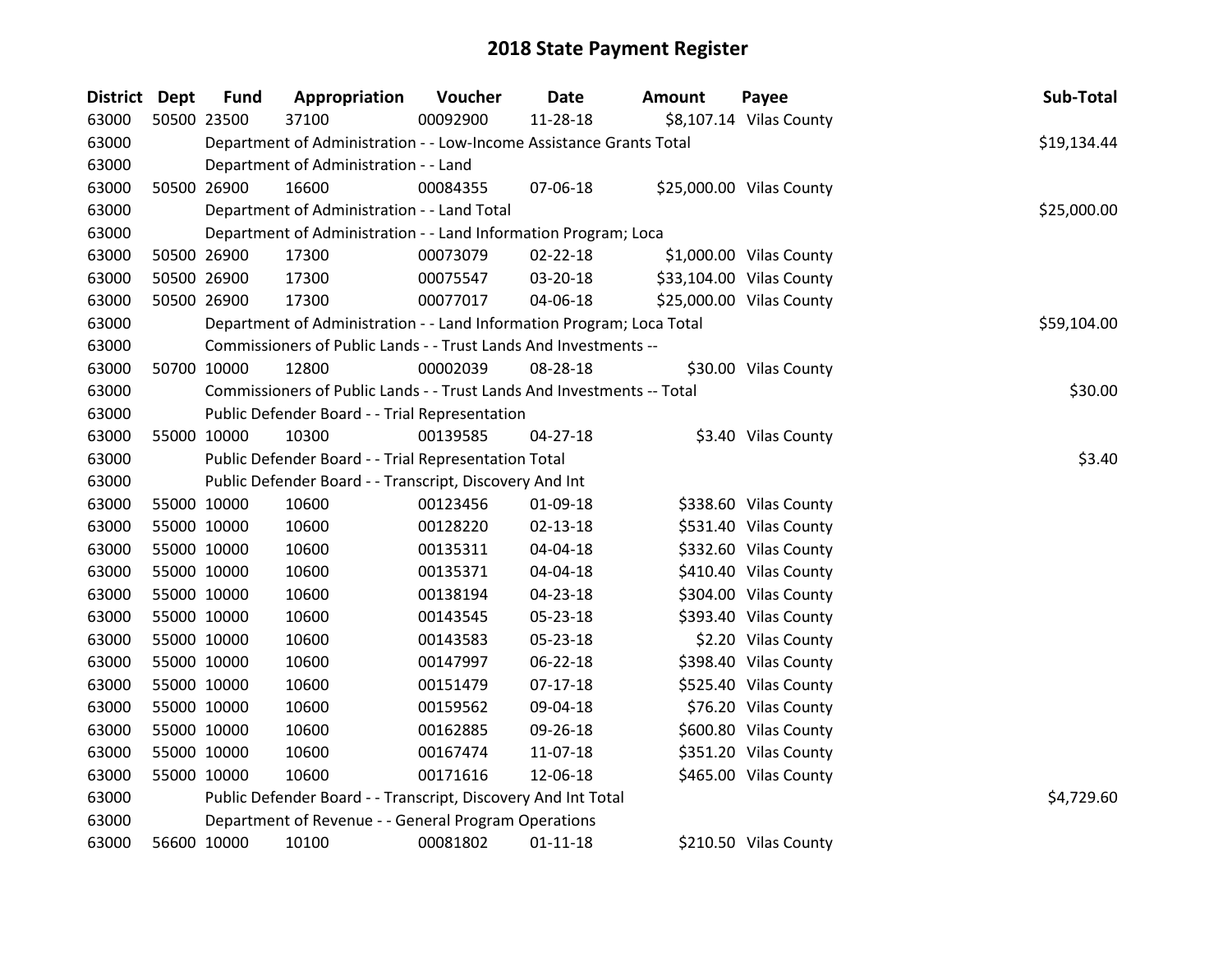| <b>District</b> | <b>Dept</b> | Fund        | Appropriation                                                         | Voucher  | Date       | <b>Amount</b>               | Payee                     | Sub-Total       |
|-----------------|-------------|-------------|-----------------------------------------------------------------------|----------|------------|-----------------------------|---------------------------|-----------------|
| 63000           |             | 56600 10000 | 10100                                                                 | 00090012 | $03-13-18$ |                             | \$1,995.00 Vilas County   |                 |
| 63000           |             |             | Department of Revenue - - General Program Operations Total            |          |            |                             |                           | \$2,205.50      |
| 63000           |             |             | Circuit Courts - - Circuit Court Costs                                |          |            |                             |                           |                 |
| 63000           |             | 62500 10000 | 10500                                                                 | 00000529 | 01-09-18   |                             | \$26,137.00 Vilas County  |                 |
| 63000           |             | 62500 10000 | 10500                                                                 | 00001003 | 08-24-18   |                             | \$43,561.00 Vilas County  |                 |
| 63000           |             |             | Circuit Courts - - Circuit Court Costs Total                          |          |            |                             |                           | \$69,698.00     |
| 63000           |             |             | Shared Revenue and Tax Relief - - County And Municipal Aid            |          |            |                             |                           |                 |
| 63000           |             | 83500 10000 | 10500                                                                 | 00034295 | 07-23-18   |                             | \$3,160.90 Vilas County   |                 |
| 63000           | 83500 10000 |             | 10500                                                                 | 00037181 | 11-19-18   |                             | \$17,911.75 Vilas County  |                 |
| 63000           |             |             | Shared Revenue and Tax Relief - - County And Municipal Aid Total      |          |            |                             |                           | \$21,072.65     |
| 63000           |             |             | Shared Revenue and Tax Relief - - Exempt Computer Aid                 |          |            |                             |                           |                 |
| 63000           |             | 83500 10000 | 10900                                                                 | 00029932 | 07-23-18   |                             | \$3,478.39 Vilas County   |                 |
| 63000           |             |             | Shared Revenue and Tax Relief - - Exempt Computer Aid Total           |          |            |                             |                           | \$3,478.39      |
| 63000           |             |             | Shared Revenue and Tax Relief - - Utility Aid                         |          |            |                             |                           |                 |
| 63000           |             | 83500 10000 | 11000                                                                 | 00034295 | 07-23-18   |                             | \$13,965.41 Vilas County  |                 |
| 63000           | 83500 10000 |             | 11000                                                                 | 00037181 | 11-19-18   |                             | \$86,903.09 Vilas County  |                 |
| 63000           |             |             | Shared Revenue and Tax Relief - - Utility Aid Total                   |          |            |                             |                           | \$100,868.50    |
| 63000           |             |             | Shared Revenue and Tax Relief - - School Lvy Tx/First Dollar Cr       |          |            |                             |                           |                 |
| 63000           | 83500 10000 |             | 30200                                                                 | 00029694 | 07-23-18   | \$1,001,655.37 Vilas County |                           |                 |
| 63000           | 83500 10000 |             | 30200                                                                 | 00029842 | 07-23-18   | \$7,889,250.34 Vilas County |                           |                 |
| 63000           |             |             | Shared Revenue and Tax Relief - - School Lvy Tx/First Dollar Cr Total |          |            |                             |                           | \$8,890,905.71  |
| 63000           |             |             | Shared Revenue and Tax Relief - - Lottery & Gaming Credit             |          |            |                             |                           |                 |
| 63000           |             | 83500 52100 | 36300                                                                 | 00027209 | 03-26-18   |                             | \$535,782.56 Vilas County |                 |
| 63000           |             |             | Shared Revenue and Tax Relief - - Lottery & Gaming Credit Total       |          |            |                             |                           | \$535,782.56    |
| 63000 Total     |             |             |                                                                       |          |            |                             |                           | \$16,445,059.72 |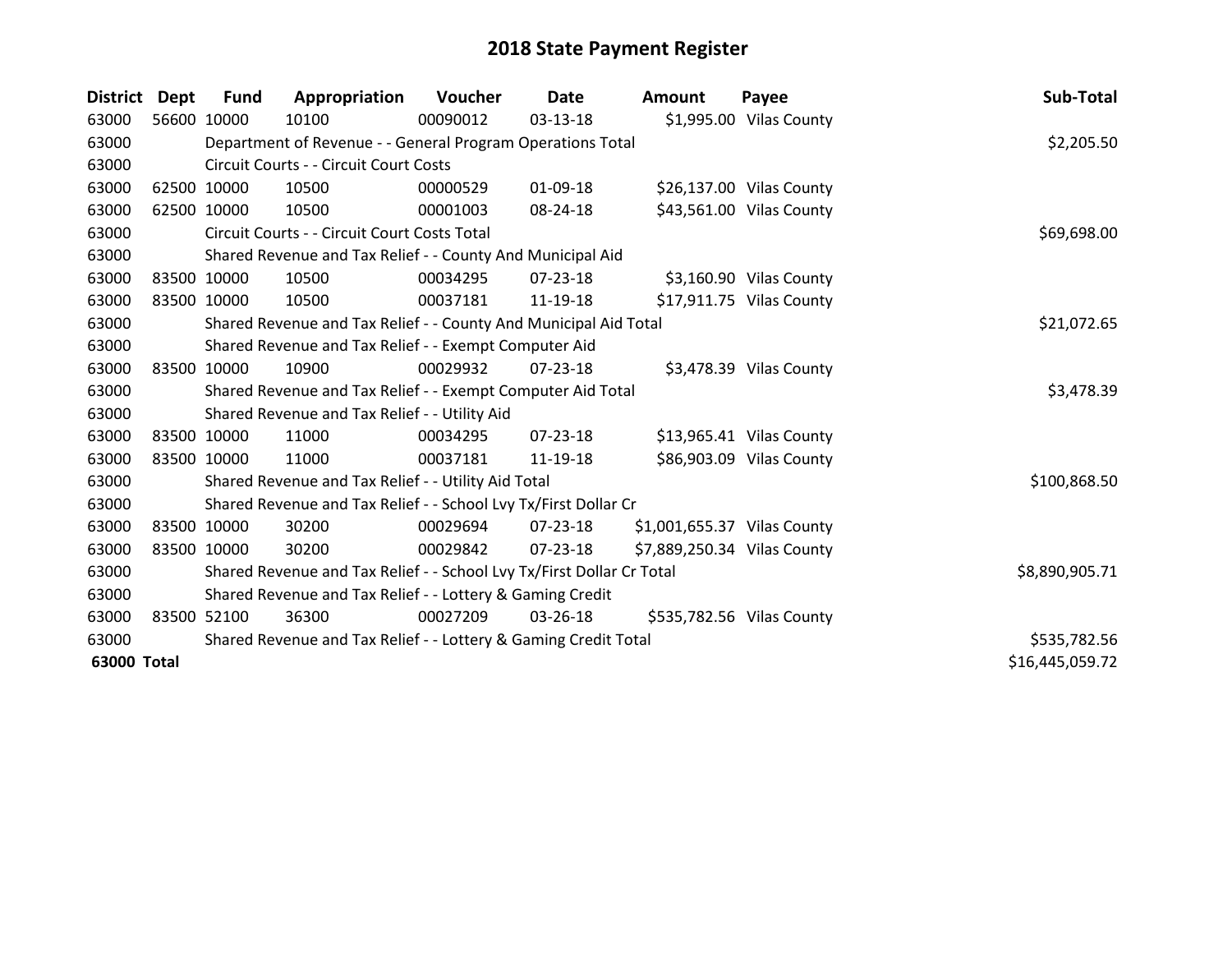| District Dept | <b>Fund</b> | Appropriation                                                      | Voucher  | Date           | <b>Amount</b> | Payee                           | Sub-Total    |
|---------------|-------------|--------------------------------------------------------------------|----------|----------------|---------------|---------------------------------|--------------|
| 63002         |             | Dept of Safety & Prof Services - - Fire Dues Distribution          |          |                |               |                                 |              |
| 63002         | 16500 10000 | 22500                                                              | 00022626 | $07 - 26 - 18$ |               | \$17,218.70 Town Of Arbor Vitae |              |
| 63002         |             | Dept of Safety & Prof Services - - Fire Dues Distribution Total    |          |                |               |                                 | \$17,218.70  |
| 63002         |             | Dept of Natural Resources - - Aids In Lieu Of Taxes - Gener        |          |                |               |                                 |              |
| 63002         | 37000 10000 | 50300                                                              | 00212547 | 02-06-18       |               | \$6,403.43 Town Of Arbor Vitae  |              |
| 63002         | 37000 10000 | 50300                                                              | 00229853 | $04 - 20 - 18$ |               | \$15.58 Town Of Arbor Vitae     |              |
| 63002         |             | Dept of Natural Resources - - Aids In Lieu Of Taxes - Gener Total  |          |                |               |                                 | \$6,419.01   |
| 63002         |             | Dept of Natural Resources - - Resaids - Cnty Forst, CI & Mfl       |          |                |               |                                 |              |
| 63002         | 37000 21200 | 57100                                                              | 00248240 | 06-28-18       |               | \$330.90 Town Of Arbor Vitae    |              |
| 63002         |             | Dept of Natural Resources - - Resaids - Cnty Forst, Cl & Mfl Total |          |                |               |                                 | \$330.90     |
| 63002         |             | Dept of Natural Resources - - Aids In Lieu Of Taxes - Sum S        |          |                |               |                                 |              |
| 63002         | 37000 21200 | 57900                                                              | 00229852 | 04-20-18       |               | \$24,085.97 Town Of Arbor Vitae |              |
| 63002         | 37000 21200 | 57900                                                              | 00229854 | 04-20-18       |               | \$0.64 Town Of Arbor Vitae      |              |
| 63002         |             | Dept of Natural Resources - - Aids In Lieu Of Taxes - Sum S Total  |          |                |               |                                 | \$24,086.61  |
| 63002         |             | Dept of Natural Resources - - Ea - Lake Protection                 |          |                |               |                                 |              |
| 63002         | 37000 21200 | 66300                                                              | 00263370 | 08-31-18       |               | \$1,959.11 Town Of Arbor Vitae  |              |
| 63002         | 37000 21200 | 66300                                                              | 00267993 | 10-30-18       |               | \$1,000.00 Town Of Arbor Vitae  |              |
| 63002         |             | Dept of Natural Resources - - Ea - Lake Protection Total           |          |                |               |                                 | \$2,959.11   |
| 63002         |             | Dept of Natural Resources - - Ea - Invasive Aqu & Lake Mon         |          |                |               |                                 |              |
| 63002         | 37000 21200 | 67800                                                              | 00217203 | 03-02-18       |               | \$965.81 Town Of Arbor Vitae    |              |
| 63002         |             | Dept of Natural Resources - - Ea - Invasive Aqu & Lake Mon Total   |          |                |               |                                 | \$965.81     |
| 63002         |             | WI Dept of Transportation - - Trns Aids To Mnc.-Sf                 |          |                |               |                                 |              |
| 63002         | 39500 21100 | 19100                                                              | 00205298 | $01 - 02 - 18$ |               | \$52,193.67 Town Of Arbor Vitae |              |
| 63002         | 39500 21100 | 19100                                                              | 00235806 | 04-02-18       |               | \$52,193.67 Town Of Arbor Vitae |              |
| 63002         | 39500 21100 | 19100                                                              | 00269505 | 07-02-18       |               | \$52,193.67 Town Of Arbor Vitae |              |
| 63002         | 39500 21100 | 19100                                                              | 00303557 | $10 - 01 - 18$ |               | \$52,193.70 Town Of Arbor Vitae |              |
| 63002         |             | WI Dept of Transportation - - Trns Aids To Mnc.-Sf Total           |          |                |               |                                 | \$208,774.71 |
| 63002         |             | WI Dept of Transportation - - Hwy Mgmt & Opers Sf                  |          |                |               |                                 |              |
| 63002         | 39500 21100 | 36500                                                              | 00216328 | 01-30-18       |               | \$500.00 Town Of Arbor Vitae    |              |
| 63002         | 39500 21100 | 36500                                                              | 00244050 | 04-19-18       |               | \$500.00 Town Of Arbor Vitae    |              |
| 63002         |             | WI Dept of Transportation - - Hwy Mgmt & Opers Sf Total            |          |                |               |                                 | \$1,000.00   |
| 63002         |             | Department of Revenue - - Payments For Municipal Svcs              |          |                |               |                                 |              |
| 63002         | 56600 10000 | 50100                                                              | 00026939 | $01 - 31 - 18$ |               | \$82.98 Town Of Arbor Vitae     |              |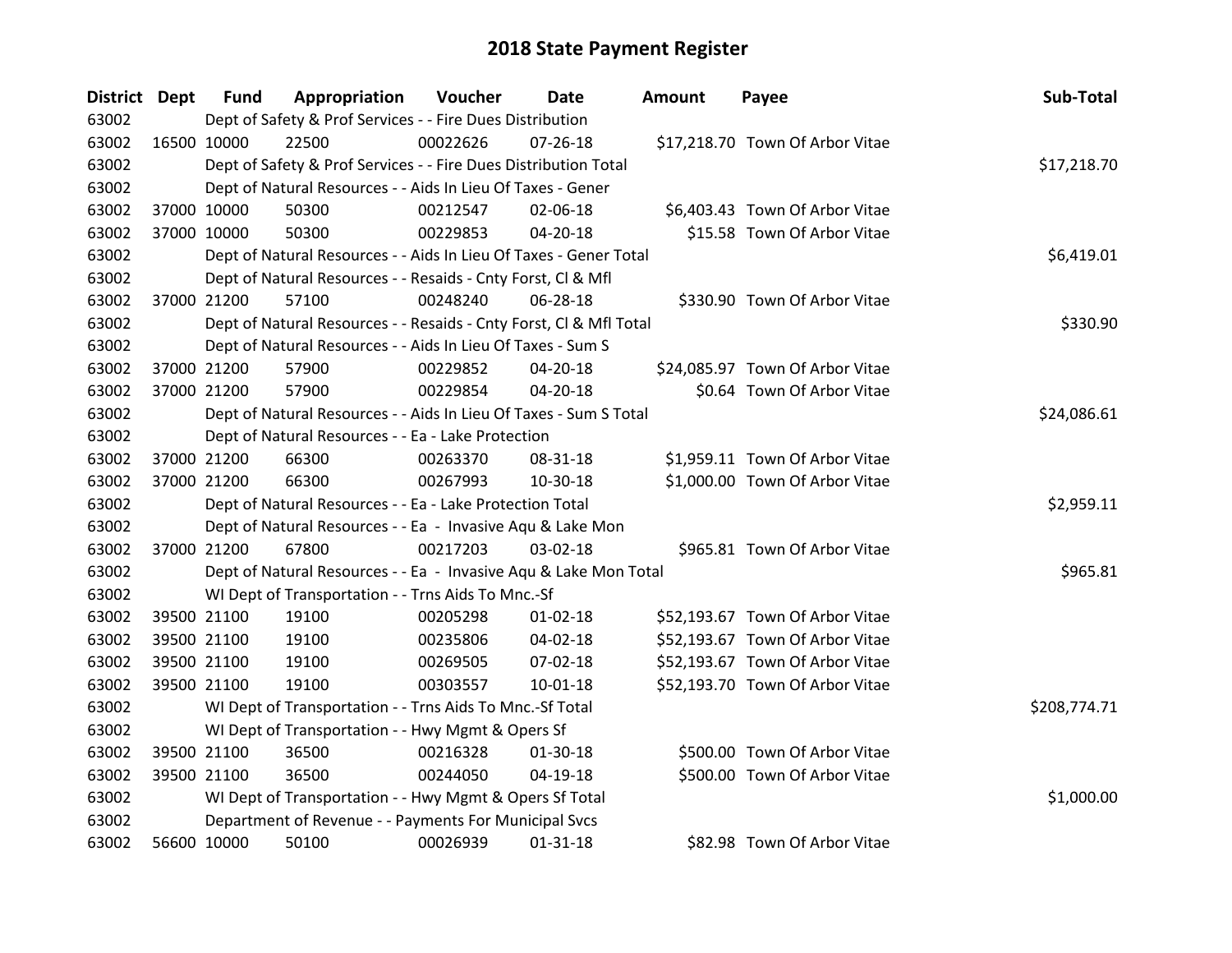| District    | Dept        | Fund        | Appropriation                                                    | <b>Voucher</b> | Date     | Amount | Payee                           | Sub-Total    |
|-------------|-------------|-------------|------------------------------------------------------------------|----------------|----------|--------|---------------------------------|--------------|
| 63002       |             |             | Department of Revenue - - Payments For Municipal Svcs Total      |                |          |        |                                 | \$82.98      |
| 63002       |             |             | Shared Revenue and Tax Relief - - County And Municipal Aid       |                |          |        |                                 |              |
| 63002       |             | 83500 10000 | 10500                                                            | 00034280       | 07-23-18 |        | \$6,890.34 Town Of Arbor Vitae  |              |
| 63002       |             | 83500 10000 | 10500                                                            | 00037166       | 11-19-18 |        | \$39,045.29 Town Of Arbor Vitae |              |
| 63002       |             |             | Shared Revenue and Tax Relief - - County And Municipal Aid Total |                |          |        |                                 | \$45,935.63  |
| 63002       |             |             | Shared Revenue and Tax Relief - - Exempt Computer Aid            |                |          |        |                                 |              |
| 63002       |             | 83500 10000 | 10900                                                            | 00031441       | 07-23-18 |        | \$421.10 Town Of Arbor Vitae    |              |
| 63002       |             |             | Shared Revenue and Tax Relief - - Exempt Computer Aid Total      |                |          |        |                                 | \$421.10     |
| 63002       |             |             | Shared Revenue and Tax Relief - - Utility Aid                    |                |          |        |                                 |              |
| 63002       | 83500 10000 |             | 11000                                                            | 00034280       | 07-23-18 |        | \$480.10 Town Of Arbor Vitae    |              |
| 63002       |             | 83500 10000 | 11000                                                            | 00037166       | 11-19-18 |        | \$2,765.88 Town Of Arbor Vitae  |              |
| 63002       |             |             | Shared Revenue and Tax Relief - - Utility Aid Total              |                |          |        |                                 | \$3,245.98   |
| 63002 Total |             |             |                                                                  |                |          |        |                                 | \$311,440.54 |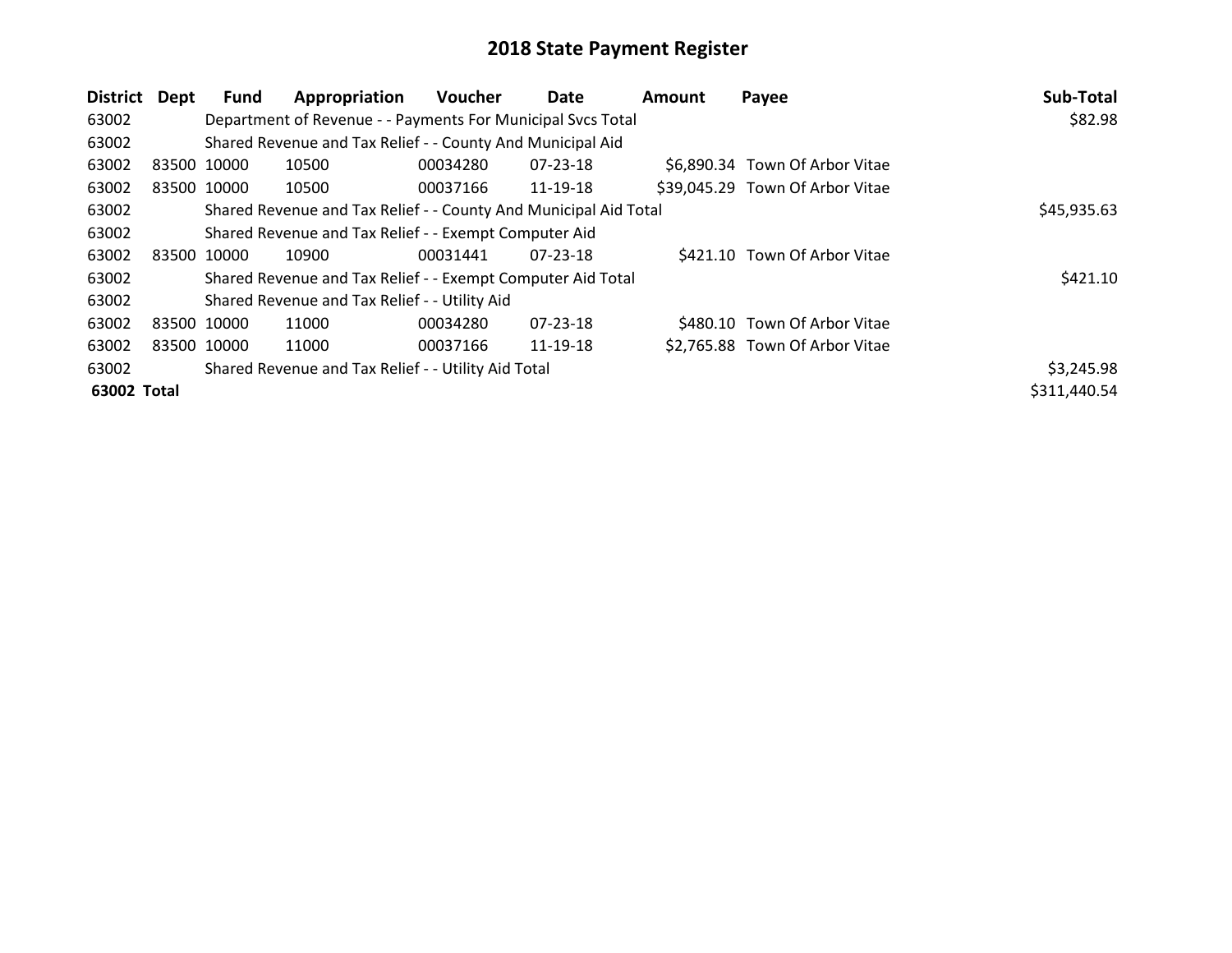| <b>District Dept</b> |             | <b>Fund</b>                                                      | Appropriation                                                             | Voucher  | Date           | <b>Amount</b> | Payee                                | Sub-Total    |  |
|----------------------|-------------|------------------------------------------------------------------|---------------------------------------------------------------------------|----------|----------------|---------------|--------------------------------------|--------------|--|
| 63004                |             |                                                                  | Dept of Safety & Prof Services - - Fire Dues Distribution                 |          |                |               |                                      |              |  |
| 63004                | 16500 10000 |                                                                  | 22500                                                                     | 00022627 | 07-25-18       |               | \$11,418.90 Town Of Boulder Junction |              |  |
| 63004                |             |                                                                  | Dept of Safety & Prof Services - - Fire Dues Distribution Total           |          |                |               |                                      | \$11,418.90  |  |
| 63004                |             |                                                                  | Dept of Natural Resources - - Aids In Lieu Of Taxes - Gener               |          |                |               |                                      |              |  |
| 63004                | 37000 10000 |                                                                  | 50300                                                                     | 00212643 | 02-06-18       |               | \$24,010.85 Town Of Boulder Junction |              |  |
| 63004                |             |                                                                  | Dept of Natural Resources - - Aids In Lieu Of Taxes - Gener Total         |          |                |               |                                      | \$24,010.85  |  |
| 63004                |             |                                                                  | Dept of Natural Resources - - Gen Program Ops-State Funds                 |          |                |               |                                      |              |  |
| 63004                |             | 37000 21200                                                      | 16100                                                                     | 00276871 | $10 - 31 - 18$ |               | \$670.80 Town Of Boulder Junction    |              |  |
| 63004                |             |                                                                  | Dept of Natural Resources - - Gen Program Ops-State Funds Total           |          |                |               |                                      | \$670.80     |  |
| 63004                |             |                                                                  | Dept of Natural Resources - - General Program Operations --               |          |                |               |                                      |              |  |
| 63004                |             | 37000 21200                                                      | 25400                                                                     | 00275420 | $11 - 01 - 18$ |               | \$5,494.98 Town Of Boulder Junction  |              |  |
| 63004                |             |                                                                  | Dept of Natural Resources - - General Program Operations -- Total         |          |                |               |                                      | \$5,494.98   |  |
| 63004                |             |                                                                  | Dept of Natural Resources - - Resaids - Cnty Forst, Cl & Mfl              |          |                |               |                                      |              |  |
| 63004                |             | 37000 21200                                                      | 57100                                                                     | 00248241 | 06-28-18       |               | \$130.80 Town Of Boulder Junction    |              |  |
| 63004                |             |                                                                  | Dept of Natural Resources - - Resaids - Cnty Forst, Cl & Mfl Total        |          |                |               |                                      |              |  |
| 63004                |             |                                                                  | Dept of Natural Resources - - Aids In Lieu Of Taxes - Sum S               |          |                |               |                                      |              |  |
| 63004                |             | 37000 21200                                                      | 57900                                                                     | 00230442 | 04-23-18       |               | \$34,726.39 Town Of Boulder Junction |              |  |
| 63004                |             | 37000 21200                                                      | 57900                                                                     | 00230443 | 04-23-18       |               | \$110.12 Town Of Boulder Junction    |              |  |
| 63004                |             |                                                                  | Dept of Natural Resources - - Aids In Lieu Of Taxes - Sum S Total         |          |                |               |                                      | \$34,836.51  |  |
| 63004                |             |                                                                  | Dept of Natural Resources - - Ea - Invasive Aqu & Lake Mon                |          |                |               |                                      |              |  |
| 63004                |             | 37000 21200                                                      | 67800                                                                     | 00205025 | $01 - 04 - 18$ |               | \$2,897.44 Town Of Boulder Junction  |              |  |
| 63004                | 37000 21200 |                                                                  | 67800                                                                     | 00281006 | $11 - 23 - 18$ |               | \$8,692.31 Town Of Boulder Junction  |              |  |
| 63004                |             |                                                                  | Dept of Natural Resources - - Ea - Invasive Aqu & Lake Mon Total          |          |                |               |                                      | \$11,589.75  |  |
| 63004                |             |                                                                  | WI Dept of Transportation - - Trns Aids To Mnc.-Sf                        |          |                |               |                                      |              |  |
| 63004                |             | 39500 21100                                                      | 19100                                                                     | 00205299 | $01 - 02 - 18$ |               | \$54,045.15 Town Of Boulder Junction |              |  |
| 63004                |             | 39500 21100                                                      | 19100                                                                     | 00235807 | 04-02-18       |               | \$54,045.15 Town Of Boulder Junction |              |  |
| 63004                | 39500 21100 |                                                                  | 19100                                                                     | 00269506 | 07-02-18       |               | \$54,045.15 Town Of Boulder Junction |              |  |
| 63004                |             | 39500 21100                                                      | 19100                                                                     | 00303558 | $10 - 01 - 18$ |               | \$54,045.16 Town Of Boulder Junction |              |  |
| 63004                |             |                                                                  | WI Dept of Transportation - - Trns Aids To Mnc.-Sf Total                  |          |                |               |                                      | \$216,180.61 |  |
| 63004                |             | Department of Health Services - - Emergency Medical Services, Ai |                                                                           |          |                |               |                                      |              |  |
| 63004                | 43500 10000 |                                                                  | 11900                                                                     | 00229296 | 08-31-18       |               | \$4,570.59 Town Of Boulder Junction  |              |  |
| 63004                |             |                                                                  | Department of Health Services - - Emergency Medical Services, Ai Total    |          |                |               |                                      | \$4,570.59   |  |
| 63004                |             |                                                                  | Department of Health Services - - Prepaid Medical Transport Reimbursement |          |                |               |                                      |              |  |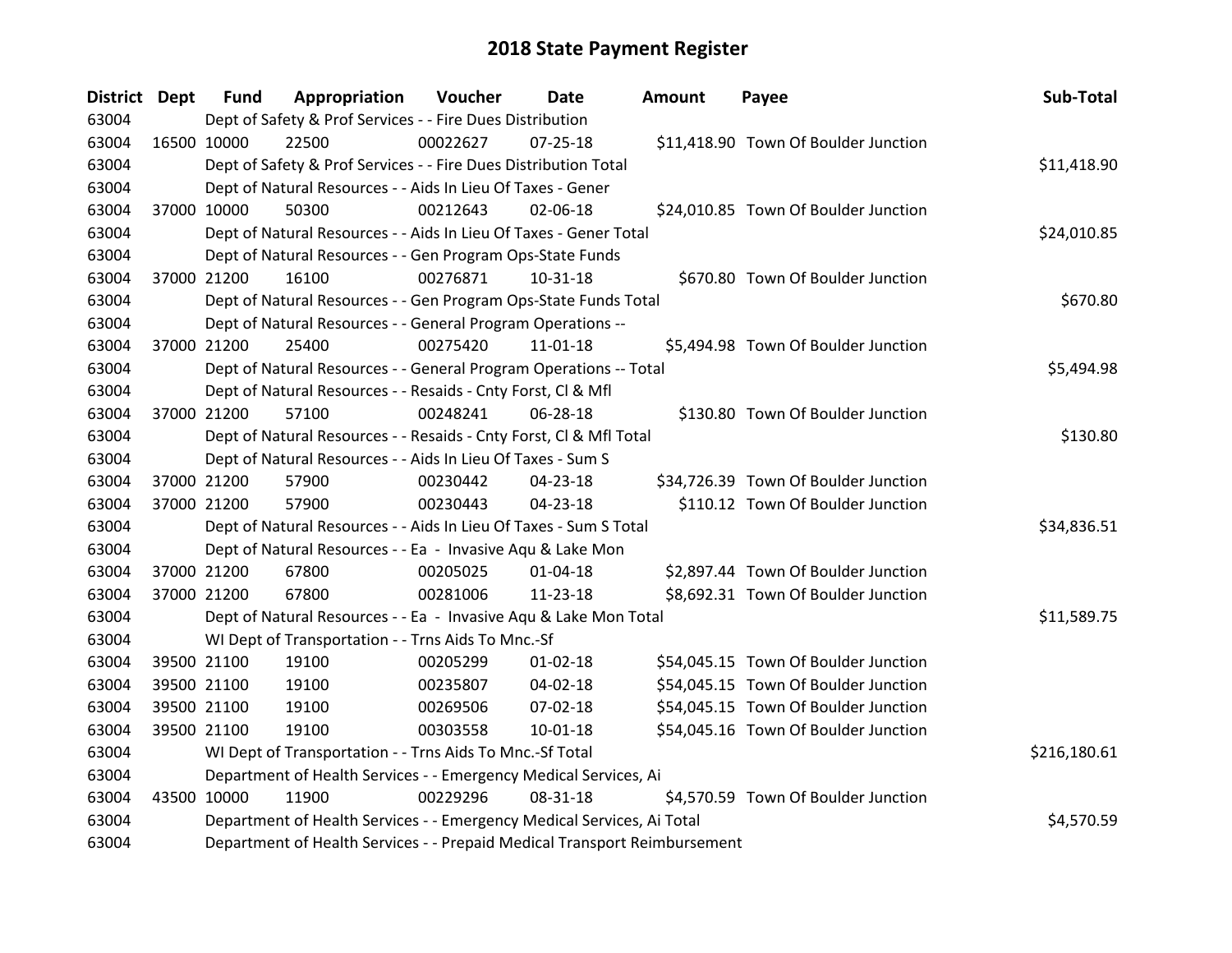| <b>District</b> | Dept        | Fund        | Appropriation                                                                   | <b>Voucher</b> | Date           | <b>Amount</b> | Payee                                | Sub-Total    |
|-----------------|-------------|-------------|---------------------------------------------------------------------------------|----------------|----------------|---------------|--------------------------------------|--------------|
| 63004           | 43500       | 10000       | 16300                                                                           | AMBULANCE      | 11-08-18       |               | \$2,000.00 Town Of Boulder Junction  |              |
| 63004           |             |             | Department of Health Services - - Prepaid Medical Transport Reimbursement Total |                |                |               |                                      | \$2,000.00   |
| 63004           |             |             | Department of Administration - - Risk Mgmt - Worker'S Comp                      |                |                |               |                                      |              |
| 63004           |             | 50500 16500 | 23200                                                                           | 00081589       | 06-01-18       |               | \$931.80 Town Of Boulder Junction    |              |
| 63004           |             |             | Department of Administration - - Risk Mgmt - Worker'S Comp Total                |                |                |               |                                      | \$931.80     |
| 63004           |             |             | Department of Revenue - - Payments For Municipal Svcs                           |                |                |               |                                      |              |
| 63004           | 56600 10000 |             | 50100                                                                           | 00026940       | $01 - 31 - 18$ |               | \$645.79 Town Of Boulder Junction    |              |
| 63004           |             |             | Department of Revenue - - Payments For Municipal Svcs Total                     |                |                |               |                                      | \$645.79     |
| 63004           |             |             | Shared Revenue and Tax Relief - - County And Municipal Aid                      |                |                |               |                                      |              |
| 63004           | 83500 10000 |             | 10500                                                                           | 00034281       | 07-23-18       |               | \$3,347.33 Town Of Boulder Junction  |              |
| 63004           | 83500 10000 |             | 10500                                                                           | 00037167       | 11-19-18       |               | \$16,968.18 Town Of Boulder Junction |              |
| 63004           |             |             | Shared Revenue and Tax Relief - - County And Municipal Aid Total                |                |                |               |                                      | \$20,315.51  |
| 63004           |             |             | Shared Revenue and Tax Relief - - Exempt Computer Aid                           |                |                |               |                                      |              |
| 63004           | 83500       | 10000       | 10900                                                                           | 00031442       | 07-23-18       |               | \$71.03 Town Of Boulder Junction     |              |
| 63004           |             |             | Shared Revenue and Tax Relief - - Exempt Computer Aid Total                     |                |                |               |                                      | \$71.03      |
| 63004 Total     |             |             |                                                                                 |                |                |               |                                      | \$332,867.92 |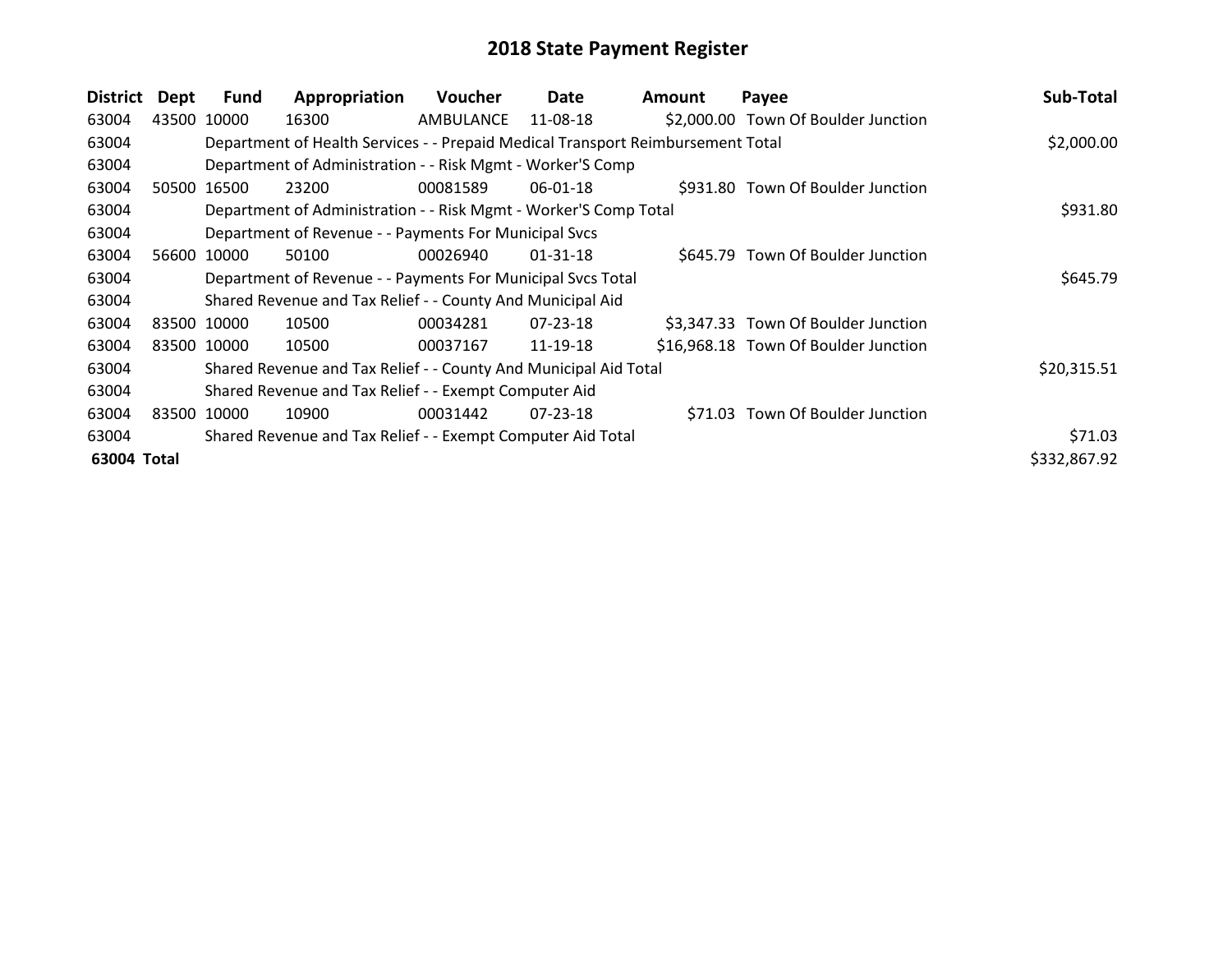| District Dept |             | <b>Fund</b> | Appropriation                                                      | Voucher  | Date           | <b>Amount</b> | Payee                          | Sub-Total   |
|---------------|-------------|-------------|--------------------------------------------------------------------|----------|----------------|---------------|--------------------------------|-------------|
| 63006         |             |             | Dept of Safety & Prof Services - - Fire Dues Distribution          |          |                |               |                                |             |
| 63006         | 16500 10000 |             | 22500                                                              | 00022628 | $07 - 25 - 18$ |               | \$6,541.24 Town Of Cloverland  |             |
| 63006         |             |             | Dept of Safety & Prof Services - - Fire Dues Distribution Total    |          |                |               |                                | \$6,541.24  |
| 63006         |             |             | Dept of Natural Resources - - Aids In Lieu Of Taxes - Gener        |          |                |               |                                |             |
| 63006         | 37000 10000 |             | 50300                                                              | 00212497 | 02-06-18       |               | \$61.53 Town Of Cloverland     |             |
| 63006         | 37000 10000 |             | 50300                                                              | 00229587 | $04 - 20 - 18$ |               | \$79.48 Town Of Cloverland     |             |
| 63006         |             |             | Dept of Natural Resources - - Aids In Lieu Of Taxes - Gener Total  |          |                |               |                                | \$141.01    |
| 63006         |             |             | Dept of Natural Resources - - Res Maint & Dev - Park Fr & Rd       |          |                |               |                                |             |
| 63006         | 37000 10000 |             | 78500                                                              | 00206226 | 01-09-18       |               | \$920.12 Town Of Cloverland    |             |
| 63006         |             |             | Dept of Natural Resources - - Res Maint & Dev - Park Fr & Rd Total |          |                |               |                                | \$920.12    |
| 63006         |             |             | Dept of Natural Resources - - Resaids - Cnty Forst, Cl & Mfl       |          |                |               |                                |             |
| 63006         | 37000 21200 |             | 57100                                                              | 00248242 | 06-28-18       |               | \$2,620.55 Town Of Cloverland  |             |
| 63006         |             |             | Dept of Natural Resources - - Resaids - Cnty Forst, CI & Mfl Total |          |                |               |                                | \$2,620.55  |
| 63006         |             |             | Dept of Natural Resources - - Aids In Lieu Of Taxes - Sum S        |          |                |               |                                |             |
| 63006         | 37000 21200 |             | 57900                                                              | 00229586 | 04-20-18       |               | \$63.51 Town Of Cloverland     |             |
| 63006         |             |             | Dept of Natural Resources - - Aids In Lieu Of Taxes - Sum S Total  |          |                |               |                                | \$63.51     |
| 63006         |             |             | WI Dept of Transportation - - Trns Aids To Mnc.-Sf                 |          |                |               |                                |             |
| 63006         | 39500 21100 |             | 19100                                                              | 00205300 | $01 - 02 - 18$ |               | \$22,683.55 Town Of Cloverland |             |
| 63006         | 39500 21100 |             | 19100                                                              | 00235808 | 04-02-18       |               | \$22,683.55 Town Of Cloverland |             |
| 63006         | 39500 21100 |             | 19100                                                              | 00269507 | 07-02-18       |               | \$22,683.55 Town Of Cloverland |             |
| 63006         | 39500 21100 |             | 19100                                                              | 00303559 | 10-01-18       |               | \$22,683.57 Town Of Cloverland |             |
| 63006         |             |             | WI Dept of Transportation - - Trns Aids To Mnc.-Sf Total           |          |                |               |                                | \$90,734.22 |
| 63006         |             |             | Shared Revenue and Tax Relief - - County And Municipal Aid         |          |                |               |                                |             |
| 63006         | 83500 10000 |             | 10500                                                              | 00034282 | 07-23-18       |               | \$1,545.25 Town Of Cloverland  |             |
| 63006         | 83500 10000 |             | 10500                                                              | 00037168 | 11-19-18       |               | \$8,756.42 Town Of Cloverland  |             |
| 63006         |             |             | Shared Revenue and Tax Relief - - County And Municipal Aid Total   |          |                |               |                                | \$10,301.67 |
| 63006         |             |             | Shared Revenue and Tax Relief - - Exempt Computer Aid              |          |                |               |                                |             |
| 63006         | 83500 10000 |             | 10900                                                              | 00031443 | $07 - 23 - 18$ |               | \$15.22 Town Of Cloverland     |             |
| 63006         |             |             | Shared Revenue and Tax Relief - - Exempt Computer Aid Total        |          |                |               |                                | \$15.22     |
| 63006         |             |             | Shared Revenue and Tax Relief - - Utility Aid                      |          |                |               |                                |             |
| 63006         | 83500 10000 |             | 11000                                                              | 00034282 | 07-23-18       |               | \$1,196.01 Town Of Cloverland  |             |
| 63006         | 83500 10000 |             | 11000                                                              | 00037168 | 11-19-18       |               | \$7,128.85 Town Of Cloverland  |             |
| 63006         |             |             | Shared Revenue and Tax Relief - - Utility Aid Total                |          |                |               |                                | \$8,324.86  |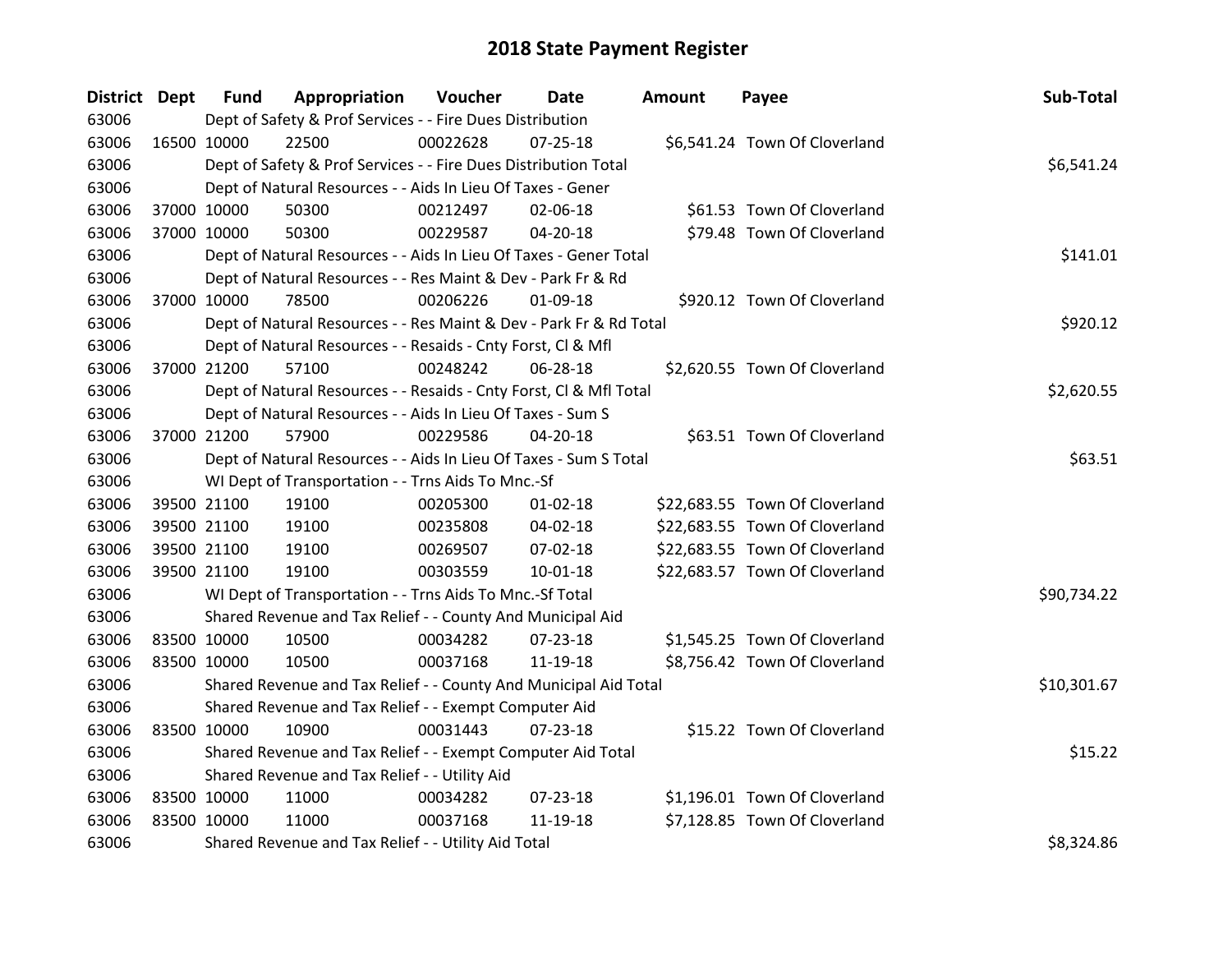|             | District Dept Fund Appropriation | Voucher | <b>Date</b> | Amount | Payee | Sub-Total    |
|-------------|----------------------------------|---------|-------------|--------|-------|--------------|
| 63006 Total |                                  |         |             |        |       | \$119,662.40 |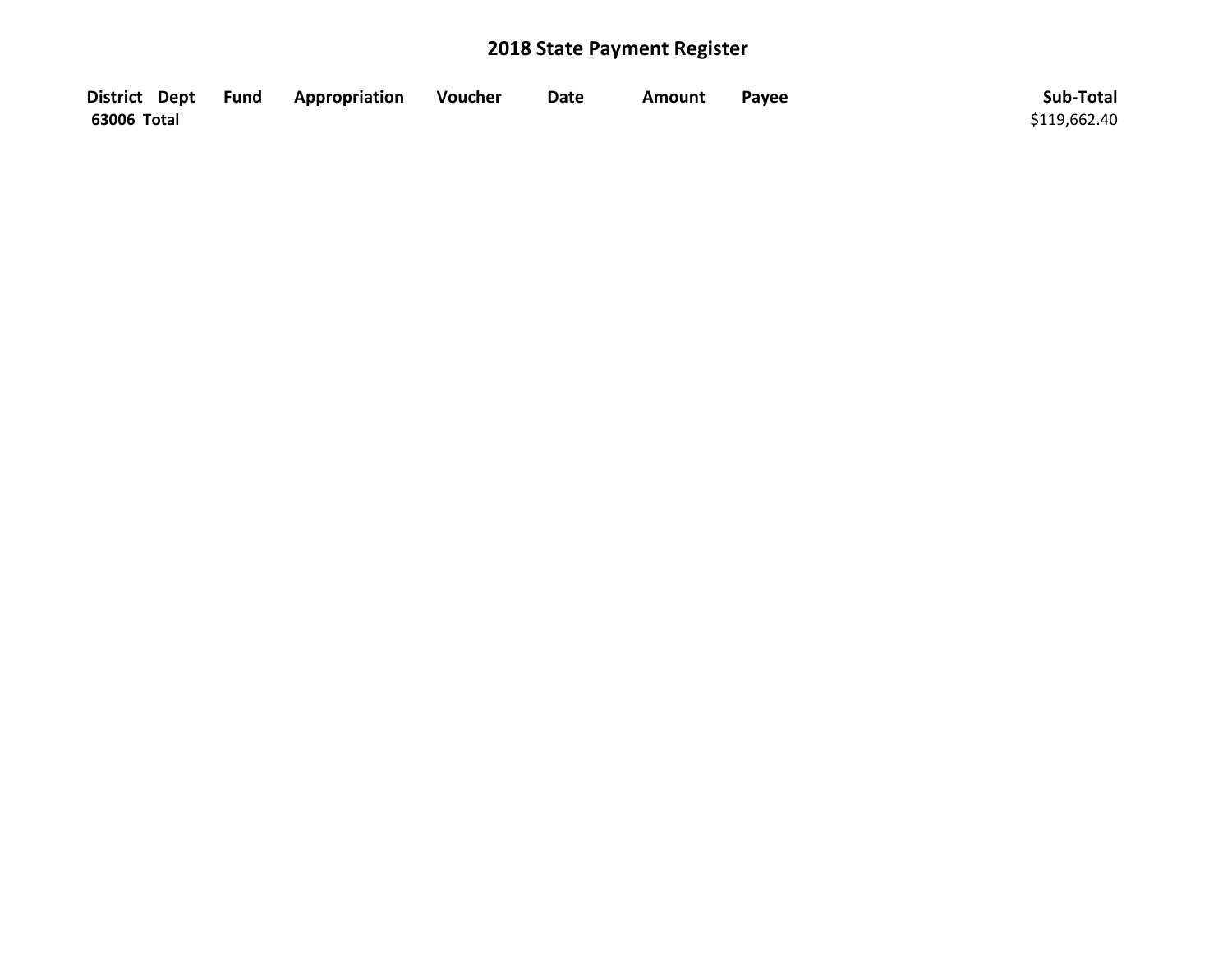| District Dept |             | <b>Fund</b> | Appropriation                                                      | Voucher  | Date           | Amount | Payee                       | Sub-Total   |
|---------------|-------------|-------------|--------------------------------------------------------------------|----------|----------------|--------|-----------------------------|-------------|
| 63008         |             |             | Dept of Safety & Prof Services - - Fire Dues Distribution          |          |                |        |                             |             |
| 63008         | 16500 10000 |             | 22500                                                              | 00022629 | $07 - 25 - 18$ |        | \$9,770.51 Town Of Conover  |             |
| 63008         |             |             | Dept of Safety & Prof Services - - Fire Dues Distribution Total    |          |                |        |                             | \$9,770.51  |
| 63008         |             |             | Dept of Natural Resources - - Aids In Lieu Of Taxes - Gener        |          |                |        |                             |             |
| 63008         | 37000 10000 |             | 50300                                                              | 00212399 | 02-06-18       |        | \$8,237.05 Town Of Conover  |             |
| 63008         |             |             | Dept of Natural Resources - - Aids In Lieu Of Taxes - Gener Total  |          |                |        |                             | \$8,237.05  |
| 63008         |             |             | Dept of Natural Resources - - Gen Program Ops-State Funds-Fr       |          |                |        |                             |             |
| 63008         |             | 37000 21200 | 16600                                                              | 00202203 | $01 - 04 - 18$ |        | \$718.64 Town Of Conover    |             |
| 63008         |             |             | Dept of Natural Resources - - Gen Program Ops-State Funds-Fr Total |          |                |        |                             | \$718.64    |
| 63008         |             |             | Dept of Natural Resources - - General Program Operations --        |          |                |        |                             |             |
| 63008         |             | 37000 21200 | 25400                                                              | 00226738 | 04-20-18       |        | \$3,000.00 Town Of Conover  |             |
| 63008         |             | 37000 21200 | 25400                                                              | 00249134 | 07-03-18       |        | \$13,948.27 Town Of Conover |             |
| 63008         |             |             | Dept of Natural Resources - - General Program Operations -- Total  |          |                |        |                             | \$16,948.27 |
| 63008         |             |             | Dept of Natural Resources - - Resaids - Cnty Forst, Cl & Mfl       |          |                |        |                             |             |
| 63008         | 37000 21200 |             | 57100                                                              | 00248243 | 06-28-18       |        | \$7,812.21 Town Of Conover  |             |
| 63008         |             |             | Dept of Natural Resources - - Resaids - Cnty Forst, CI & Mfl Total |          |                |        |                             | \$7,812.21  |
| 63008         |             |             | Dept of Natural Resources - - Ra- Rec Boat & Other Projects        |          |                |        |                             |             |
| 63008         |             | 37000 21200 | 57300                                                              | 00282088 | $11 - 27 - 18$ |        | \$18,355.75 Town Of Conover |             |
| 63008         |             |             | Dept of Natural Resources - - Ra- Rec Boat & Other Projects Total  |          |                |        |                             | \$18,355.75 |
| 63008         |             |             | Dept of Natural Resources - - Aids In Lieu Of Taxes - Sum S        |          |                |        |                             |             |
| 63008         |             | 37000 21200 | 57900                                                              | 00229075 | 04-20-18       |        | \$517.27 Town Of Conover    |             |
| 63008         |             | 37000 21200 | 57900                                                              | 00229076 | 04-20-18       |        | \$151.36 Town Of Conover    |             |
| 63008         |             | 37000 21200 | 57900                                                              | 00229077 | 04-20-18       |        | \$0.97 Town Of Conover      |             |
| 63008         |             |             | Dept of Natural Resources - - Aids In Lieu Of Taxes - Sum S Total  |          |                |        |                             | \$669.60    |
| 63008         |             |             | Dept of Natural Resources - - Rec & Resource Aids, Fed             |          |                |        |                             |             |
| 63008         |             | 37000 21200 | 58300                                                              | 00266273 | 09-17-18       |        | \$1,860.95 Town Of Conover  |             |
| 63008         |             | 37000 21200 | 58300                                                              | 00282087 | 11-27-18       |        | \$36,712.00 Town Of Conover |             |
| 63008         |             |             | Dept of Natural Resources - - Rec & Resource Aids, Fed Total       |          |                |        |                             | \$38,572.95 |
| 63008         |             |             | Dept of Natural Resources - - Resaids - Pymt In Lieu Tax Fed       |          |                |        |                             |             |
| 63008         |             | 37000 21200 | 58400                                                              | 00270521 | $10 - 01 - 18$ |        | \$1,762.93 Town Of Conover  |             |
| 63008         |             |             | Dept of Natural Resources - - Resaids - Pymt In Lieu Tax Fed Total |          |                |        |                             | \$1,762.93  |
| 63008         |             |             | WI Dept of Transportation - - Trns Aids To Mnc.-Sf                 |          |                |        |                             |             |
| 63008         | 39500 21100 |             | 19100                                                              | 00205301 | $01-02-18$     |        | \$53,650.96 Town Of Conover |             |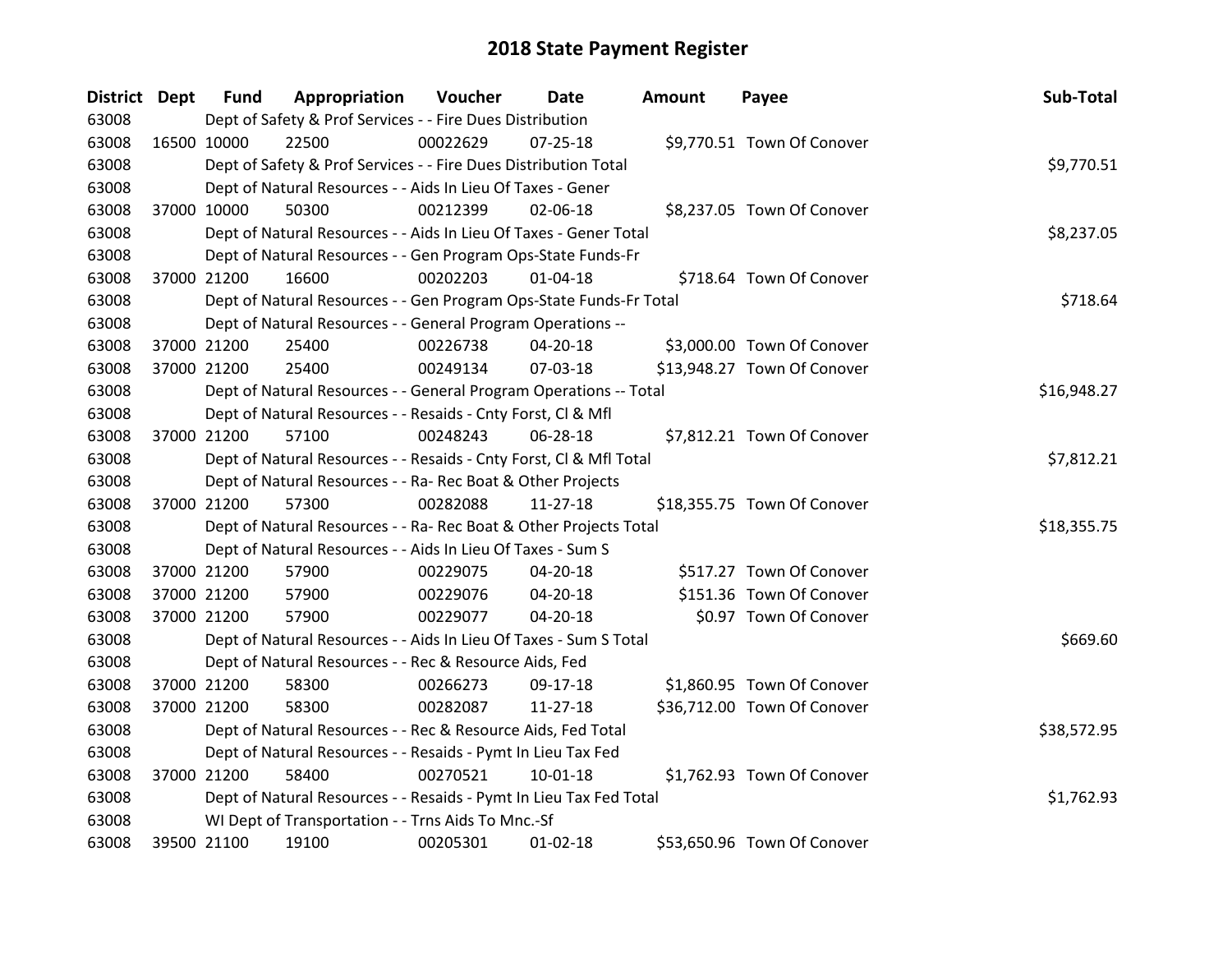| District    | Dept  | Fund        | Appropriation                                                          | Voucher  | Date           | <b>Amount</b> | Payee                       | Sub-Total    |
|-------------|-------|-------------|------------------------------------------------------------------------|----------|----------------|---------------|-----------------------------|--------------|
| 63008       |       | 39500 21100 | 19100                                                                  | 00235809 | 04-02-18       |               | \$53,650.96 Town Of Conover |              |
| 63008       |       | 39500 21100 | 19100                                                                  | 00269508 | 07-02-18       |               | \$53,650.96 Town Of Conover |              |
| 63008       |       | 39500 21100 | 19100                                                                  | 00303560 | $10-01-18$     |               | \$53,650.99 Town Of Conover |              |
| 63008       |       |             | WI Dept of Transportation - - Trns Aids To Mnc.-Sf Total               |          |                |               |                             | \$214,603.87 |
| 63008       |       |             | Department of Health Services - - Emergency Medical Services, Ai       |          |                |               |                             |              |
| 63008       | 43500 | 10000       | 11900                                                                  | 00229315 | 08-31-18       |               | \$4,570.82 Town Of Conover  |              |
| 63008       |       |             | Department of Health Services - - Emergency Medical Services, Ai Total |          |                |               |                             | \$4,570.82   |
| 63008       |       |             | Shared Revenue and Tax Relief - - County And Municipal Aid             |          |                |               |                             |              |
| 63008       |       | 83500 10000 | 10500                                                                  | 00034283 | 07-23-18       |               | \$3,171.89 Town Of Conover  |              |
| 63008       |       | 83500 10000 | 10500                                                                  | 00037169 | 11-19-18       |               | \$17,974.07 Town Of Conover |              |
| 63008       |       |             | Shared Revenue and Tax Relief - - County And Municipal Aid Total       |          |                |               |                             | \$21,145.96  |
| 63008       |       |             | Shared Revenue and Tax Relief - - Exempt Computer Aid                  |          |                |               |                             |              |
| 63008       |       | 83500 10000 | 10900                                                                  | 00031444 | $07 - 23 - 18$ |               | \$36.53 Town Of Conover     |              |
| 63008       |       |             | Shared Revenue and Tax Relief - - Exempt Computer Aid Total            |          |                |               |                             | \$36.53      |
| 63008       |       |             | Shared Revenue and Tax Relief - - Utility Aid                          |          |                |               |                             |              |
| 63008       |       | 83500 10000 | 11000                                                                  | 00034283 | 07-23-18       |               | \$3,087.50 Town Of Conover  |              |
| 63008       |       | 83500 10000 | 11000                                                                  | 00037169 | 11-19-18       |               | \$17,604.53 Town Of Conover |              |
| 63008       |       |             | Shared Revenue and Tax Relief - - Utility Aid Total                    |          |                |               |                             | \$20,692.03  |
| 63008 Total |       |             |                                                                        |          |                |               |                             | \$363,897.12 |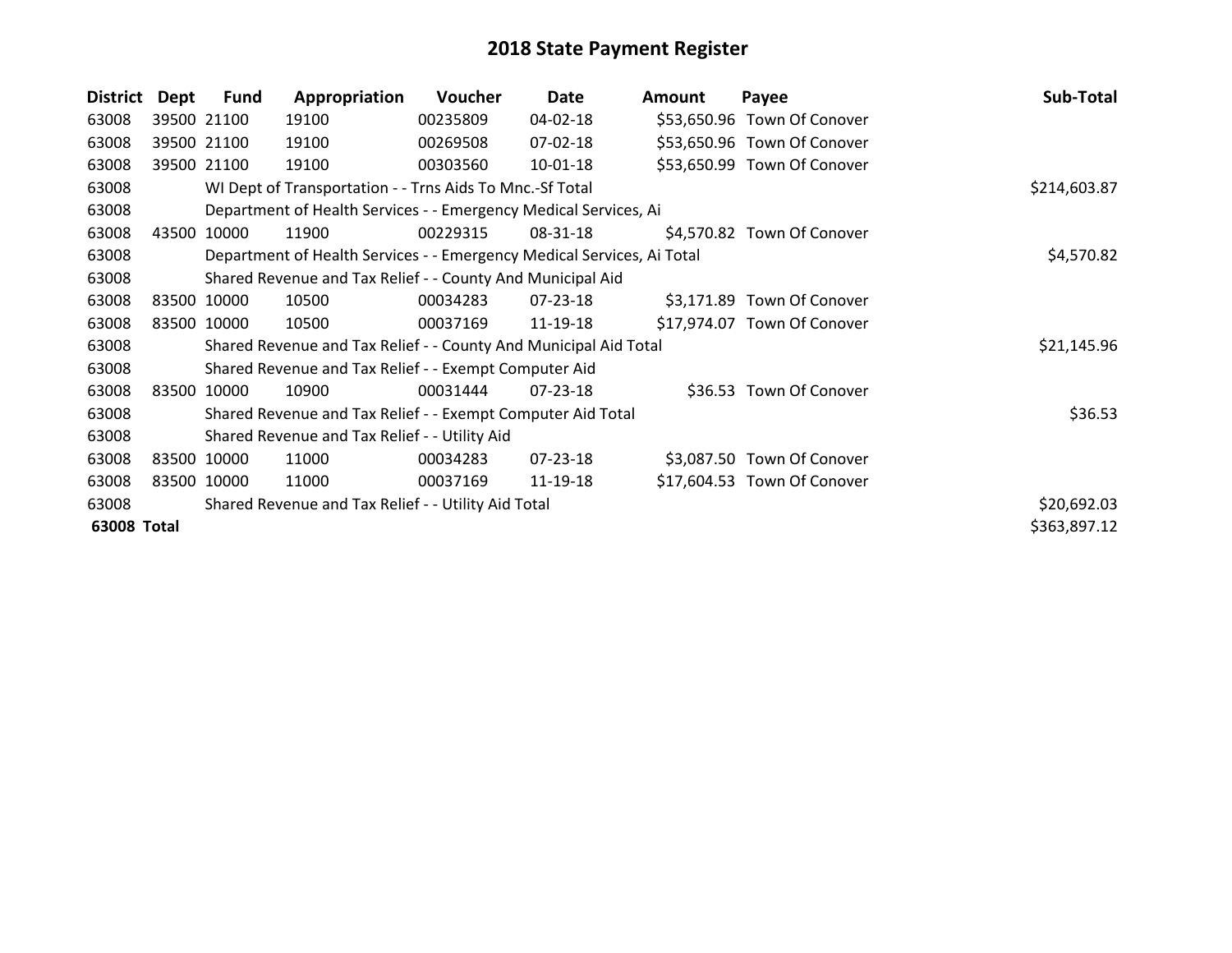| District Dept |             | <b>Fund</b> | Appropriation                                                      | Voucher  | Date           | Amount | Payee                               | Sub-Total    |
|---------------|-------------|-------------|--------------------------------------------------------------------|----------|----------------|--------|-------------------------------------|--------------|
| 63010         |             |             | Dept of Safety & Prof Services - - Fire Dues Distribution          |          |                |        |                                     |              |
| 63010         | 16500 10000 |             | 22500                                                              | 00022630 | $07 - 26 - 18$ |        | \$17,943.95 Town Of Lac Du Flambeau |              |
| 63010         |             |             | Dept of Safety & Prof Services - - Fire Dues Distribution Total    |          |                |        |                                     | \$17,943.95  |
| 63010         |             |             | Dept of Natural Resources - - Aids In Lieu Of Taxes - Gener        |          |                |        |                                     |              |
| 63010         |             | 37000 10000 | 50300                                                              | 00229983 | 04-20-18       |        | \$4.02 Town Of Lac Du Flambeau      |              |
| 63010         |             | 37000 10000 | 50300                                                              | 00229985 | 04-20-18       |        | \$82.73 Town Of Lac Du Flambeau     |              |
| 63010         |             |             | Dept of Natural Resources - - Aids In Lieu Of Taxes - Gener Total  |          |                |        |                                     | \$86.75      |
| 63010         |             |             | Dept of Natural Resources - - General Program Operations --        |          |                |        |                                     |              |
| 63010         |             | 37000 21200 | 25400                                                              | 00239076 | 05-30-18       |        | \$115.00 Town Of Lac Du Flambeau    |              |
| 63010         |             | 37000 21200 | 25400                                                              | 00243644 | 06-14-18       |        | \$125.00 Town Of Lac Du Flambeau    |              |
| 63010         |             | 37000 21200 | 25400                                                              | 00246394 | 06-28-18       |        | \$95.00 Town Of Lac Du Flambeau     |              |
| 63010         |             | 37000 21200 | 25400                                                              | 00246395 | 06-28-18       |        | \$157.50 Town Of Lac Du Flambeau    |              |
| 63010         |             |             | Dept of Natural Resources - - General Program Operations -- Total  |          |                |        |                                     | \$492.50     |
| 63010         |             |             | Dept of Natural Resources - - Resaids - Cnty Forst, Cl & Mfl       |          |                |        |                                     |              |
| 63010         |             | 37000 21200 | 57100                                                              | 00248244 | 06-28-18       |        | \$986.18 Town Of Lac Du Flambeau    |              |
| 63010         |             |             | Dept of Natural Resources - - Resaids - Cnty Forst, CI & Mfl Total |          |                |        |                                     | \$986.18     |
| 63010         |             |             | Dept of Natural Resources - - Aids In Lieu Of Taxes - Sum S        |          |                |        |                                     |              |
| 63010         |             | 37000 21200 | 57900                                                              | 00229984 | 04-20-18       |        | \$0.40 Town Of Lac Du Flambeau      |              |
| 63010         |             |             | Dept of Natural Resources - - Aids In Lieu Of Taxes - Sum S Total  |          |                |        |                                     | \$0.40       |
| 63010         |             |             | Dept of Natural Resources - - Rec & Resource Aids, Fed             |          |                |        |                                     |              |
| 63010         |             | 37000 21200 | 58300                                                              | 00261907 | 08-24-18       |        | \$1,109.07 Town Of Lac Du Flambeau  |              |
| 63010         |             |             | Dept of Natural Resources - - Rec & Resource Aids, Fed Total       |          |                |        |                                     | \$1,109.07   |
| 63010         |             |             | Dept of Natural Resources - - Resaids - Pymt In Lieu Tax Fed       |          |                |        |                                     |              |
| 63010         |             | 37000 21200 | 58400                                                              | 00270522 | 10-01-18       |        | \$12,245.27 Town Of Lac Du Flambeau |              |
| 63010         |             |             | Dept of Natural Resources - - Resaids - Pymt In Lieu Tax Fed Total |          |                |        |                                     | \$12,245.27  |
| 63010         |             |             | WI Dept of Transportation - - Trns Aids To Mnc.-Sf                 |          |                |        |                                     |              |
| 63010         |             | 39500 21100 | 19100                                                              | 00205302 | $01 - 02 - 18$ |        | \$84,887.14 Town Of Lac Du Flambeau |              |
| 63010         |             | 39500 21100 | 19100                                                              | 00235810 | $04 - 02 - 18$ |        | \$84,887.14 Town Of Lac Du Flambeau |              |
| 63010         |             | 39500 21100 | 19100                                                              | 00269509 | 07-02-18       |        | \$84,887.14 Town Of Lac Du Flambeau |              |
| 63010         |             | 39500 21100 | 19100                                                              | 00303561 | 10-01-18       |        | \$84,887.15 Town Of Lac Du Flambeau |              |
| 63010         |             |             | WI Dept of Transportation - - Trns Aids To Mnc.-Sf Total           |          |                |        |                                     | \$339,548.57 |
| 63010         |             |             | Department of Health Services - - Emergency Medical Services, Ai   |          |                |        |                                     |              |
| 63010         | 43500 10000 |             | 11900                                                              | 00229371 | 08-31-18       |        | \$4,795.39 Town Of Lac Du Flambeau  |              |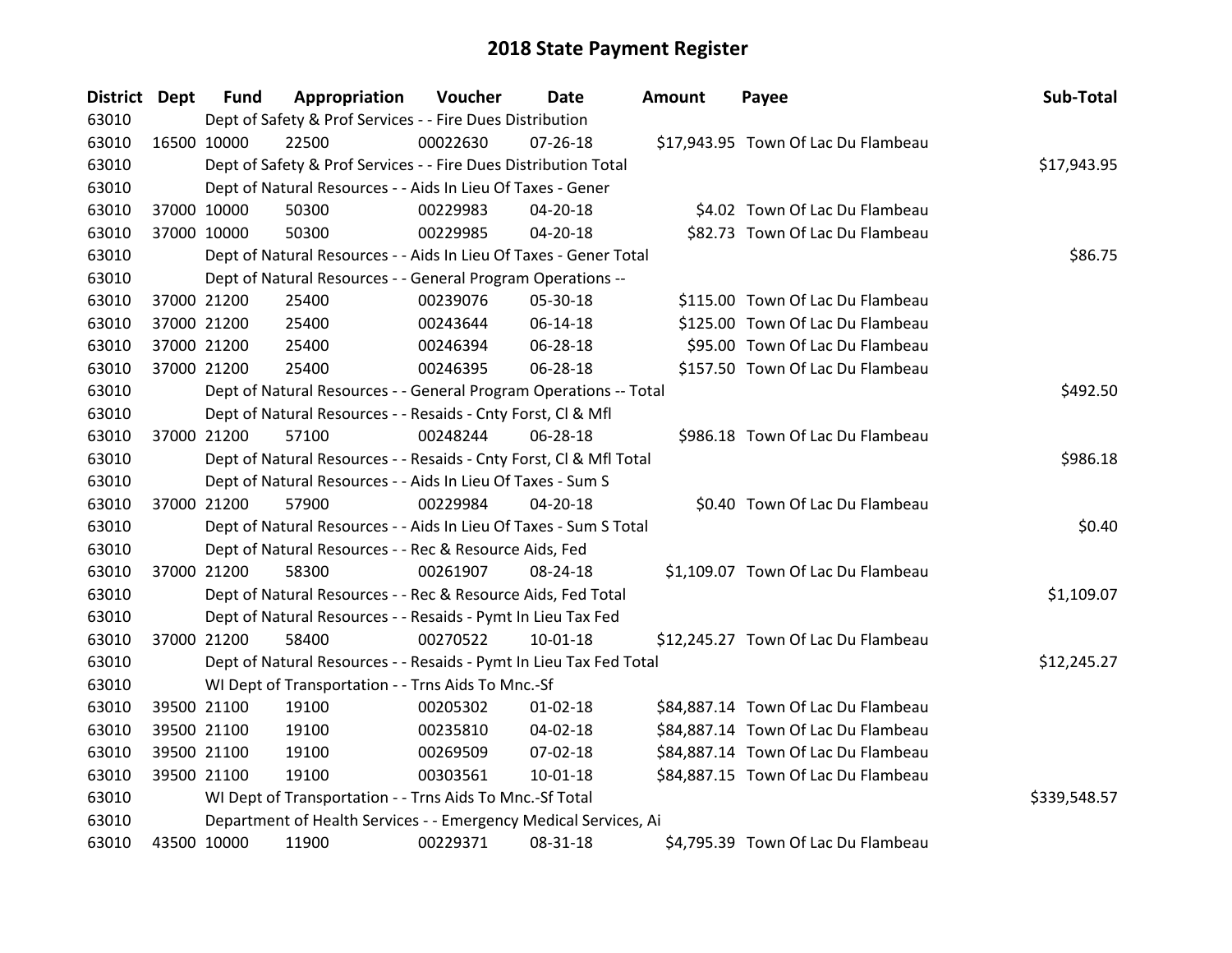| <b>District</b> | Dept        | Fund  | Appropriation                                                                   | <b>Voucher</b> | Date           | <b>Amount</b> | Payee                               | Sub-Total    |
|-----------------|-------------|-------|---------------------------------------------------------------------------------|----------------|----------------|---------------|-------------------------------------|--------------|
| 63010           |             |       | Department of Health Services - - Emergency Medical Services, Ai Total          |                |                |               |                                     | \$4,795.39   |
| 63010           |             |       | Department of Health Services - - Prepaid Medical Transport Reimbursement       |                |                |               |                                     |              |
| 63010           | 43500       | 10000 | 16300                                                                           | AMBULANCE      | 11-08-18       |               | \$18,526.46 Town Of Lac Du Flambeau |              |
| 63010           |             |       | Department of Health Services - - Prepaid Medical Transport Reimbursement Total |                |                |               |                                     | \$18,526.46  |
| 63010           |             |       | Shared Revenue and Tax Relief - - County And Municipal Aid                      |                |                |               |                                     |              |
| 63010           | 83500 10000 |       | 10500                                                                           | 00034284       | $07 - 23 - 18$ |               | \$6,424.75 Town Of Lac Du Flambeau  |              |
| 63010           | 83500 10000 |       | 10500                                                                           | 00037170       | 11-19-18       |               | \$18,213.31 Town Of Lac Du Flambeau |              |
| 63010           |             |       | Shared Revenue and Tax Relief - - County And Municipal Aid Total                |                |                |               |                                     | \$24,638.06  |
| 63010           |             |       | Shared Revenue and Tax Relief - - Exempt Computer Aid                           |                |                |               |                                     |              |
| 63010           | 83500 10000 |       | 10900                                                                           | 00031445       | 07-23-18       |               | \$30.44 Town Of Lac Du Flambeau     |              |
| 63010           |             |       | Shared Revenue and Tax Relief - - Exempt Computer Aid Total                     |                |                |               |                                     | \$30.44      |
| 63010 Total     |             |       |                                                                                 |                |                |               |                                     | \$420,403.04 |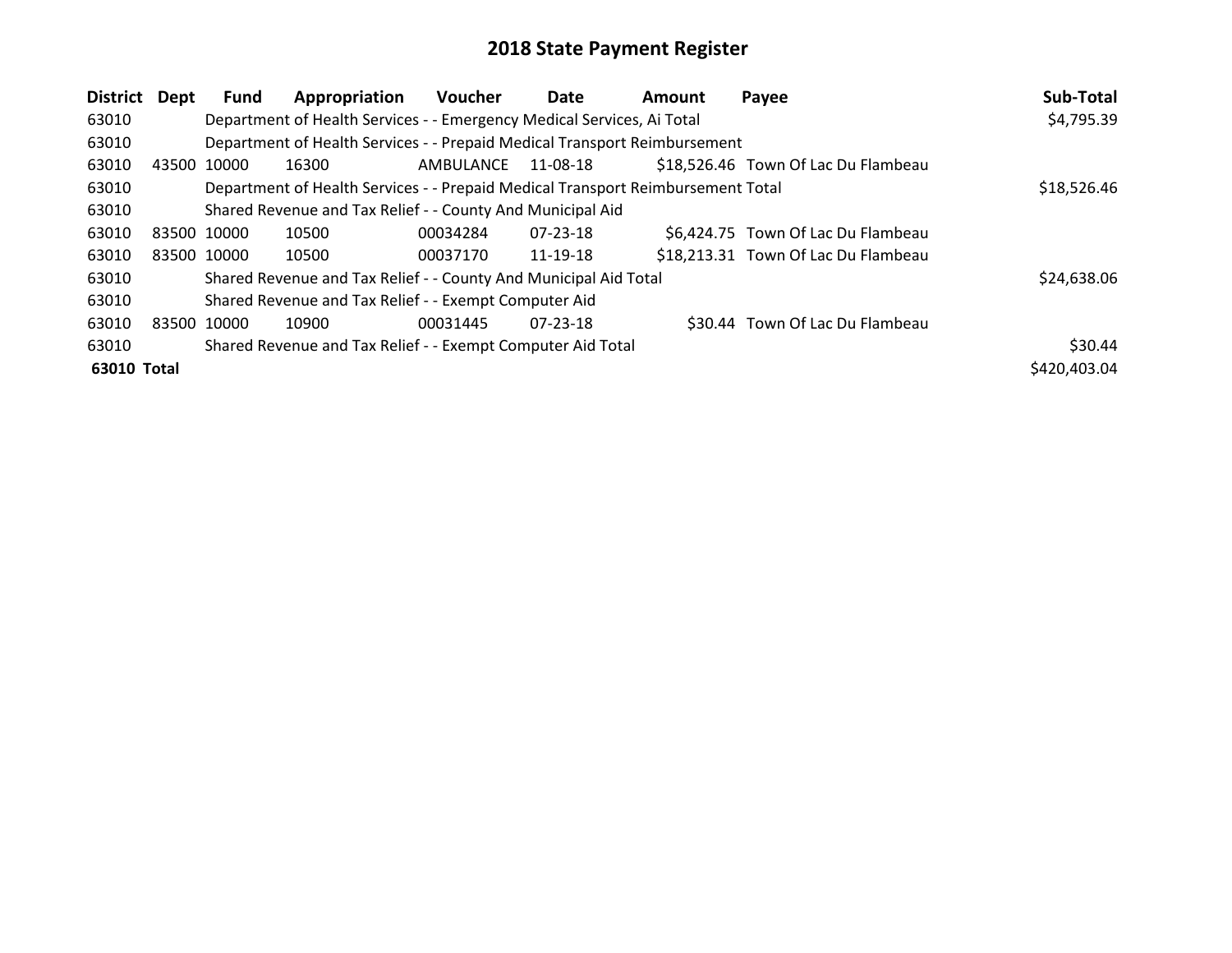| District Dept |             | <b>Fund</b> | Appropriation                                                      | Voucher  | Date           | Amount | Payee                            | Sub-Total    |
|---------------|-------------|-------------|--------------------------------------------------------------------|----------|----------------|--------|----------------------------------|--------------|
| 63012         |             |             | Dept of Safety & Prof Services - - Fire Dues Distribution          |          |                |        |                                  |              |
| 63012         | 16500 10000 |             | 22500                                                              | 00022631 | $07 - 25 - 18$ |        | \$10,440.60 Town Of Land O Lakes |              |
| 63012         |             |             | Dept of Safety & Prof Services - - Fire Dues Distribution Total    |          |                |        |                                  | \$10,440.60  |
| 63012         |             |             | Dept of Natural Resources - - Aids In Lieu Of Taxes - Gener        |          |                |        |                                  |              |
| 63012         | 37000 10000 |             | 50300                                                              | 00212572 | 02-06-18       |        | \$20,433.82 Town Of Land O Lakes |              |
| 63012         | 37000 10000 |             | 50300                                                              | 00230047 | 04-20-18       |        | \$64.04 Town Of Land O Lakes     |              |
| 63012         | 37000 10000 |             | 50300                                                              | 00230048 | 04-20-18       |        | \$29.00 Town Of Land O Lakes     |              |
| 63012         |             |             | Dept of Natural Resources - - Aids In Lieu Of Taxes - Gener Total  |          |                |        |                                  | \$20,526.86  |
| 63012         |             |             | Dept of Natural Resources - - Gen Program Ops-State Funds-Fr       |          |                |        |                                  |              |
| 63012         | 37000 21200 |             | 16600                                                              | 00203132 | $01 - 12 - 18$ |        | \$525.54 Town Of Land O Lakes    |              |
| 63012         |             |             | Dept of Natural Resources - - Gen Program Ops-State Funds-Fr Total |          |                |        |                                  | \$525.54     |
| 63012         |             |             | Dept of Natural Resources - - General Program Operations --        |          |                |        |                                  |              |
| 63012         | 37000 21200 |             | 25400                                                              | 00240802 | 06-05-18       |        | \$340.00 Town Of Land O Lakes    |              |
| 63012         | 37000 21200 |             | 25400                                                              | 00278352 | 11-23-18       |        | \$692.56 Town Of Land O Lakes    |              |
| 63012         |             |             | Dept of Natural Resources - - General Program Operations -- Total  |          |                |        |                                  | \$1,032.56   |
| 63012         |             |             | Dept of Natural Resources - - Resaids - Cnty Forst, Cl & Mfl       |          |                |        |                                  |              |
| 63012         | 37000 21200 |             | 57100                                                              | 00248245 | 06-28-18       |        | \$2,039.43 Town Of Land O Lakes  |              |
| 63012         |             |             | Dept of Natural Resources - - Resaids - Cnty Forst, Cl & Mfl Total |          |                |        |                                  | \$2,039.43   |
| 63012         |             |             | Dept of Natural Resources - - Aids In Lieu Of Taxes - Sum S        |          |                |        |                                  |              |
| 63012         | 37000 21200 |             | 57900                                                              | 00230045 | 04-20-18       |        | \$9,297.24 Town Of Land O Lakes  |              |
| 63012         | 37000 21200 |             | 57900                                                              | 00230046 | $04 - 20 - 18$ |        | \$423.59 Town Of Land O Lakes    |              |
| 63012         |             |             | Dept of Natural Resources - - Aids In Lieu Of Taxes - Sum S Total  |          |                |        |                                  | \$9,720.83   |
| 63012         |             |             | Dept of Natural Resources - - Land Acquisition                     |          |                |        |                                  |              |
| 63012         | 37000 36300 |             | <b>TA100</b>                                                       | 00272126 | $10-12-18$     |        | \$78,000.00 Town Of Land O Lakes |              |
| 63012         |             |             | Dept of Natural Resources - - Land Acquisition Total               |          |                |        |                                  | \$78,000.00  |
| 63012         |             |             | WI Dept of Transportation - - Trns Aids To Mnc.-Sf                 |          |                |        |                                  |              |
| 63012         | 39500 21100 |             | 19100                                                              | 00205303 | $01 - 02 - 18$ |        | \$50,378.03 Town Of Land O Lakes |              |
| 63012         | 39500 21100 |             | 19100                                                              | 00235811 | $04 - 02 - 18$ |        | \$50,378.03 Town Of Land O Lakes |              |
| 63012         | 39500 21100 |             | 19100                                                              | 00269510 | 07-02-18       |        | \$50,378.03 Town Of Land O Lakes |              |
| 63012         | 39500 21100 |             | 19100                                                              | 00303562 | $10 - 01 - 18$ |        | \$50,378.06 Town Of Land O Lakes |              |
| 63012         |             |             | WI Dept of Transportation - - Trns Aids To Mnc.-Sf Total           |          |                |        |                                  | \$201,512.15 |
| 63012         |             |             | WI Dept of Transportation - - Loc Rd Imp Prg St Fd                 |          |                |        |                                  |              |
| 63012         |             | 39500 21100 | 27800                                                              | 00321095 | 11-07-18       |        | \$25,043.44 Town Of Land O Lakes |              |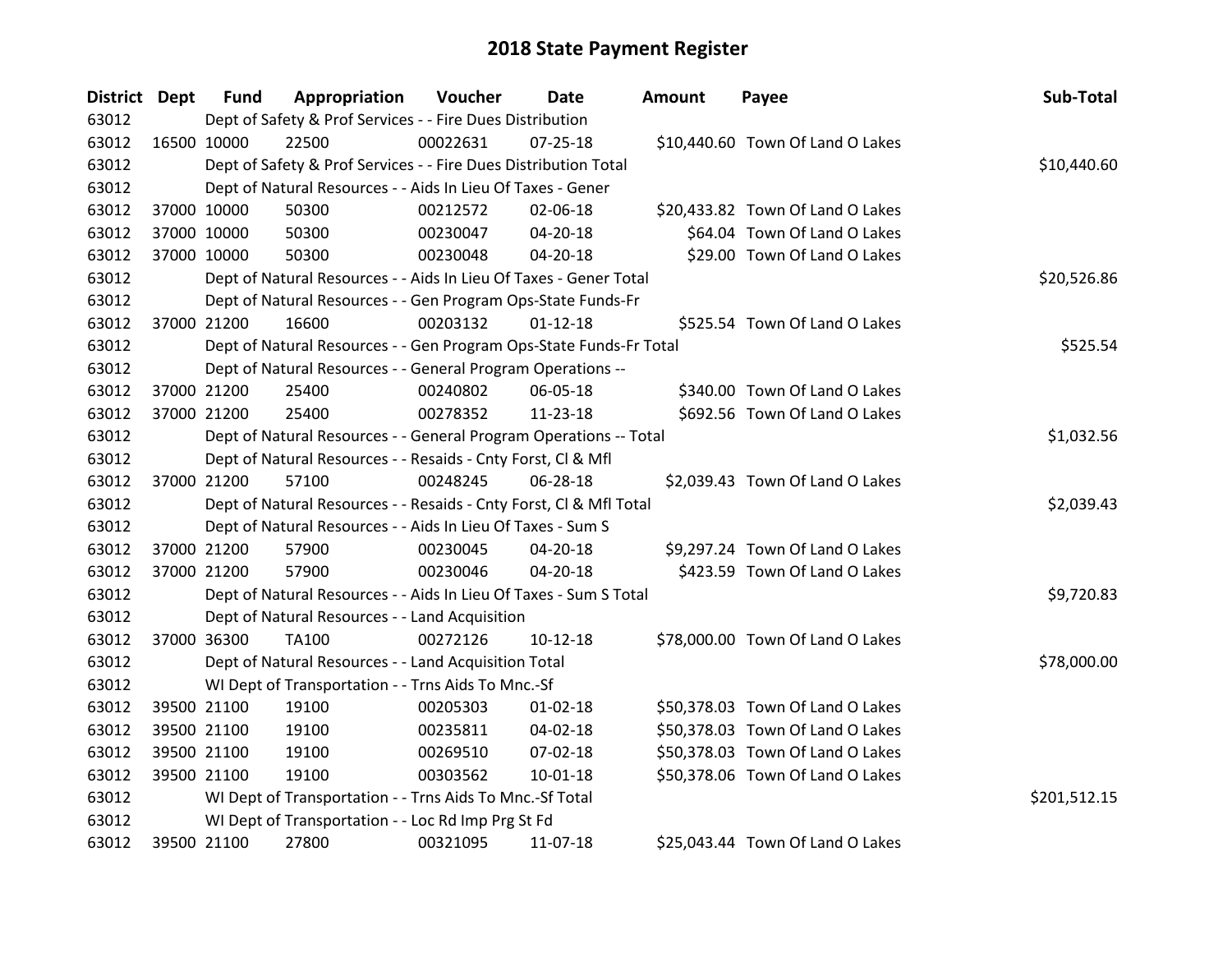| District Dept      |              | <b>Fund</b>                                         | Appropriation                                                                   | Voucher   | Date           | <b>Amount</b> | Payee                            | Sub-Total   |  |  |
|--------------------|--------------|-----------------------------------------------------|---------------------------------------------------------------------------------|-----------|----------------|---------------|----------------------------------|-------------|--|--|
| 63012              |              |                                                     | WI Dept of Transportation - - Loc Rd Imp Prg St Fd Total                        |           |                |               |                                  | \$25,043.44 |  |  |
| 63012              |              |                                                     | Department of Health Services - - Emergency Medical Services, Ai                |           |                |               |                                  |             |  |  |
| 63012              | 43500        | 10000                                               | 11900                                                                           | 00229374  | 08-31-18       |               | \$4,559.10 Town Of Land O Lakes  |             |  |  |
| 63012              |              |                                                     | Department of Health Services - - Emergency Medical Services, Ai Total          |           |                |               |                                  | \$4,559.10  |  |  |
| 63012              |              |                                                     | Department of Health Services - - Prepaid Medical Transport Reimbursement       |           |                |               |                                  |             |  |  |
| 63012              | 43500        | 10000                                               | 16300                                                                           | AMBULANCE | 11-08-18       |               | \$2,000.00 Town Of Land O Lakes  |             |  |  |
| 63012              |              |                                                     | Department of Health Services - - Prepaid Medical Transport Reimbursement Total |           |                |               |                                  | \$2,000.00  |  |  |
| 63012              |              |                                                     | Commissioners of Public Lands - - Trust Lands And Investments --                |           |                |               |                                  |             |  |  |
| 63012              |              | 50700 10000                                         | 12800                                                                           | 00001663  | $01 - 24 - 18$ |               | \$2,503.26 Town Of Land O Lakes  |             |  |  |
| 63012              |              | 50700 10000                                         | 12800                                                                           | 00002232  | 12-20-18       |               | \$2,503.26 Town Of Land O Lakes  |             |  |  |
| 63012              |              |                                                     | Commissioners of Public Lands - - Trust Lands And Investments -- Total          |           |                |               |                                  |             |  |  |
| 63012              |              |                                                     | Shared Revenue and Tax Relief - - County And Municipal Aid                      |           |                |               |                                  |             |  |  |
| 63012              |              | 83500 10000                                         | 10500                                                                           | 00034285  | 07-23-18       |               | \$3,089.29 Town Of Land O Lakes  |             |  |  |
| 63012              |              | 83500 10000                                         | 10500                                                                           | 00037171  | 11-19-18       |               | \$15,505.95 Town Of Land O Lakes |             |  |  |
| 63012              |              |                                                     | Shared Revenue and Tax Relief - - County And Municipal Aid Total                |           |                |               |                                  | \$18,595.24 |  |  |
| 63012              |              |                                                     | Shared Revenue and Tax Relief - - Exempt Computer Aid                           |           |                |               |                                  |             |  |  |
| 63012              |              | 83500 10000                                         | 10900                                                                           | 00031446  | $07 - 23 - 18$ |               | \$290.20 Town Of Land O Lakes    |             |  |  |
| 63012              |              |                                                     | Shared Revenue and Tax Relief - - Exempt Computer Aid Total                     |           |                |               |                                  | \$290.20    |  |  |
| 63012              |              |                                                     | Shared Revenue and Tax Relief - - Utility Aid                                   |           |                |               |                                  |             |  |  |
| 63012              |              | 83500 10000                                         | 11000                                                                           | 00034285  | $07 - 23 - 18$ |               | \$72.87 Town Of Land O Lakes     |             |  |  |
| 63012              |              | 83500 10000                                         | 11000                                                                           | 00037171  | 11-19-18       |               | \$8.29 Town Of Land O Lakes      |             |  |  |
| 63012              |              | Shared Revenue and Tax Relief - - Utility Aid Total | \$81.16                                                                         |           |                |               |                                  |             |  |  |
| <b>63012 Total</b> | \$379,373.63 |                                                     |                                                                                 |           |                |               |                                  |             |  |  |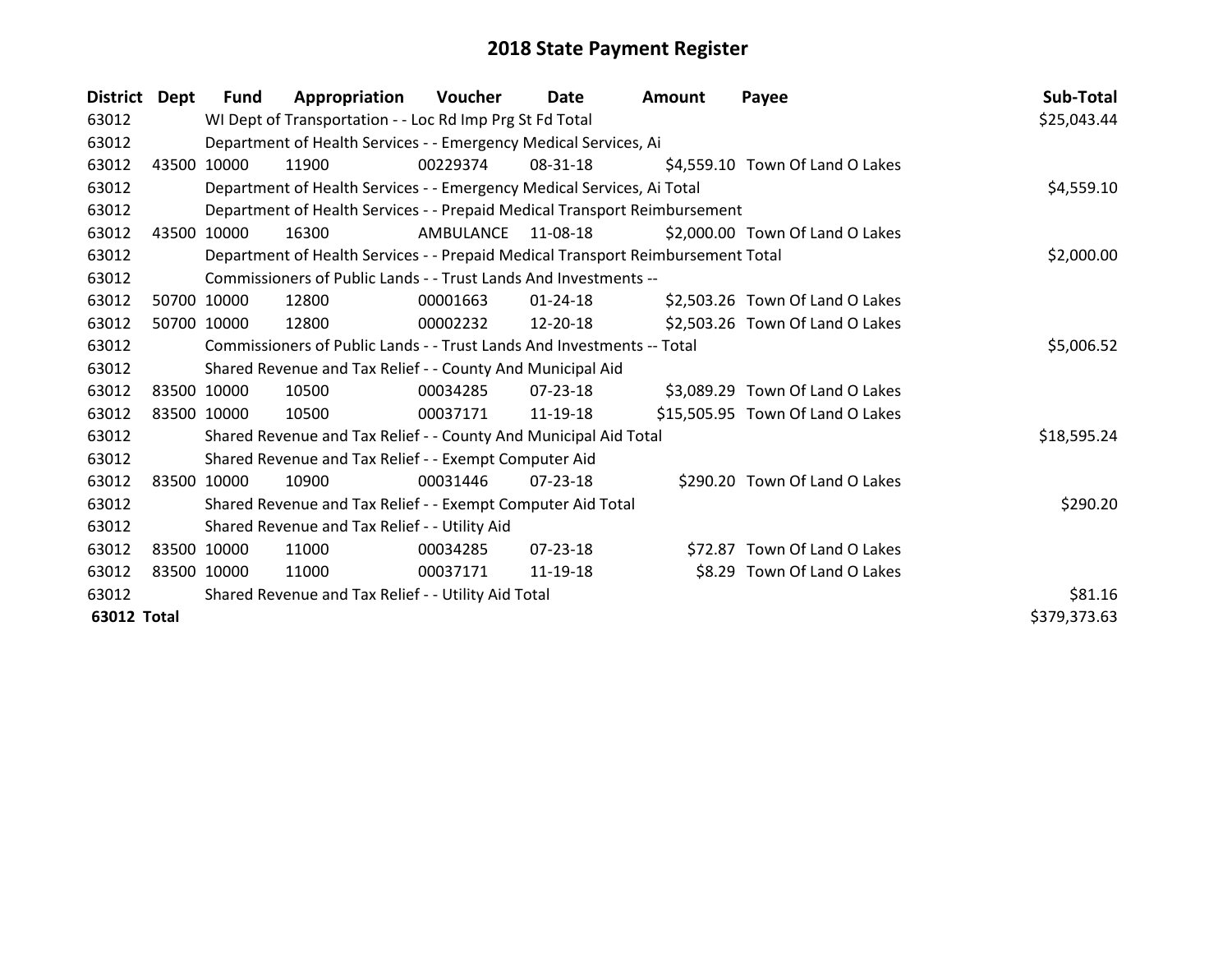| <b>District Dept</b> |             | <b>Fund</b> | Appropriation                                                      | Voucher  | Date           | <b>Amount</b> | Payee                       | Sub-Total    |
|----------------------|-------------|-------------|--------------------------------------------------------------------|----------|----------------|---------------|-----------------------------|--------------|
| 63014                |             |             | Dept of Safety & Prof Services - - Fire Dues Distribution          |          |                |               |                             |              |
| 63014                | 16500 10000 |             | 22500                                                              | 00022632 | $07 - 26 - 18$ |               | \$15,176.01 Town Of Lincoln |              |
| 63014                |             |             | Dept of Safety & Prof Services - - Fire Dues Distribution Total    |          |                |               |                             | \$15,176.01  |
| 63014                |             |             | Dept of Natural Resources - - Resaids - Cnty Forst, CI & Mfl       |          |                |               |                             |              |
| 63014                |             | 37000 21200 | 57100                                                              | 00248246 | 06-28-18       |               | \$465.65 Town Of Lincoln    |              |
| 63014                |             |             | Dept of Natural Resources - - Resaids - Cnty Forst, CI & Mfl Total |          |                |               |                             | \$465.65     |
| 63014                |             |             | Dept of Natural Resources - - Aids In Lieu Of Taxes - Sum S        |          |                |               |                             |              |
| 63014                |             | 37000 21200 | 57900                                                              | 00229044 | 04-20-18       |               | \$23.23 Town Of Lincoln     |              |
| 63014                |             |             | Dept of Natural Resources - - Aids In Lieu Of Taxes - Sum S Total  |          |                |               |                             | \$23.23      |
| 63014                |             |             | WI Dept of Transportation - - Trns Aids To Mnc.-Sf                 |          |                |               |                             |              |
| 63014                |             | 39500 21100 | 19100                                                              | 00205304 | $01 - 02 - 18$ |               | \$38,134.41 Town Of Lincoln |              |
| 63014                |             | 39500 21100 | 19100                                                              | 00235812 | 04-02-18       |               | \$38,134.41 Town Of Lincoln |              |
| 63014                |             | 39500 21100 | 19100                                                              | 00269511 | 07-02-18       |               | \$38,134.41 Town Of Lincoln |              |
| 63014                |             | 39500 21100 | 19100                                                              | 00303563 | $10 - 01 - 18$ |               | \$38,134.42 Town Of Lincoln |              |
| 63014                |             |             | WI Dept of Transportation - - Trns Aids To Mnc.-Sf Total           |          |                |               |                             | \$152,537.65 |
| 63014                |             |             | Department of Revenue - - Payments For Municipal Svcs              |          |                |               |                             |              |
| 63014                |             | 56600 10000 | 50100                                                              | 00026941 | $01 - 31 - 18$ |               | \$106.50 Town Of Lincoln    |              |
| 63014                |             |             | Department of Revenue - - Payments For Municipal Svcs Total        |          |                |               |                             | \$106.50     |
| 63014                |             |             | Shared Revenue and Tax Relief - - County And Municipal Aid         |          |                |               |                             |              |
| 63014                | 83500 10000 |             | 10500                                                              | 00034286 | $07 - 23 - 18$ |               | \$4,697.41 Town Of Lincoln  |              |
| 63014                | 83500 10000 |             | 10500                                                              | 00037172 | 11-19-18       |               | \$26,618.65 Town Of Lincoln |              |
| 63014                |             |             | Shared Revenue and Tax Relief - - County And Municipal Aid Total   |          |                |               |                             | \$31,316.06  |
| 63014                |             |             | Shared Revenue and Tax Relief - - Exempt Computer Aid              |          |                |               |                             |              |
| 63014                | 83500 10000 |             | 10900                                                              | 00031447 | 07-23-18       |               | \$144.09 Town Of Lincoln    |              |
| 63014                |             |             | Shared Revenue and Tax Relief - - Exempt Computer Aid Total        |          |                |               |                             | \$144.09     |
| 63014                |             |             | Shared Revenue and Tax Relief - - Utility Aid                      |          |                |               |                             |              |
| 63014                | 83500 10000 |             | 11000                                                              | 00034286 | $07 - 23 - 18$ |               | \$1,023.15 Town Of Lincoln  |              |
| 63014                | 83500 10000 |             | 11000                                                              | 00037172 | 11-19-18       |               | \$5,849.92 Town Of Lincoln  |              |
| 63014                |             |             | Shared Revenue and Tax Relief - - Utility Aid Total                |          |                |               |                             | \$6,873.07   |
| <b>63014 Total</b>   |             |             |                                                                    |          |                |               |                             | \$206,642.26 |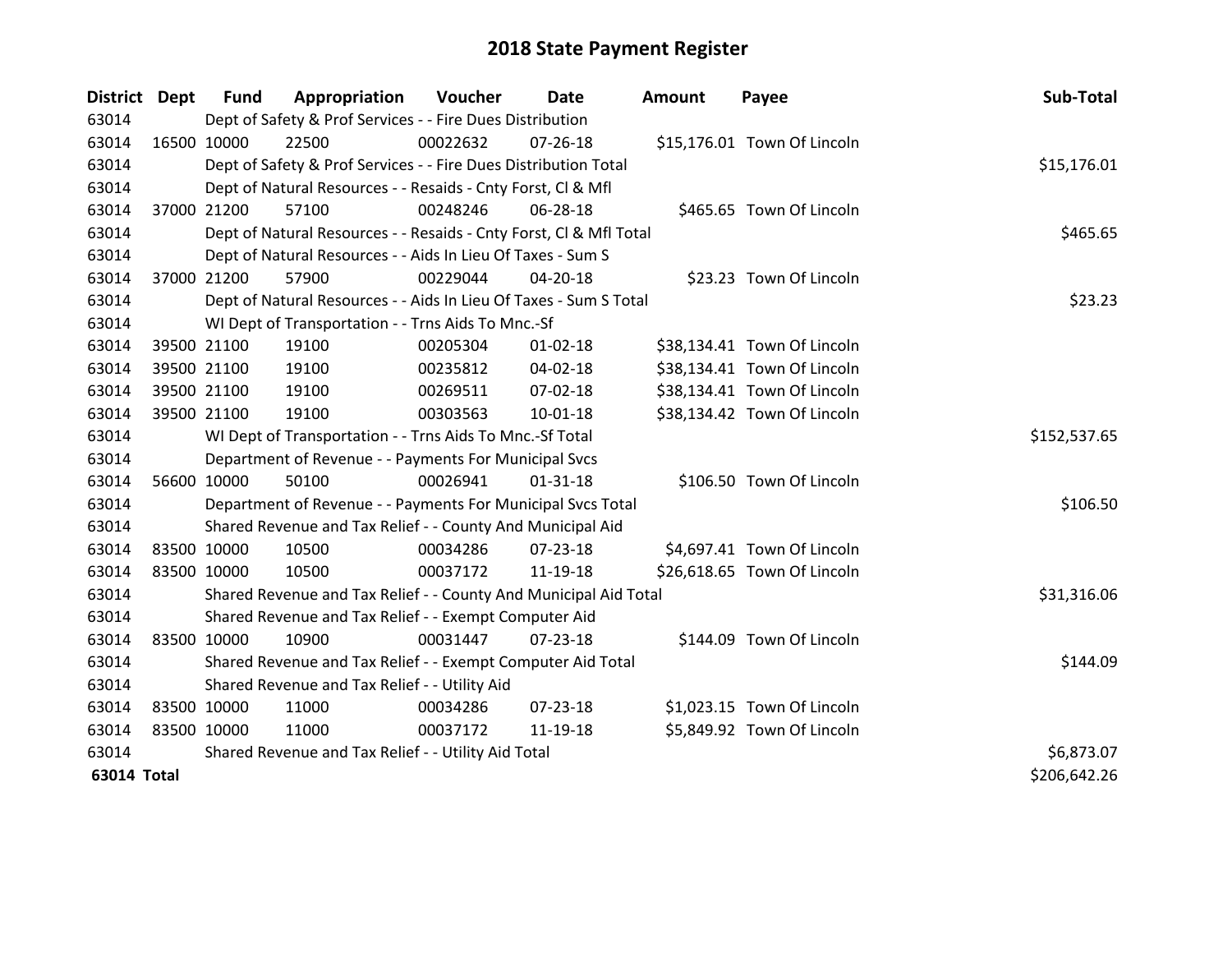| District Dept |             | <b>Fund</b> | Appropriation                                                      | Voucher  | Date           | <b>Amount</b> | Payee                                 | Sub-Total   |  |  |
|---------------|-------------|-------------|--------------------------------------------------------------------|----------|----------------|---------------|---------------------------------------|-------------|--|--|
| 63016         |             |             | Dept of Safety & Prof Services - - Fire Dues Distribution          |          |                |               |                                       |             |  |  |
| 63016         | 16500 10000 |             | 22500                                                              | 00022633 | $07 - 26 - 18$ |               | \$14,049.03 Town Of Manitowish Waters |             |  |  |
| 63016         |             |             | Dept of Safety & Prof Services - - Fire Dues Distribution Total    |          |                |               |                                       | \$14,049.03 |  |  |
| 63016         |             |             | Dept of Natural Resources - - Aids In Lieu Of Taxes - Gener        |          |                |               |                                       |             |  |  |
| 63016         | 37000 10000 |             | 50300                                                              | 00212467 | 02-06-18       |               | \$9,709.23 Town Of Manitowish Waters  |             |  |  |
| 63016         | 37000 10000 |             | 50300                                                              | 00212468 | 02-06-18       |               | \$72.98 Town Of Manitowish Waters     |             |  |  |
| 63016         | 37000 10000 |             | 50300                                                              | 00229439 | 04-20-18       |               | \$45.85 Town Of Manitowish Waters     |             |  |  |
| 63016         |             |             | Dept of Natural Resources - - Aids In Lieu Of Taxes - Gener Total  |          |                |               |                                       | \$9,828.06  |  |  |
| 63016         |             |             | Dept of Natural Resources - - Gpo -Federal Funds                   |          |                |               |                                       |             |  |  |
| 63016         | 37000 21200 |             | 38100                                                              | 00222227 | 03-23-18       |               | \$4,364.36 Town Of Manitowish Waters  |             |  |  |
| 63016         |             |             | Dept of Natural Resources - - Gpo -Federal Funds Total             |          |                |               |                                       | \$4,364.36  |  |  |
| 63016         |             |             | Dept of Natural Resources - - Enf A - Boating Enforcement          |          |                |               |                                       |             |  |  |
| 63016         | 37000 21200 |             | 55000                                                              | 00222227 | 03-23-18       |               | \$9,575.74 Town Of Manitowish Waters  |             |  |  |
| 63016         |             |             | Dept of Natural Resources - - Enf A - Boating Enforcement Total    |          |                |               |                                       | \$9,575.74  |  |  |
| 63016         |             |             | Dept of Natural Resources - - Resaids - Cnty Forst, Cl & Mfl       |          |                |               |                                       |             |  |  |
| 63016         | 37000 21200 |             | 57100                                                              | 00248247 | 06-28-18       |               | \$114.64 Town Of Manitowish Waters    |             |  |  |
| 63016         |             |             | Dept of Natural Resources - - Resaids - Cnty Forst, Cl & Mfl Total |          |                |               |                                       | \$114.64    |  |  |
| 63016         |             |             | Dept of Natural Resources - - Aids In Lieu Of Taxes - Sum S        |          |                |               |                                       |             |  |  |
| 63016         | 37000 21200 |             | 57900                                                              | 00229437 | 04-20-18       |               | \$5,078.70 Town Of Manitowish Waters  |             |  |  |
| 63016         | 37000 21200 |             | 57900                                                              | 00229438 | 04-20-18       |               | \$3,613.77 Town Of Manitowish Waters  |             |  |  |
| 63016         |             |             | Dept of Natural Resources - - Aids In Lieu Of Taxes - Sum S Total  |          |                |               |                                       | \$8,692.47  |  |  |
| 63016         |             |             | Dept of Natural Resources - - Ea - Lake Protection                 |          |                |               |                                       |             |  |  |
| 63016         | 37000 21200 |             | 66300                                                              | 00228556 | $04 - 20 - 18$ |               | \$18,750.00 Town Of Manitowish Waters |             |  |  |
| 63016         |             |             | Dept of Natural Resources - - Ea - Lake Protection Total           |          |                |               |                                       | \$18,750.00 |  |  |
| 63016         |             |             | Dept of Natural Resources - - Gpo--State Funds                     |          |                |               |                                       |             |  |  |
| 63016         | 37000 21200 |             | 86100                                                              | 00231428 | $04 - 27 - 18$ |               | \$4,200.00 Town Of Manitowish Waters  |             |  |  |
| 63016         | 37000 21200 |             | 86100                                                              | 00231429 | $04 - 27 - 18$ |               | \$1,850.00 Town Of Manitowish Waters  |             |  |  |
| 63016         |             |             | Dept of Natural Resources - - Gpo--State Funds Total               |          |                |               |                                       | \$6,050.00  |  |  |
| 63016         |             |             | WI Dept of Transportation - - Trns Aids To Mnc.-Sf                 |          |                |               |                                       |             |  |  |
| 63016         | 39500 21100 |             | 19100                                                              | 00205305 | $01 - 02 - 18$ |               | \$33,284.74 Town Of Manitowish Waters |             |  |  |
| 63016         | 39500 21100 |             | 19100                                                              | 00235813 | 04-02-18       |               | \$33,284.74 Town Of Manitowish Waters |             |  |  |
| 63016         | 39500 21100 |             | 19100                                                              | 00269512 | 07-02-18       |               | \$33,284.74 Town Of Manitowish Waters |             |  |  |
| 63016         | 39500 21100 |             | 19100                                                              | 00303564 | 10-01-18       |               | \$33,284.75 Town Of Manitowish Waters |             |  |  |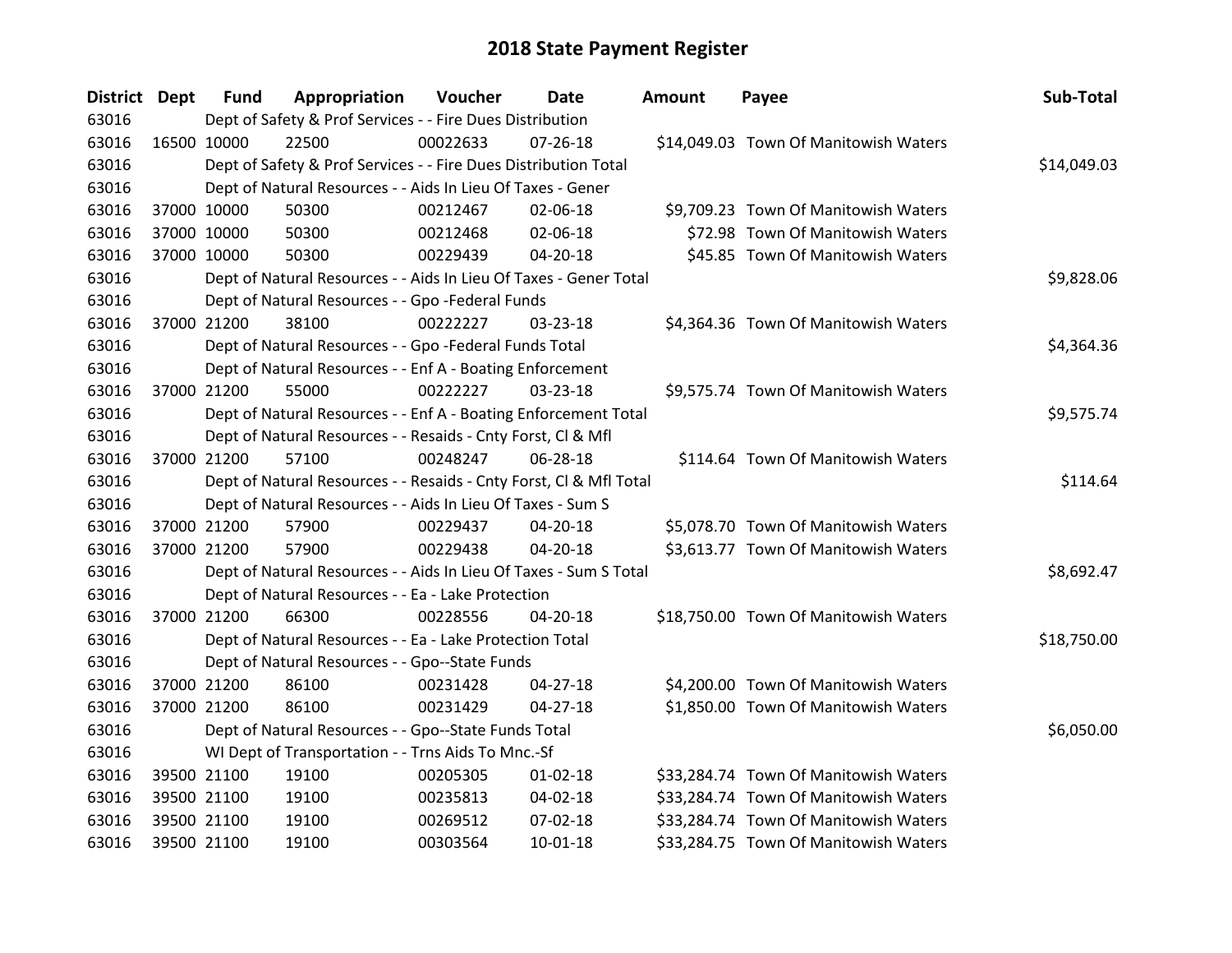| <b>District</b> | <b>Dept</b> | <b>Fund</b>                                         | Appropriation                                                    | <b>Voucher</b> | Date           | Amount                                                                          | Payee                                | Sub-Total    |
|-----------------|-------------|-----------------------------------------------------|------------------------------------------------------------------|----------------|----------------|---------------------------------------------------------------------------------|--------------------------------------|--------------|
| 63016           |             |                                                     | WI Dept of Transportation - - Trns Aids To Mnc.-Sf Total         |                |                |                                                                                 |                                      | \$133,138.97 |
| 63016           |             |                                                     |                                                                  |                |                | Department of Health Services - - Prepaid Medical Transport Reimbursement       |                                      |              |
| 63016           | 43500       | 10000                                               | 16300                                                            | AMBULANCE      | 11-08-18       |                                                                                 | \$2,000.00 Town Of Manitowish Waters |              |
| 63016           |             |                                                     |                                                                  |                |                | Department of Health Services - - Prepaid Medical Transport Reimbursement Total |                                      | \$2,000.00   |
| 63016           |             |                                                     | Department of Revenue - - Payments For Municipal Svcs            |                |                |                                                                                 |                                      |              |
| 63016           |             | 56600 10000                                         | 50100                                                            | 00026942       | $01 - 31 - 18$ |                                                                                 | \$155.04 Town Of Manitowish Waters   |              |
| 63016           |             |                                                     | Department of Revenue - - Payments For Municipal Svcs Total      |                |                |                                                                                 |                                      | \$155.04     |
| 63016           |             |                                                     | Shared Revenue and Tax Relief - - County And Municipal Aid       |                |                |                                                                                 |                                      |              |
| 63016           |             | 83500 10000                                         | 10500                                                            | 00034287       | $07 - 23 - 18$ |                                                                                 | \$1,470.62 Town Of Manitowish Waters |              |
| 63016           |             | 83500 10000                                         | 10500                                                            | 00037173       | 11-19-18       |                                                                                 | \$6,333.48 Town Of Manitowish Waters |              |
| 63016           |             |                                                     | Shared Revenue and Tax Relief - - County And Municipal Aid Total |                |                |                                                                                 |                                      | \$7,804.10   |
| 63016           |             |                                                     | Shared Revenue and Tax Relief - - Exempt Computer Aid            |                |                |                                                                                 |                                      |              |
| 63016           |             | 83500 10000                                         | 10900                                                            | 00031448       | 07-23-18       |                                                                                 | \$50.74 Town Of Manitowish Waters    |              |
| 63016           |             |                                                     | Shared Revenue and Tax Relief - - Exempt Computer Aid Total      |                |                |                                                                                 |                                      | \$50.74      |
| 63016           |             |                                                     | Shared Revenue and Tax Relief - - Utility Aid                    |                |                |                                                                                 |                                      |              |
| 63016           | 83500 10000 |                                                     | 11000                                                            | 00034287       | $07 - 23 - 18$ |                                                                                 | \$170.06 Town Of Manitowish Waters   |              |
| 63016           |             | 83500 10000                                         | 11000                                                            | 00037173       | 11-19-18       |                                                                                 | \$968.10 Town Of Manitowish Waters   |              |
| 63016           |             | Shared Revenue and Tax Relief - - Utility Aid Total | \$1,138.16                                                       |                |                |                                                                                 |                                      |              |
| 63016 Total     |             |                                                     |                                                                  |                |                |                                                                                 |                                      | \$215,711.31 |
|                 |             |                                                     |                                                                  |                |                |                                                                                 |                                      |              |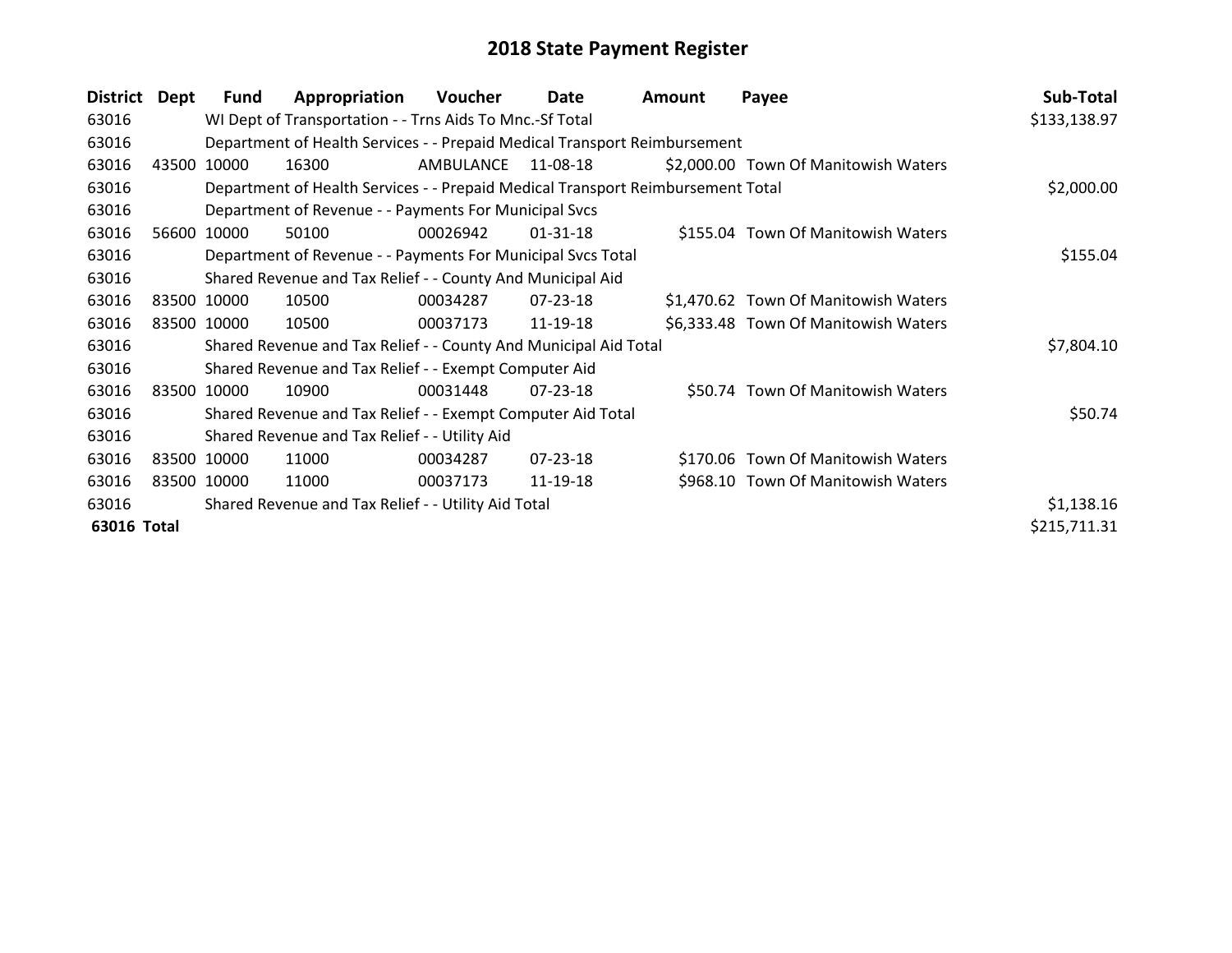| <b>District Dept</b> |             | <b>Fund</b> | Appropriation                                                      | Voucher  | Date           | <b>Amount</b> | Payee                      | Sub-Total    |
|----------------------|-------------|-------------|--------------------------------------------------------------------|----------|----------------|---------------|----------------------------|--------------|
| 63018                |             |             | Dept of Safety & Prof Services - - Fire Dues Distribution          |          |                |               |                            |              |
| 63018                | 16500 10000 |             | 22500                                                              | 00022634 | $07 - 25 - 18$ |               | \$9,610.47 Town Of Phelps  |              |
| 63018                |             |             | Dept of Safety & Prof Services - - Fire Dues Distribution Total    |          |                |               |                            | \$9,610.47   |
| 63018                |             |             | Dept of Natural Resources - - Aids In Lieu Of Taxes - Gener        |          |                |               |                            |              |
| 63018                | 37000 10000 |             | 50300                                                              | 00230149 | 04-20-18       |               | \$62.19 Town Of Phelps     |              |
| 63018                |             |             | Dept of Natural Resources - - Aids In Lieu Of Taxes - Gener Total  |          |                |               |                            | \$62.19      |
| 63018                |             |             | Dept of Natural Resources - - Gpo - Federal Funds                  |          |                |               |                            |              |
| 63018                | 37000 10000 |             | 94100                                                              | 00211532 | 02-02-18       |               | \$5,792.49 Town Of Phelps  |              |
| 63018                |             |             | Dept of Natural Resources - - Gpo - Federal Funds Total            |          |                |               |                            | \$5,792.49   |
| 63018                |             |             | Dept of Natural Resources - - Resaids - Cnty Forst, CI & Mfl       |          |                |               |                            |              |
| 63018                | 37000 21200 |             | 57100                                                              | 00248248 | 06-28-18       |               | \$434.16 Town Of Phelps    |              |
| 63018                |             |             | Dept of Natural Resources - - Resaids - Cnty Forst, Cl & Mfl Total |          |                |               |                            | \$434.16     |
| 63018                |             |             | Dept of Natural Resources - - Aids In Lieu Of Taxes - Sum S        |          |                |               |                            |              |
| 63018                | 37000 21200 |             | 57900                                                              | 00230148 | 04-20-18       |               | \$5.64 Town Of Phelps      |              |
| 63018                |             |             | Dept of Natural Resources - - Aids In Lieu Of Taxes - Sum S Total  |          |                |               |                            | \$5.64       |
| 63018                |             |             | Dept of Natural Resources - - Resaids - Pymt In Lieu Tax Fed       |          |                |               |                            |              |
| 63018                | 37000 21200 |             | 58400                                                              | 00270523 | $10 - 01 - 18$ |               | \$82,120.24 Town Of Phelps |              |
| 63018                |             |             | Dept of Natural Resources - - Resaids - Pymt In Lieu Tax Fed Total |          |                |               |                            | \$82,120.24  |
| 63018                |             |             | Dept of Natural Resources - - Ea - Invasive Aqu & Lake Mon         |          |                |               |                            |              |
| 63018                | 37000 21200 |             | 67800                                                              | 00219222 | $03 - 13 - 18$ |               | \$12,894.75 Town Of Phelps |              |
| 63018                |             |             | Dept of Natural Resources - - Ea - Invasive Aqu & Lake Mon Total   |          |                |               |                            | \$12,894.75  |
| 63018                |             |             | WI Dept of Transportation - - Disastr Damag Aid Sf                 |          |                |               |                            |              |
| 63018                | 39500 21100 |             | 17400                                                              | 00223422 | $02 - 21 - 18$ |               | \$15,270.55 Town Of Phelps |              |
| 63018                |             |             | WI Dept of Transportation - - Disastr Damag Aid Sf Total           |          |                |               |                            | \$15,270.55  |
| 63018                |             |             | WI Dept of Transportation - - Trns Aids To Mnc.-Sf                 |          |                |               |                            |              |
| 63018                | 39500 21100 |             | 19100                                                              | 00205306 | $01 - 02 - 18$ |               | \$61,152.42 Town Of Phelps |              |
| 63018                | 39500 21100 |             | 19100                                                              | 00235814 | 04-02-18       |               | \$61,152.42 Town Of Phelps |              |
| 63018                | 39500 21100 |             | 19100                                                              | 00269513 | 07-02-18       |               | \$61,152.42 Town Of Phelps |              |
| 63018                | 39500 21100 |             | 19100                                                              | 00303565 | 10-01-18       |               | \$61,152.45 Town Of Phelps |              |
| 63018                |             |             | WI Dept of Transportation - - Trns Aids To Mnc.-Sf Total           |          |                |               |                            | \$244,609.71 |
| 63018                |             |             | WI Dept of Transportation - - Loc Rd Imp Prg St Fd                 |          |                |               |                            |              |
| 63018                | 39500 21100 |             | 27800                                                              | 00305560 | 10-02-18       |               | \$25,043.44 Town Of Phelps |              |
| 63018                |             |             | WI Dept of Transportation - - Loc Rd Imp Prg St Fd Total           |          |                |               |                            | \$25,043.44  |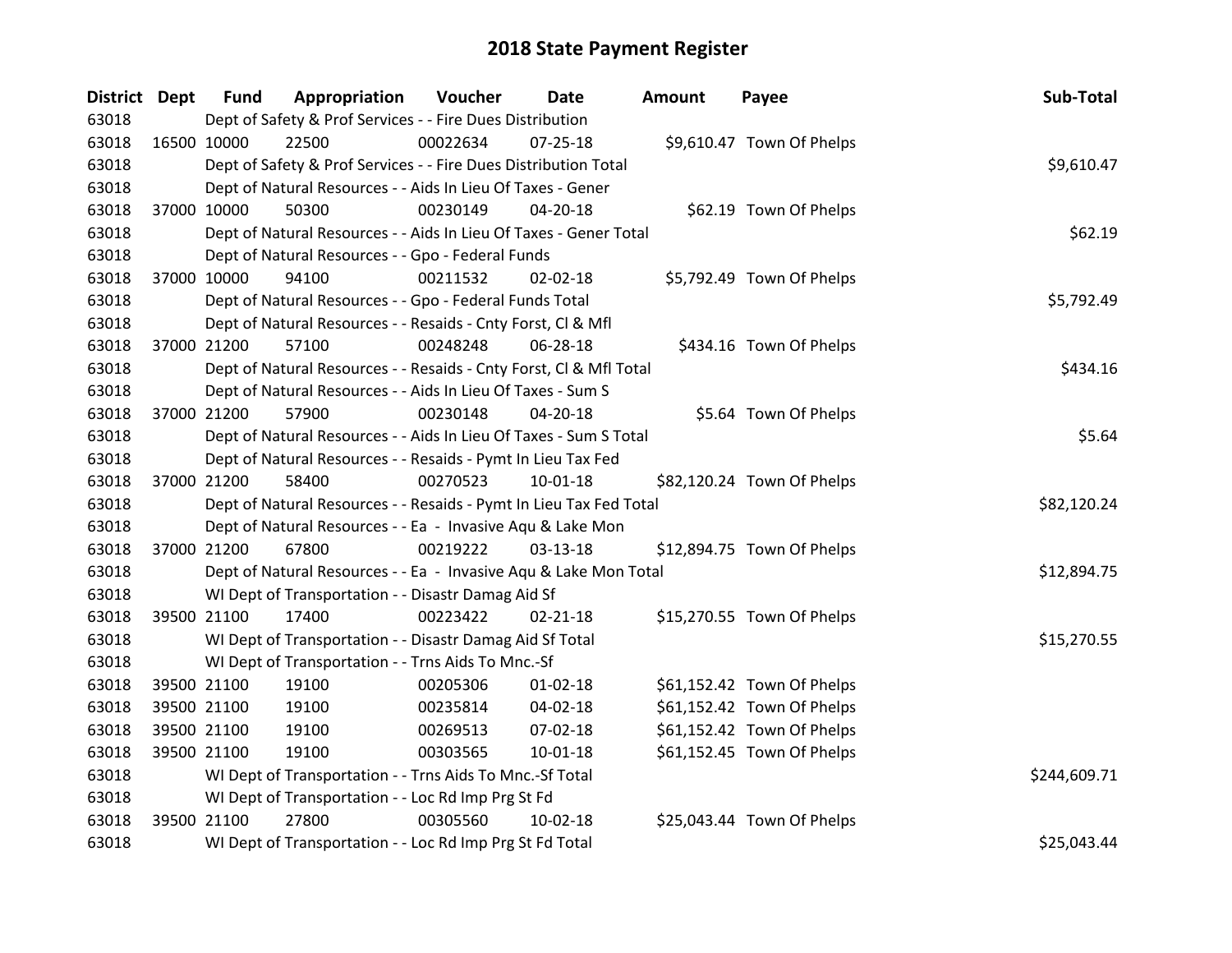| <b>District</b>    | Dept        | Fund                                                | Appropriation                                                                   | Voucher     | Date           | Amount | Payee                      | Sub-Total    |
|--------------------|-------------|-----------------------------------------------------|---------------------------------------------------------------------------------|-------------|----------------|--------|----------------------------|--------------|
| 63018              |             |                                                     | Department of Health Services - - Prepaid Medical Transport Reimbursement       |             |                |        |                            |              |
| 63018              | 43500 10000 |                                                     | 16300                                                                           | AMBULANCE   | 11-08-18       |        | \$2,000.00 Town Of Phelps  |              |
| 63018              |             |                                                     | Department of Health Services - - Prepaid Medical Transport Reimbursement Total |             |                |        |                            | \$2,000.00   |
| 63018              |             |                                                     | Shared Revenue and Tax Relief - - County And Municipal Aid                      |             |                |        |                            |              |
| 63018              | 83500 10000 |                                                     | 10500                                                                           | 00034288    | $07 - 23 - 18$ |        | \$3,828.55 Town Of Phelps  |              |
| 63018              | 83500 10000 |                                                     | 10500                                                                           | 00037174    | 11-19-18       |        | \$19,695.14 Town Of Phelps |              |
| 63018              |             |                                                     | Shared Revenue and Tax Relief - - County And Municipal Aid Total                | \$23,523.69 |                |        |                            |              |
| 63018              |             |                                                     | Shared Revenue and Tax Relief - - Exempt Computer Aid                           |             |                |        |                            |              |
| 63018              | 83500       | 10000                                               | 10900                                                                           | 00031449    | 07-23-18       |        | \$57.84 Town Of Phelps     |              |
| 63018              |             |                                                     | Shared Revenue and Tax Relief - - Exempt Computer Aid Total                     |             |                |        |                            | \$57.84      |
| 63018              |             |                                                     | Shared Revenue and Tax Relief - - Utility Aid                                   |             |                |        |                            |              |
| 63018              | 83500 10000 |                                                     | 11000                                                                           | 00034288    | 07-23-18       |        | \$740.78 Town Of Phelps    |              |
| 63018              | 83500 10000 |                                                     | 11000                                                                           | 00037174    | 11-19-18       |        | \$4,432.07 Town Of Phelps  |              |
| 63018              |             | Shared Revenue and Tax Relief - - Utility Aid Total | \$5,172.85                                                                      |             |                |        |                            |              |
| <b>63018 Total</b> |             |                                                     |                                                                                 |             |                |        |                            | \$426,598.02 |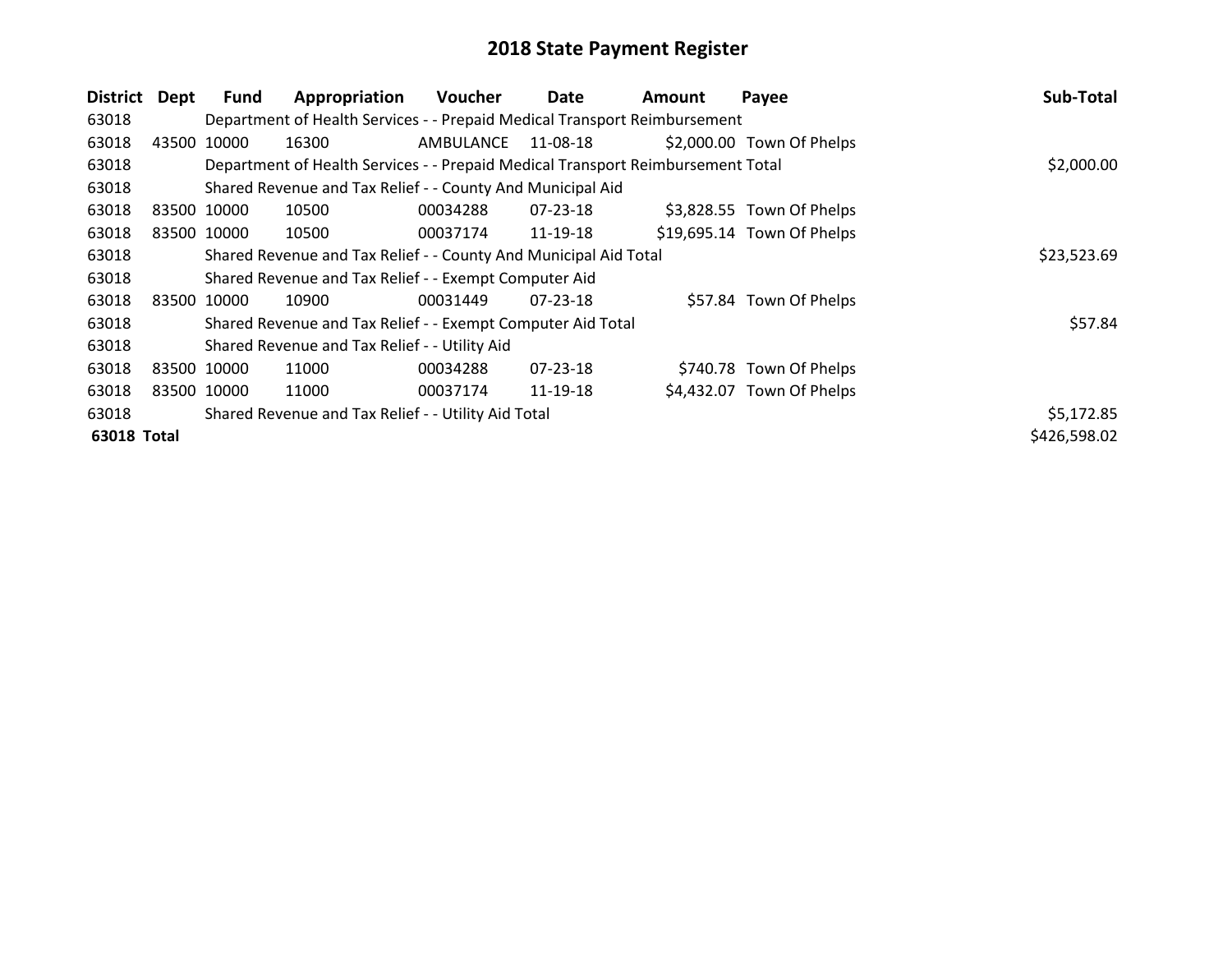| District Dept |             | <b>Fund</b> | Appropriation                                                      | Voucher  | Date           | <b>Amount</b> | Payee                         | Sub-Total   |
|---------------|-------------|-------------|--------------------------------------------------------------------|----------|----------------|---------------|-------------------------------|-------------|
| 63020         |             |             | Dept of Safety & Prof Services - - Fire Dues Distribution          |          |                |               |                               |             |
| 63020         | 16500 10000 |             | 22500                                                              | 00022635 | $07 - 25 - 18$ |               | \$5,544.52 Town of Plum Lake  |             |
| 63020         |             |             | Dept of Safety & Prof Services - - Fire Dues Distribution Total    |          |                |               |                               | \$5,544.52  |
| 63020         |             |             | Dept of Natural Resources - - Aids In Lieu Of Taxes - Gener        |          |                |               |                               |             |
| 63020         |             | 37000 10000 | 50300                                                              | 00212390 | $02 - 06 - 18$ |               | \$8,008.39 Town of Plum Lake  |             |
| 63020         |             |             | Dept of Natural Resources - - Aids In Lieu Of Taxes - Gener Total  |          |                |               |                               | \$8,008.39  |
| 63020         |             |             | Dept of Natural Resources - - Resaids - Fire Suppress Grant        |          |                |               |                               |             |
| 63020         |             | 37000 21200 | 54500                                                              | 00262825 | 08-30-18       |               | \$10,000.00 Town of Plum Lake |             |
| 63020         |             |             | Dept of Natural Resources - - Resaids - Fire Suppress Grant Total  |          |                |               |                               | \$10,000.00 |
| 63020         |             |             | Dept of Natural Resources - - Resaids - Cnty Forst, CI & Mfl       |          |                |               |                               |             |
| 63020         |             | 37000 21200 | 57100                                                              | 00248249 | 06-28-18       |               | \$2,463.83 Town of Plum Lake  |             |
| 63020         |             |             | Dept of Natural Resources - - Resaids - Cnty Forst, Cl & Mfl Total |          |                |               |                               | \$2,463.83  |
| 63020         |             |             | Dept of Natural Resources - - Aids In Lieu Of Taxes - Sum S        |          |                |               |                               |             |
| 63020         |             | 37000 21200 | 57900                                                              | 00228979 | 04-20-18       |               | \$35.20 Town of Plum Lake     |             |
| 63020         |             | 37000 21200 | 57900                                                              | 00228980 | 04-20-18       |               | \$30,398.14 Town of Plum Lake |             |
| 63020         |             |             | Dept of Natural Resources - - Aids In Lieu Of Taxes - Sum S Total  |          |                |               |                               | \$30,433.34 |
| 63020         |             |             | Dept of Natural Resources - - Ea - Lake Protection                 |          |                |               |                               |             |
| 63020         |             | 37000 21200 | 66300                                                              | 00231022 | 04-25-18       |               | \$14,045.55 Town of Plum Lake |             |
| 63020         |             | 37000 21200 | 66300                                                              | 00231023 | 04-25-18       |               | \$12,099.41 Town of Plum Lake |             |
| 63020         |             | 37000 21200 | 66300                                                              | 00231024 | 04-25-18       |               | \$12,657.80 Town of Plum Lake |             |
| 63020         |             |             | Dept of Natural Resources - - Ea - Lake Protection Total           |          |                |               |                               | \$38,802.76 |
| 63020         |             |             | Dept of Natural Resources - - Ea - Invasive Aqu & Lake Mon         |          |                |               |                               |             |
| 63020         |             | 37000 21200 | 67800                                                              | 00212697 | 02-05-18       |               | \$5,993.46 Town of Plum Lake  |             |
| 63020         |             | 37000 21200 | 67800                                                              | 00228563 | 04-20-18       |               | \$1,000.00 Town of Plum Lake  |             |
| 63020         |             | 37000 21200 | 67800                                                              | 00228566 | 04-20-18       |               | \$1,000.00 Town of Plum Lake  |             |
| 63020         |             | 37000 21200 | 67800                                                              | 00228570 | 04-20-18       |               | \$1,000.00 Town of Plum Lake  |             |
| 63020         |             | 37000 21200 | 67800                                                              | 00228573 | 04-20-18       |               | \$1,000.00 Town of Plum Lake  |             |
| 63020         |             | 37000 21200 | 67800                                                              | 00228848 | 04-20-18       |               | \$2,275.00 Town of Plum Lake  |             |
| 63020         |             | 37000 21200 | 67800                                                              | 00282108 | 11-27-18       |               | \$17,980.37 Town of Plum Lake |             |
| 63020         | 37000 21200 |             | 67800                                                              | 00283383 | 12-10-18       |               | \$3,000.00 Town of Plum Lake  |             |
| 63020         |             | 37000 21200 | 67800                                                              | 00283384 | 12-10-18       |               | \$3,000.00 Town of Plum Lake  |             |
| 63020         |             | 37000 21200 | 67800                                                              | 00283385 | 12-11-18       |               | \$3,000.00 Town of Plum Lake  |             |
| 63020         | 37000 21200 |             | 67800                                                              | 00283386 | 12-11-18       |               | \$3,000.00 Town of Plum Lake  |             |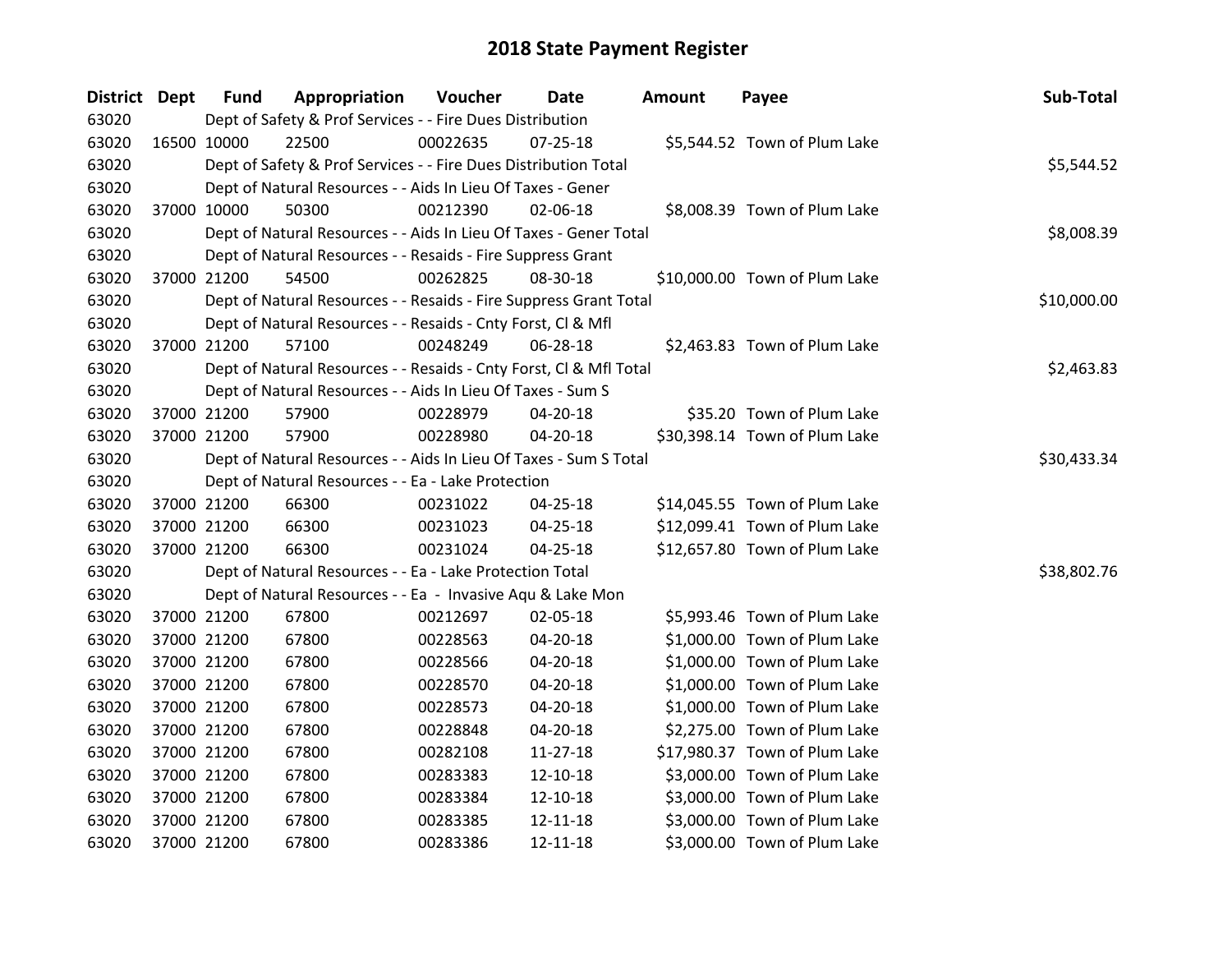| District Dept |             | <b>Fund</b> | Appropriation                                                                   | Voucher            | Date           | <b>Amount</b> | Payee                         | Sub-Total    |
|---------------|-------------|-------------|---------------------------------------------------------------------------------|--------------------|----------------|---------------|-------------------------------|--------------|
| 63020         |             |             | Dept of Natural Resources - - Ea - Invasive Aqu & Lake Mon Total                |                    |                |               |                               | \$42,248.83  |
| 63020         |             |             | WI Dept of Transportation - - Trns Aids To Mnc.-Sf                              |                    |                |               |                               |              |
| 63020         |             | 39500 21100 | 19100                                                                           | 00205307           | $01 - 02 - 18$ |               | \$54,618.51 Town of Plum Lake |              |
| 63020         |             | 39500 21100 | 19100                                                                           | 00235815           | 04-02-18       |               | \$54,618.51 Town of Plum Lake |              |
| 63020         |             | 39500 21100 | 19100                                                                           | 00269514           | $07 - 02 - 18$ |               | \$54,618.51 Town of Plum Lake |              |
| 63020         |             | 39500 21100 | 19100                                                                           | 00303566           | 10-01-18       |               | \$54,618.52 Town of Plum Lake |              |
| 63020         |             |             | WI Dept of Transportation - - Trns Aids To Mnc.-Sf Total                        |                    | \$218,474.05   |               |                               |              |
| 63020         |             |             | Department of Health Services - - Emergency Medical Services, Ai                |                    |                |               |                               |              |
| 63020         | 43500 10000 |             | 11900                                                                           | 00229268           | 08-31-18       |               | \$3,664.53 Town of Plum Lake  |              |
| 63020         |             |             | Department of Health Services - - Emergency Medical Services, Ai Total          |                    |                |               |                               | \$3,664.53   |
| 63020         |             |             | Department of Health Services - - Prepaid Medical Transport Reimbursement       |                    |                |               |                               |              |
| 63020         | 43500 10000 |             | 16300                                                                           | AMBULANCE 11-08-18 |                |               | \$2,000.00 Town of Plum Lake  |              |
| 63020         |             |             | Department of Health Services - - Prepaid Medical Transport Reimbursement Total |                    |                |               |                               | \$2,000.00   |
| 63020         |             |             | Department of Justice - - Federal Aid; Victim Comp                              |                    |                |               |                               |              |
| 63020         | 45500 10000 |             | 54100                                                                           | 00045072           | $04 - 27 - 18$ |               | \$758.40 Town of Plum Lake    |              |
| 63020         |             |             | Department of Justice - - Federal Aid; Victim Comp Total                        |                    |                |               |                               | \$758.40     |
| 63020         |             |             | Department of Revenue - - Payments For Municipal Svcs                           |                    |                |               |                               |              |
| 63020         | 56600 10000 |             | 50100                                                                           | 00026943           | $01 - 31 - 18$ |               | \$1,317.24 Town of Plum Lake  |              |
| 63020         |             |             | Department of Revenue - - Payments For Municipal Svcs Total                     |                    |                |               |                               | \$1,317.24   |
| 63020         |             |             | Shared Revenue and Tax Relief - - County And Municipal Aid                      |                    |                |               |                               |              |
| 63020         | 83500 10000 |             | 10500                                                                           | 00034289           | 07-23-18       |               | \$1,971.08 Town of Plum Lake  |              |
| 63020         | 83500 10000 |             | 10500                                                                           | 00037175           | 11-19-18       |               | \$9,169.48 Town of Plum Lake  |              |
| 63020         |             |             | Shared Revenue and Tax Relief - - County And Municipal Aid Total                |                    |                |               |                               | \$11,140.56  |
| 63020         |             |             | Shared Revenue and Tax Relief - - Exempt Computer Aid                           |                    |                |               |                               |              |
| 63020         | 83500 10000 |             | 10900                                                                           | 00031450           | $07 - 23 - 18$ |               | \$49.72 Town of Plum Lake     |              |
| 63020         |             |             | Shared Revenue and Tax Relief - - Exempt Computer Aid Total                     |                    |                |               |                               | \$49.72      |
| 63020         |             |             | Shared Revenue and Tax Relief - - Utility Aid                                   |                    |                |               |                               |              |
| 63020         | 83500 10000 |             | 11000                                                                           | 00034289           | 07-23-18       |               | \$2.81 Town of Plum Lake      |              |
| 63020         | 83500 10000 |             | 11000                                                                           | 00037175           | 11-19-18       |               | \$26.44 Town of Plum Lake     |              |
| 63020         |             |             | Shared Revenue and Tax Relief - - Utility Aid Total                             |                    |                |               |                               | \$29.25      |
| 63020 Total   |             |             |                                                                                 |                    |                |               |                               | \$374,935.42 |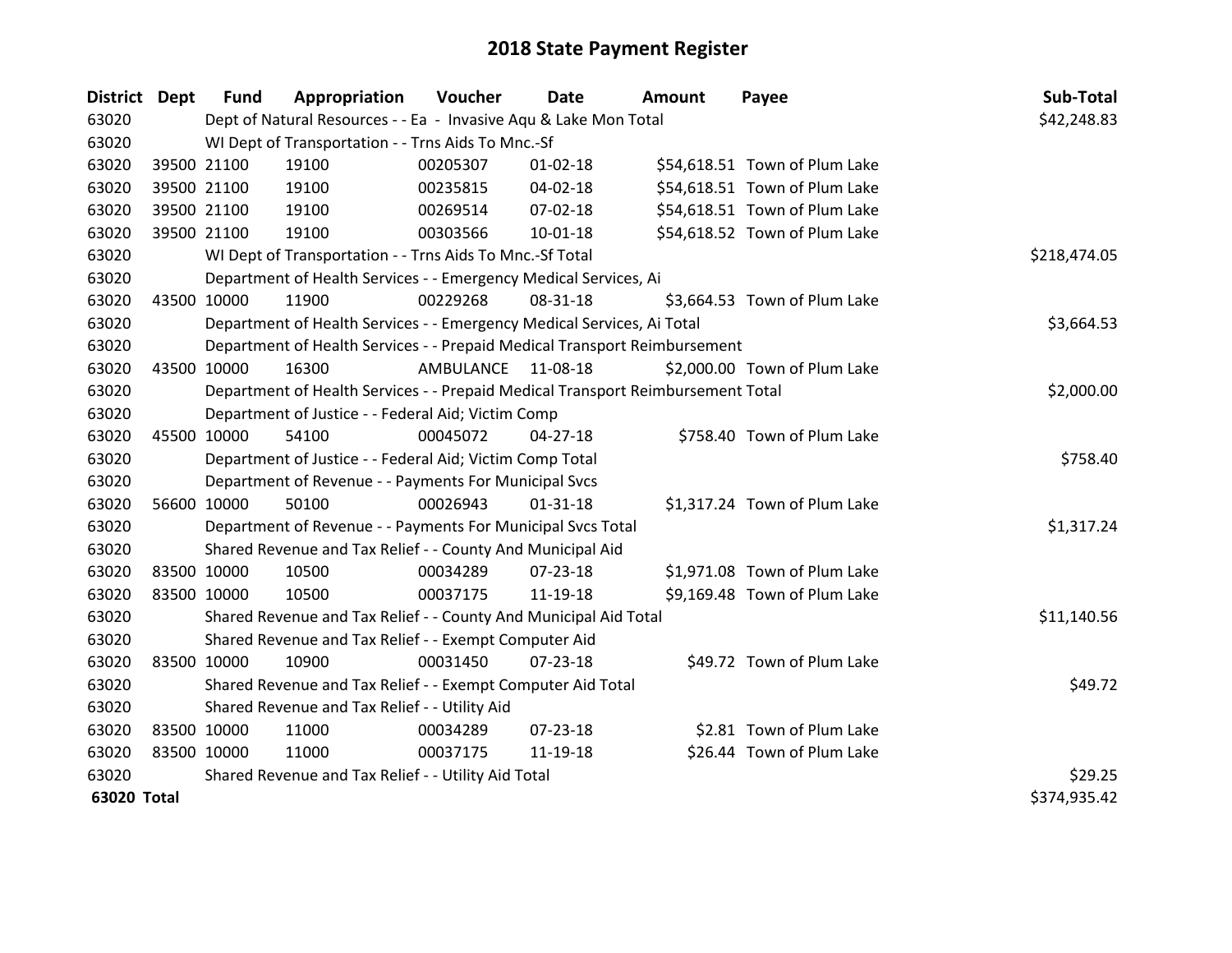| District Dept | <b>Fund</b> | Appropriation                                                      | Voucher  | Date           | <b>Amount</b> | Payee                            | Sub-Total   |
|---------------|-------------|--------------------------------------------------------------------|----------|----------------|---------------|----------------------------------|-------------|
| 63022         |             | Dept of Safety & Prof Services - - Fire Dues Distribution          |          |                |               |                                  |             |
| 63022         | 16500 10000 | 22500                                                              | 00018100 | $07 - 02 - 18$ |               | \$12,077.50 Town Of Presque Isle |             |
| 63022         |             | Dept of Safety & Prof Services - - Fire Dues Distribution Total    |          |                |               |                                  | \$12,077.50 |
| 63022         |             | Dept of Natural Resources - - Aids In Lieu Of Taxes - Gener        |          |                |               |                                  |             |
| 63022         | 37000 10000 | 50300                                                              | 00212583 | 02-05-18       |               | \$5,724.55 Town Of Presque Isle  |             |
| 63022         | 37000 10000 | 50300                                                              | 00212584 | 02-05-18       |               | \$10,180.67 Town Of Presque Isle |             |
| 63022         | 37000 10000 | 50300                                                              | 00230169 | 04-20-18       |               | \$65.95 Town Of Presque Isle     |             |
| 63022         | 37000 10000 | 50300                                                              | 00230170 | 04-20-18       |               | \$439.69 Town Of Presque Isle    |             |
| 63022         |             | Dept of Natural Resources - - Aids In Lieu Of Taxes - Gener Total  |          | \$16,410.86    |               |                                  |             |
| 63022         |             | Dept of Natural Resources - - Resaids - Cnty Forst, Cl & Mfl       |          |                |               |                                  |             |
| 63022         | 37000 21200 | 57100                                                              | 00248250 | 06-28-18       |               | \$716.85 Town Of Presque Isle    |             |
| 63022         |             | Dept of Natural Resources - - Resaids - Cnty Forst, Cl & Mfl Total |          |                |               |                                  | \$716.85    |
| 63022         |             | Dept of Natural Resources - - Aids In Lieu Of Taxes - Sum S        |          |                |               |                                  |             |
| 63022         | 37000 21200 | 57900                                                              | 00230167 | 04-20-18       |               | \$0.07 Town Of Presque Isle      |             |
| 63022         | 37000 21200 | 57900                                                              | 00230168 | 04-20-18       |               | \$256.22 Town Of Presque Isle    |             |
| 63022         | 37000 21200 | 57900                                                              | 00230171 | 04-20-18       |               | \$7,366.97 Town Of Presque Isle  |             |
| 63022         |             | Dept of Natural Resources - - Aids In Lieu Of Taxes - Sum S Total  |          |                |               |                                  | \$7,623.26  |
| 63022         |             | Dept of Natural Resources - - Ea - Lake Protection                 |          |                |               |                                  |             |
| 63022         | 37000 21200 | 66300                                                              | 00226434 | $04 - 11 - 18$ |               | \$7,449.57 Town Of Presque Isle  |             |
| 63022         |             | Dept of Natural Resources - - Ea - Lake Protection Total           |          |                |               |                                  | \$7,449.57  |
| 63022         |             | Dept of Natural Resources - - Ea - Invasive Aqu & Lake Mon         |          |                |               |                                  |             |
| 63022         | 37000 21200 | 67800                                                              | 00224900 | 04-05-18       |               | \$3,963.85 Town Of Presque Isle  |             |
| 63022         | 37000 21200 | 67800                                                              | 00224901 | 04-05-18       |               | \$7,459.56 Town Of Presque Isle  |             |
| 63022         | 37000 21200 | 67800                                                              | 00224903 | 04-05-18       |               | \$2,483.19 Town Of Presque Isle  |             |
| 63022         |             | Dept of Natural Resources - - Ea - Invasive Aqu & Lake Mon Total   |          |                |               |                                  | \$13,906.60 |
| 63022         |             | Dept of Natural Resources - - Resource Maint Develop Sp Frst       |          |                |               |                                  |             |
| 63022         | 37000 21200 | 77900                                                              | 00280739 | 11-27-18       |               | \$37,606.62 Town Of Presque Isle |             |
| 63022         |             | Dept of Natural Resources - - Resource Maint Develop Sp Frst Total |          |                |               |                                  | \$37,606.62 |
| 63022         |             | WI Dept of Transportation - - Trns Aids To Mnc.-Sf                 |          |                |               |                                  |             |
| 63022         | 39500 21100 | 19100                                                              | 00205308 | $01 - 02 - 18$ |               | \$36,748.79 Town Of Presque Isle |             |
| 63022         | 39500 21100 | 19100                                                              | 00235816 | 04-02-18       |               | \$36,748.79 Town Of Presque Isle |             |
| 63022         | 39500 21100 | 19100                                                              | 00269515 | 07-02-18       |               | \$36,748.79 Town Of Presque Isle |             |
| 63022         | 39500 21100 | 19100                                                              | 00303567 | $10-01-18$     |               | \$36,748.80 Town Of Presque Isle |             |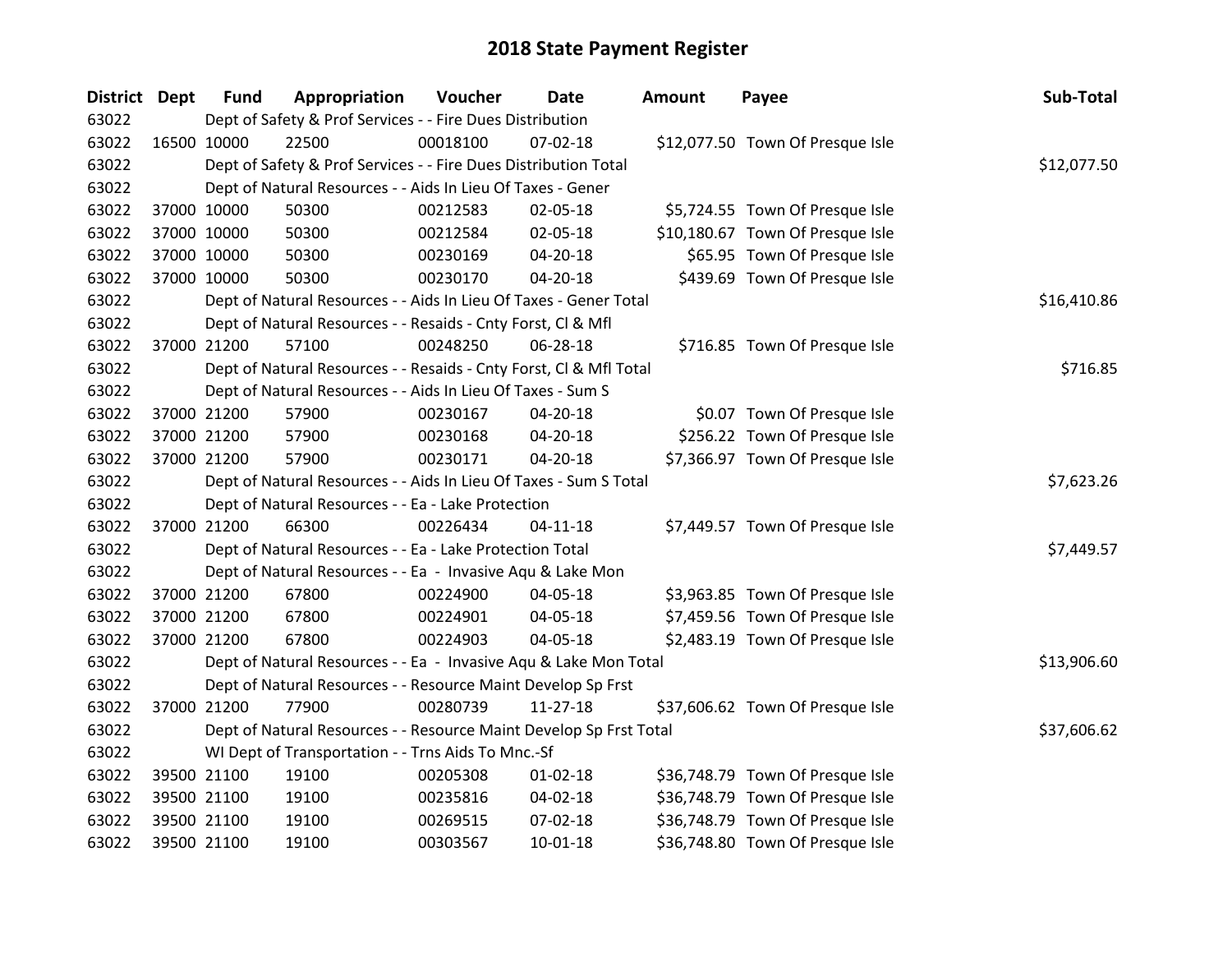| <b>District</b> | Dept  | Fund                                                | Appropriation                                                                   | Voucher   | Date           | <b>Amount</b> | Payee                           | Sub-Total    |
|-----------------|-------|-----------------------------------------------------|---------------------------------------------------------------------------------|-----------|----------------|---------------|---------------------------------|--------------|
| 63022           |       |                                                     | WI Dept of Transportation - - Trns Aids To Mnc.-Sf Total                        |           |                |               |                                 | \$146,995.17 |
| 63022           |       |                                                     | Department of Health Services - - Emergency Medical Services, Ai                |           |                |               |                                 |              |
| 63022           | 43500 | 10000                                               | 11900                                                                           | 00229420  | 08-31-18       |               | \$4,591.61 Town Of Presque Isle |              |
| 63022           |       |                                                     | Department of Health Services - - Emergency Medical Services, Ai Total          |           |                |               |                                 | \$4,591.61   |
| 63022           |       |                                                     | Department of Health Services - - Prepaid Medical Transport Reimbursement       |           |                |               |                                 |              |
| 63022           | 43500 | 10000                                               | 16300                                                                           | AMBULANCE | 11-08-18       |               | \$2,000.00 Town Of Presque Isle |              |
| 63022           |       |                                                     | Department of Health Services - - Prepaid Medical Transport Reimbursement Total |           |                |               |                                 | \$2,000.00   |
| 63022           |       |                                                     | Department of Revenue - - Payments For Municipal Svcs                           |           |                |               |                                 |              |
| 63022           |       | 56600 10000                                         | 50100                                                                           | 00026944  | $01 - 31 - 18$ |               | \$73.60 Town Of Presque Isle    |              |
| 63022           |       |                                                     | Department of Revenue - - Payments For Municipal Svcs Total                     |           |                |               |                                 | \$73.60      |
| 63022           |       |                                                     | Shared Revenue and Tax Relief - - County And Municipal Aid                      |           |                |               |                                 |              |
| 63022           |       | 83500 10000                                         | 10500                                                                           | 00034290  | $07 - 23 - 18$ |               | \$1,962.36 Town Of Presque Isle |              |
| 63022           |       | 83500 10000                                         | 10500                                                                           | 00037176  | 11-19-18       |               | \$9,120.03 Town Of Presque Isle |              |
| 63022           |       |                                                     | Shared Revenue and Tax Relief - - County And Municipal Aid Total                |           |                |               |                                 | \$11,082.39  |
| 63022           |       |                                                     | Shared Revenue and Tax Relief - - Exempt Computer Aid                           |           |                |               |                                 |              |
| 63022           |       | 83500 10000                                         | 10900                                                                           | 00031451  | $07 - 23 - 18$ |               | \$37.54 Town Of Presque Isle    |              |
| 63022           |       |                                                     | Shared Revenue and Tax Relief - - Exempt Computer Aid Total                     |           |                |               |                                 | \$37.54      |
| 63022           |       |                                                     | Shared Revenue and Tax Relief - - Utility Aid                                   |           |                |               |                                 |              |
| 63022           |       | 83500 10000                                         | 11000                                                                           | 00034290  | $07 - 23 - 18$ |               | \$5.13 Town Of Presque Isle     |              |
| 63022           |       | 83500 10000                                         | 11000                                                                           | 00037176  | 11-19-18       |               | \$26.85 Town Of Presque Isle    |              |
| 63022           |       | Shared Revenue and Tax Relief - - Utility Aid Total | \$31.98                                                                         |           |                |               |                                 |              |
| 63022 Total     |       |                                                     |                                                                                 |           |                |               |                                 | \$260,603.55 |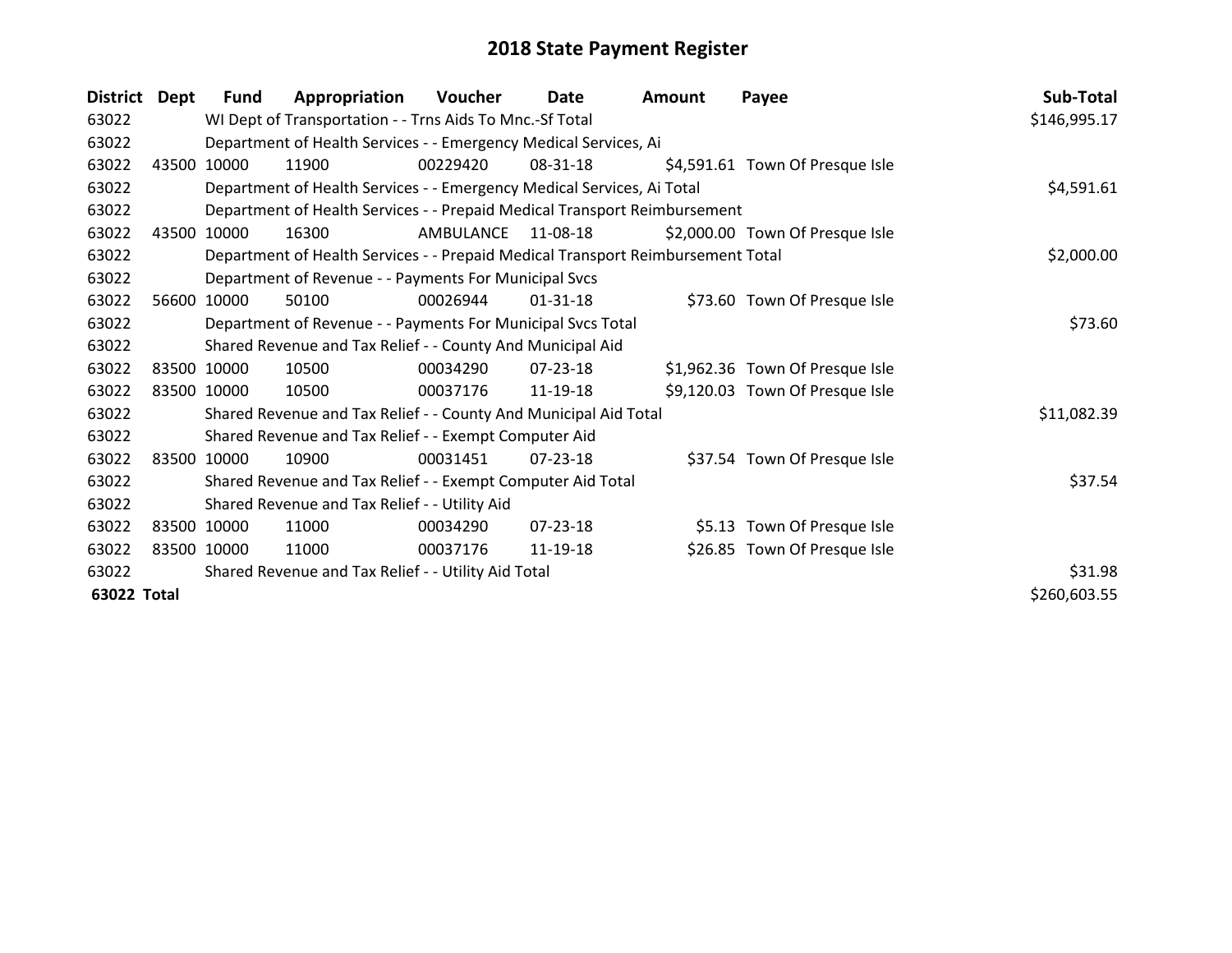| District Dept |             | <b>Fund</b>                                                | Appropriation                                                      | Voucher  | <b>Date</b>    | Amount | Payee                             | Sub-Total    |
|---------------|-------------|------------------------------------------------------------|--------------------------------------------------------------------|----------|----------------|--------|-----------------------------------|--------------|
| 63024         |             |                                                            | Dept of Safety & Prof Services - - Fire Dues Distribution          |          |                |        |                                   |              |
| 63024         | 16500 10000 |                                                            | 22500                                                              | 00022636 | $07 - 26 - 18$ |        | \$16,398.23 Town Of Saint Germain |              |
| 63024         |             |                                                            | Dept of Safety & Prof Services - - Fire Dues Distribution Total    |          |                |        |                                   | \$16,398.23  |
| 63024         |             |                                                            | Dept of Natural Resources - - Aids In Lieu Of Taxes - Gener        |          |                |        |                                   |              |
| 63024         | 37000 10000 |                                                            | 50300                                                              | 00212404 | 02-06-18       |        | \$31,842.42 Town Of Saint Germain |              |
| 63024         | 37000 10000 |                                                            | 50300                                                              | 00229112 | 04-20-18       |        | \$62.93 Town Of Saint Germain     |              |
| 63024         |             |                                                            | Dept of Natural Resources - - Aids In Lieu Of Taxes - Gener Total  |          |                |        |                                   | \$31,905.35  |
| 63024         |             |                                                            | Dept of Natural Resources - - General Program Operations --        |          |                |        |                                   |              |
| 63024         | 37000 21200 |                                                            | 25400                                                              | 00238103 | $05 - 22 - 18$ |        | \$1,080.00 Town Of Saint Germain  |              |
| 63024         | 37000 21200 |                                                            | 25400                                                              | 00243133 | 06-14-18       |        | \$232.50 Town Of Saint Germain    |              |
| 63024         |             |                                                            | Dept of Natural Resources - - General Program Operations -- Total  |          |                |        |                                   | \$1,312.50   |
| 63024         |             |                                                            | Dept of Natural Resources - - Resaids - Cnty Forst, Cl & Mfl       |          |                |        |                                   |              |
| 63024         | 37000 21200 |                                                            | 57100                                                              | 00248251 | 06-28-18       |        | \$339.99 Town Of Saint Germain    |              |
| 63024         |             |                                                            | Dept of Natural Resources - - Resaids - Cnty Forst, Cl & Mfl Total |          |                |        |                                   | \$339.99     |
| 63024         |             |                                                            | Dept of Natural Resources - - Aids In Lieu Of Taxes - Sum S        |          |                |        |                                   |              |
| 63024         | 37000 21200 |                                                            | 57900                                                              | 00229109 | 04-20-18       |        | \$378.40 Town Of Saint Germain    |              |
| 63024         | 37000 21200 |                                                            | 57900                                                              | 00229110 | 04-20-18       |        | \$0.87 Town Of Saint Germain      |              |
| 63024         | 37000 21200 |                                                            | 57900                                                              | 00229111 | $04 - 20 - 18$ |        | \$6,760.84 Town Of Saint Germain  |              |
| 63024         |             |                                                            | Dept of Natural Resources - - Aids In Lieu Of Taxes - Sum S Total  |          |                |        |                                   | \$7,140.11   |
| 63024         |             |                                                            | Dept of Natural Resources - - Rec & Resource Aids, Fed             |          |                |        |                                   |              |
| 63024         | 37000 21200 |                                                            | 58300                                                              | 00262148 | 08-27-18       |        | \$1,639.44 Town Of Saint Germain  |              |
| 63024         |             |                                                            | Dept of Natural Resources - - Rec & Resource Aids, Fed Total       |          |                |        |                                   | \$1,639.44   |
| 63024         |             |                                                            | WI Dept of Transportation - - Trns Aids To Mnc.-Sf                 |          |                |        |                                   |              |
| 63024         | 39500 21100 |                                                            | 19100                                                              | 00205309 | $01 - 02 - 18$ |        | \$52,325.07 Town Of Saint Germain |              |
| 63024         |             | 39500 21100                                                | 19100                                                              | 00235817 | 04-02-18       |        | \$52,325.07 Town Of Saint Germain |              |
| 63024         |             | 39500 21100                                                | 19100                                                              | 00269516 | 07-02-18       |        | \$52,325.07 Town Of Saint Germain |              |
| 63024         | 39500 21100 |                                                            | 19100                                                              | 00303568 | $10 - 01 - 18$ |        | \$52,325.08 Town Of Saint Germain |              |
| 63024         |             |                                                            | WI Dept of Transportation - - Trns Aids To Mnc.-Sf Total           |          |                |        |                                   | \$209,300.29 |
| 63024         |             | Shared Revenue and Tax Relief - - County And Municipal Aid |                                                                    |          |                |        |                                   |              |
| 63024         | 83500 10000 |                                                            | 10500                                                              | 00034291 | 07-23-18       |        | \$2,692.62 Town Of Saint Germain  |              |
| 63024         | 83500 10000 |                                                            | 10500                                                              | 00037177 | 11-19-18       |        | \$15,258.21 Town Of Saint Germain |              |
| 63024         |             |                                                            | Shared Revenue and Tax Relief - - County And Municipal Aid Total   |          |                |        |                                   | \$17,950.83  |
| 63024         |             |                                                            | Shared Revenue and Tax Relief - - Exempt Computer Aid              |          |                |        |                                   |              |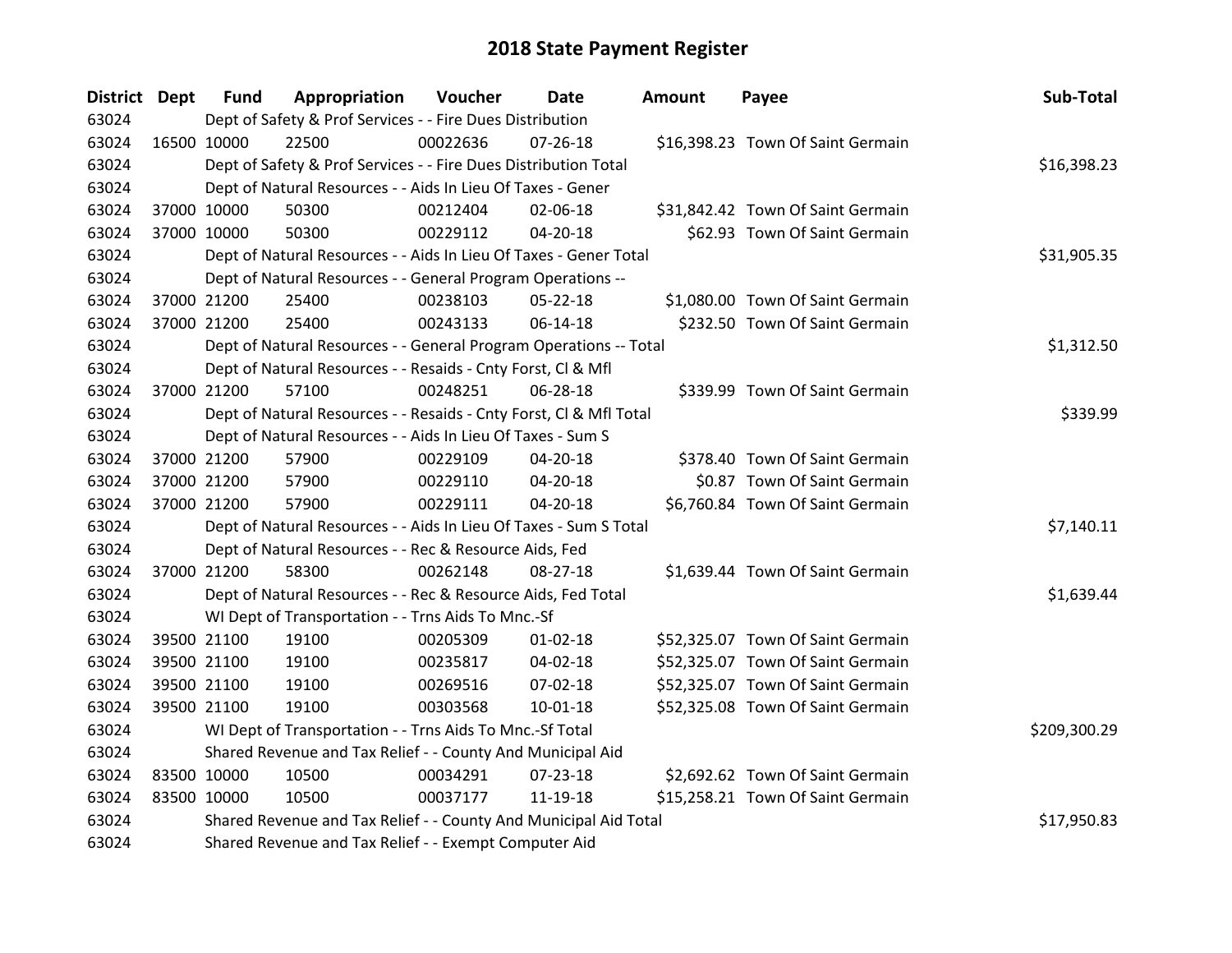| District Dept |                                                             | Fund | Appropriation | <b>Voucher</b> | Date     | Amount | <b>Pavee</b>                  | Sub-Total    |  |
|---------------|-------------------------------------------------------------|------|---------------|----------------|----------|--------|-------------------------------|--------------|--|
| 63024         | 83500 10000                                                 |      | 10900         | 00031452       | 07-23-18 |        | \$60.88 Town Of Saint Germain |              |  |
| 63024         | Shared Revenue and Tax Relief - - Exempt Computer Aid Total |      |               |                |          |        |                               |              |  |
| 63024 Total   |                                                             |      |               |                |          |        |                               | \$286,047.62 |  |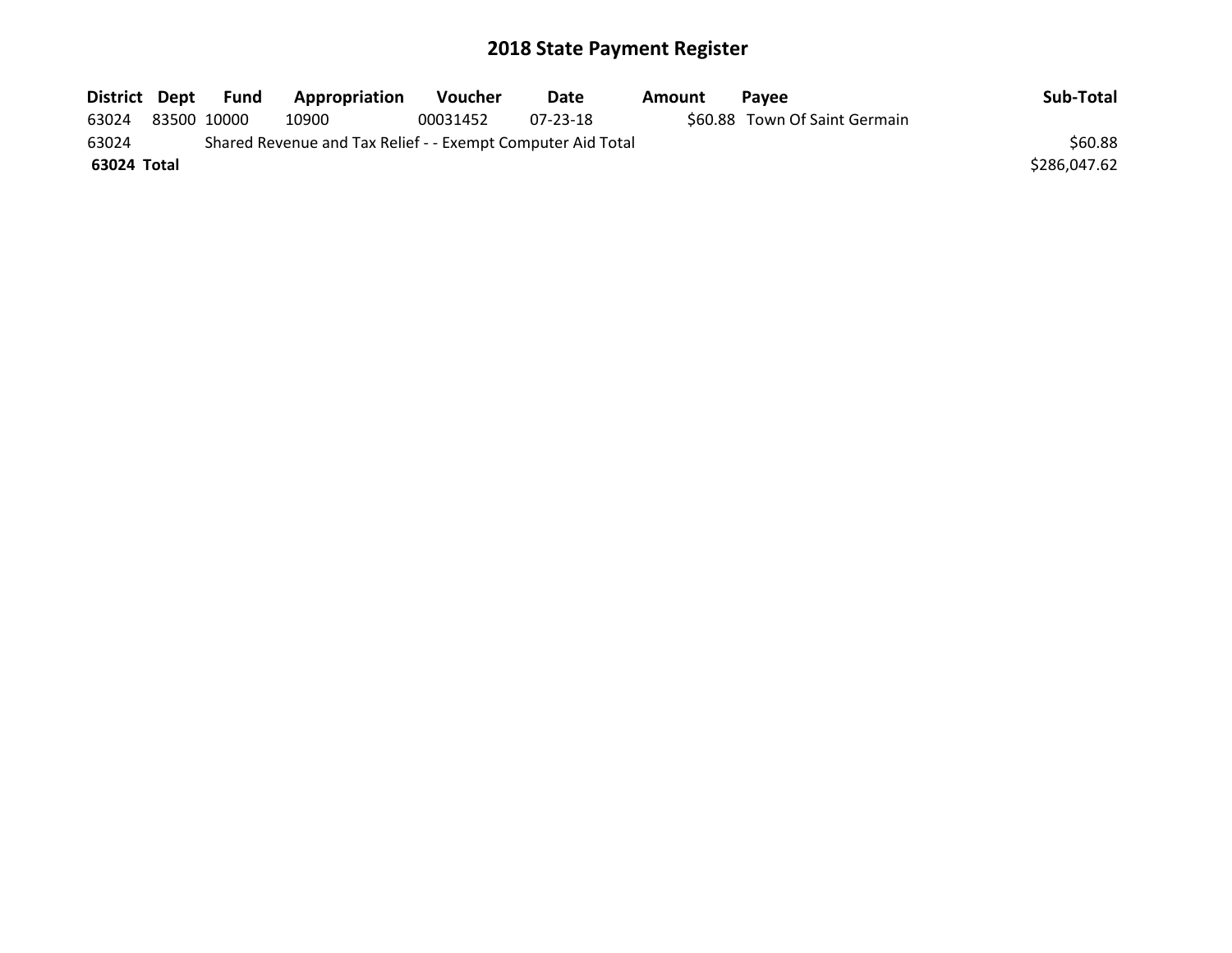| <b>District</b> | <b>Dept</b> | <b>Fund</b> | Appropriation                                                      | Voucher  | Date           | <b>Amount</b> | Payee                          | Sub-Total    |
|-----------------|-------------|-------------|--------------------------------------------------------------------|----------|----------------|---------------|--------------------------------|--------------|
| 63026           |             |             | Dept of Safety & Prof Services - - Fire Dues Distribution          |          |                |               |                                |              |
| 63026           | 16500 10000 |             | 22500                                                              | 00022637 | $07 - 25 - 18$ |               | \$13,499.20 Town Of Washington |              |
| 63026           |             |             | Dept of Safety & Prof Services - - Fire Dues Distribution Total    |          |                |               |                                | \$13,499.20  |
| 63026           |             |             | Dept of Natural Resources - - Gen Program Ops-State Funds-Fr       |          |                |               |                                |              |
| 63026           |             | 37000 21200 | 16600                                                              | 00205121 | $01 - 30 - 18$ |               | \$54.60 Town Of Washington     |              |
| 63026           |             |             | Dept of Natural Resources - - Gen Program Ops-State Funds-Fr Total |          |                |               |                                | \$54.60      |
| 63026           |             |             | Dept of Natural Resources - - Resaids - Cnty Forst, Cl & Mfl       |          |                |               |                                |              |
| 63026           | 37000 21200 |             | 57100                                                              | 00248252 | 06-28-18       |               | \$300.13 Town Of Washington    |              |
| 63026           |             |             | Dept of Natural Resources - - Resaids - Cnty Forst, CI & Mfl Total |          |                |               |                                | \$300.13     |
| 63026           |             |             | Dept of Natural Resources - - Aids In Lieu Of Taxes - Sum S        |          |                |               |                                |              |
| 63026           | 37000 21200 |             | 57900                                                              | 00230287 | 04-20-18       |               | \$123.75 Town Of Washington    |              |
| 63026           | 37000 21200 |             | 57900                                                              | 00230288 | 04-20-18       |               | \$2.73 Town Of Washington      |              |
| 63026           |             |             | Dept of Natural Resources - - Aids In Lieu Of Taxes - Sum S Total  |          |                |               |                                | \$126.48     |
| 63026           |             |             | Dept of Natural Resources - - Resaids - Pymt In Lieu Tax Fed       |          |                |               |                                |              |
| 63026           |             | 37000 21200 | 58400                                                              | 00270524 | $10 - 01 - 18$ |               | \$18,311.41 Town Of Washington |              |
| 63026           |             |             | Dept of Natural Resources - - Resaids - Pymt In Lieu Tax Fed Total |          |                |               |                                | \$18,311.41  |
| 63026           |             |             | Dept of Natural Resources - - Ea - Lake Protection                 |          |                |               |                                |              |
| 63026           | 37000 21200 |             | 66300                                                              | 00204823 | $01 - 03 - 18$ |               | \$6,803.92 Town Of Washington  |              |
| 63026           |             |             | Dept of Natural Resources - - Ea - Lake Protection Total           |          |                |               |                                | \$6,803.92   |
| 63026           |             |             | WI Dept of Transportation - - Trns Aids To Mnc.-Sf                 |          |                |               |                                |              |
| 63026           |             | 39500 21100 | 19100                                                              | 00205310 | $01 - 02 - 18$ |               | \$43,426.04 Town Of Washington |              |
| 63026           |             | 39500 21100 | 19100                                                              | 00235818 | 04-02-18       |               | \$43,426.04 Town Of Washington |              |
| 63026           |             | 39500 21100 | 19100                                                              | 00269517 | 07-02-18       |               | \$43,426.04 Town Of Washington |              |
| 63026           |             | 39500 21100 | 19100                                                              | 00303569 | $10 - 01 - 18$ |               | \$43,426.07 Town Of Washington |              |
| 63026           |             |             | WI Dept of Transportation - - Trns Aids To Mnc.-Sf Total           |          |                |               |                                | \$173,704.19 |
| 63026           |             |             | Shared Revenue and Tax Relief - - County And Municipal Aid         |          |                |               |                                |              |
| 63026           | 83500 10000 |             | 10500                                                              | 00034292 | 07-23-18       |               | \$2,399.86 Town Of Washington  |              |
| 63026           | 83500 10000 |             | 10500                                                              | 00037178 | 11-19-18       |               | \$13,599.19 Town Of Washington |              |
| 63026           |             |             | Shared Revenue and Tax Relief - - County And Municipal Aid Total   |          |                |               |                                | \$15,999.05  |
| 63026           |             |             | Shared Revenue and Tax Relief - - Exempt Computer Aid              |          |                |               |                                |              |
| 63026           | 83500 10000 |             | 10900                                                              | 00031453 | $07 - 23 - 18$ |               | \$115.68 Town Of Washington    |              |
| 63026           |             |             | Shared Revenue and Tax Relief - - Exempt Computer Aid Total        |          |                |               |                                | \$115.68     |
| 63026 Total     |             |             |                                                                    |          |                |               |                                | \$228,914.66 |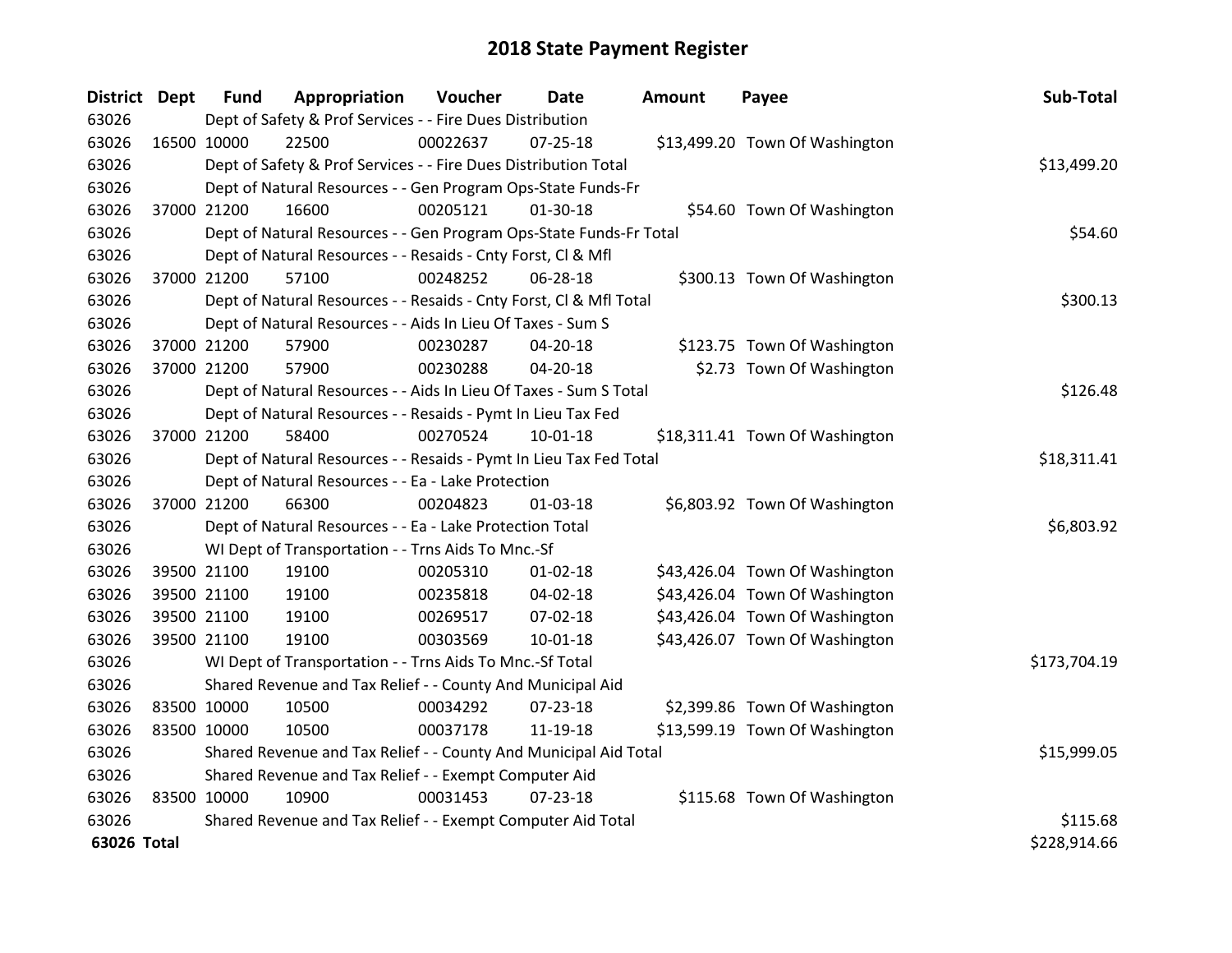| District Dept |             | <b>Fund</b>                                                      | Appropriation                                                          | Voucher  | Date           | <b>Amount</b> | Payee                           | Sub-Total    |
|---------------|-------------|------------------------------------------------------------------|------------------------------------------------------------------------|----------|----------------|---------------|---------------------------------|--------------|
| 63028         |             |                                                                  | Dept of Safety & Prof Services - - Fire Dues Distribution              |          |                |               |                                 |              |
| 63028         | 16500 10000 |                                                                  | 22500                                                                  | 00022638 | $07 - 25 - 18$ |               | \$6,803.18 Winchester, Town Of  |              |
| 63028         |             |                                                                  | Dept of Safety & Prof Services - - Fire Dues Distribution Total        |          |                |               |                                 | \$6,803.18   |
| 63028         |             |                                                                  | Dept of Natural Resources - - Aids In Lieu Of Taxes - Gener            |          |                |               |                                 |              |
| 63028         |             | 37000 10000                                                      | 50300                                                                  | 00212616 | 02-06-18       |               | \$22,333.98 Winchester, Town Of |              |
| 63028         |             | 37000 10000                                                      | 50300                                                                  | 00212617 | 02-06-18       |               | \$876.68 Winchester, Town Of    |              |
| 63028         |             | 37000 10000                                                      | 50300                                                                  | 00230310 | 04-20-18       |               | \$324.20 Winchester, Town Of    |              |
| 63028         |             |                                                                  | Dept of Natural Resources - - Aids In Lieu Of Taxes - Gener Total      |          |                |               |                                 | \$23,534.86  |
| 63028         |             |                                                                  | Dept of Natural Resources - - Resaids - Cnty Forst, Cl & Mfl           |          |                |               |                                 |              |
| 63028         |             | 37000 21200                                                      | 57100                                                                  | 00248253 | 06-28-18       |               | \$1,338.06 Winchester, Town Of  |              |
| 63028         |             |                                                                  | Dept of Natural Resources - - Resaids - Cnty Forst, Cl & Mfl Total     |          |                |               |                                 | \$1,338.06   |
| 63028         |             |                                                                  | Dept of Natural Resources - - Aids In Lieu Of Taxes - Sum S            |          |                |               |                                 |              |
| 63028         |             | 37000 21200                                                      | 57900                                                                  | 00230309 | 04-20-18       |               | \$4,047.54 Winchester, Town Of  |              |
| 63028         |             |                                                                  | Dept of Natural Resources - - Aids In Lieu Of Taxes - Sum S Total      |          |                |               |                                 | \$4,047.54   |
| 63028         |             |                                                                  | Dept of Natural Resources - - Rec & Resource Aids, Fed                 |          |                |               |                                 |              |
| 63028         | 37000 21200 |                                                                  | 58300                                                                  | 00275011 | 10-30-18       |               | \$1,642.29 Winchester, Town Of  |              |
| 63028         |             |                                                                  | Dept of Natural Resources - - Rec & Resource Aids, Fed Total           |          |                |               |                                 | \$1,642.29   |
| 63028         |             |                                                                  | WI Dept of Transportation - - Trns Aids To Mnc.-Sf                     |          |                |               |                                 |              |
| 63028         | 39500 21100 |                                                                  | 19100                                                                  | 00205311 | $01 - 02 - 18$ |               | \$25,902.73 Winchester, Town Of |              |
| 63028         |             | 39500 21100                                                      | 19100                                                                  | 00235819 | 04-02-18       |               | \$25,902.73 Winchester, Town Of |              |
| 63028         | 39500 21100 |                                                                  | 19100                                                                  | 00269518 | 07-02-18       |               | \$25,902.73 Winchester, Town Of |              |
| 63028         |             | 39500 21100                                                      | 19100                                                                  | 00303570 | 10-01-18       |               | \$25,902.74 Winchester, Town Of |              |
| 63028         |             |                                                                  | WI Dept of Transportation - - Trns Aids To Mnc.-Sf Total               |          |                |               |                                 | \$103,610.93 |
| 63028         |             |                                                                  | Department of Health Services - - Emergency Medical Services, Ai       |          |                |               |                                 |              |
| 63028         | 43500 10000 |                                                                  | 11900                                                                  | 00229477 | 08-31-18       |               | \$4,482.32 Winchester, Town Of  |              |
| 63028         |             |                                                                  | Department of Health Services - - Emergency Medical Services, Ai Total |          |                |               |                                 | \$4,482.32   |
| 63028         |             | Shared Revenue and Tax Relief - - County And Municipal Aid       |                                                                        |          |                |               |                                 |              |
| 63028         | 83500 10000 |                                                                  | 10500                                                                  | 00034293 | $07 - 23 - 18$ |               | \$878.99 Winchester, Town Of    |              |
| 63028         | 83500 10000 |                                                                  | 10500                                                                  | 00037179 | 11-19-18       |               | \$4,980.91 Winchester, Town Of  |              |
| 63028         |             | Shared Revenue and Tax Relief - - County And Municipal Aid Total | \$5,859.90                                                             |          |                |               |                                 |              |
| 63028         |             |                                                                  | Shared Revenue and Tax Relief - - Exempt Computer Aid                  |          |                |               |                                 |              |
| 63028         | 83500 10000 |                                                                  | 10900                                                                  | 00031454 | $07 - 23 - 18$ |               | \$24.35 Winchester, Town Of     |              |
| 63028         |             |                                                                  | Shared Revenue and Tax Relief - - Exempt Computer Aid Total            |          |                |               |                                 | \$24.35      |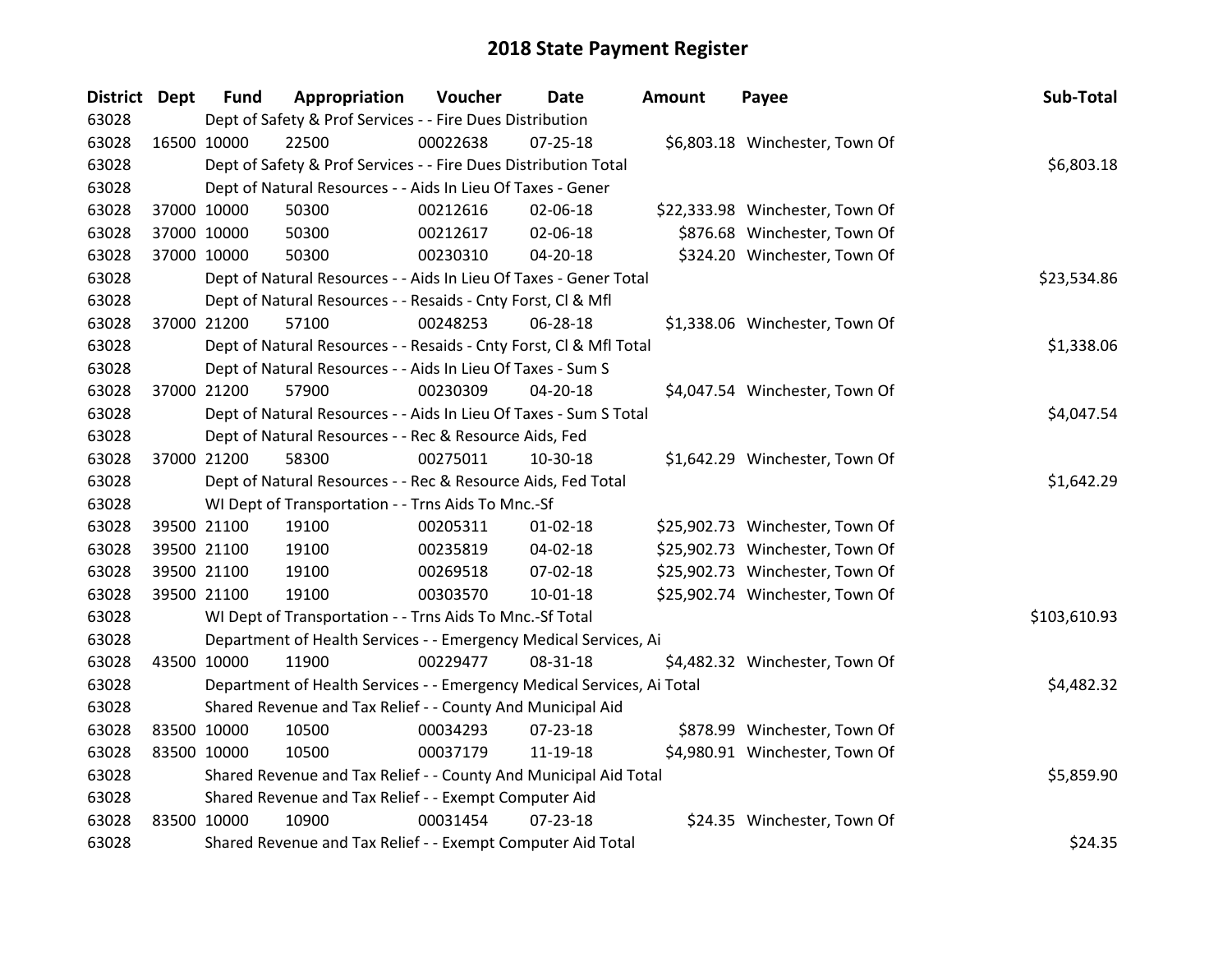|             | District Dept Fund Appropriation | Voucher | <b>Date</b> | Amount | Payee | Sub-Total    |
|-------------|----------------------------------|---------|-------------|--------|-------|--------------|
| 63028 Total |                                  |         |             |        |       | \$151,343.43 |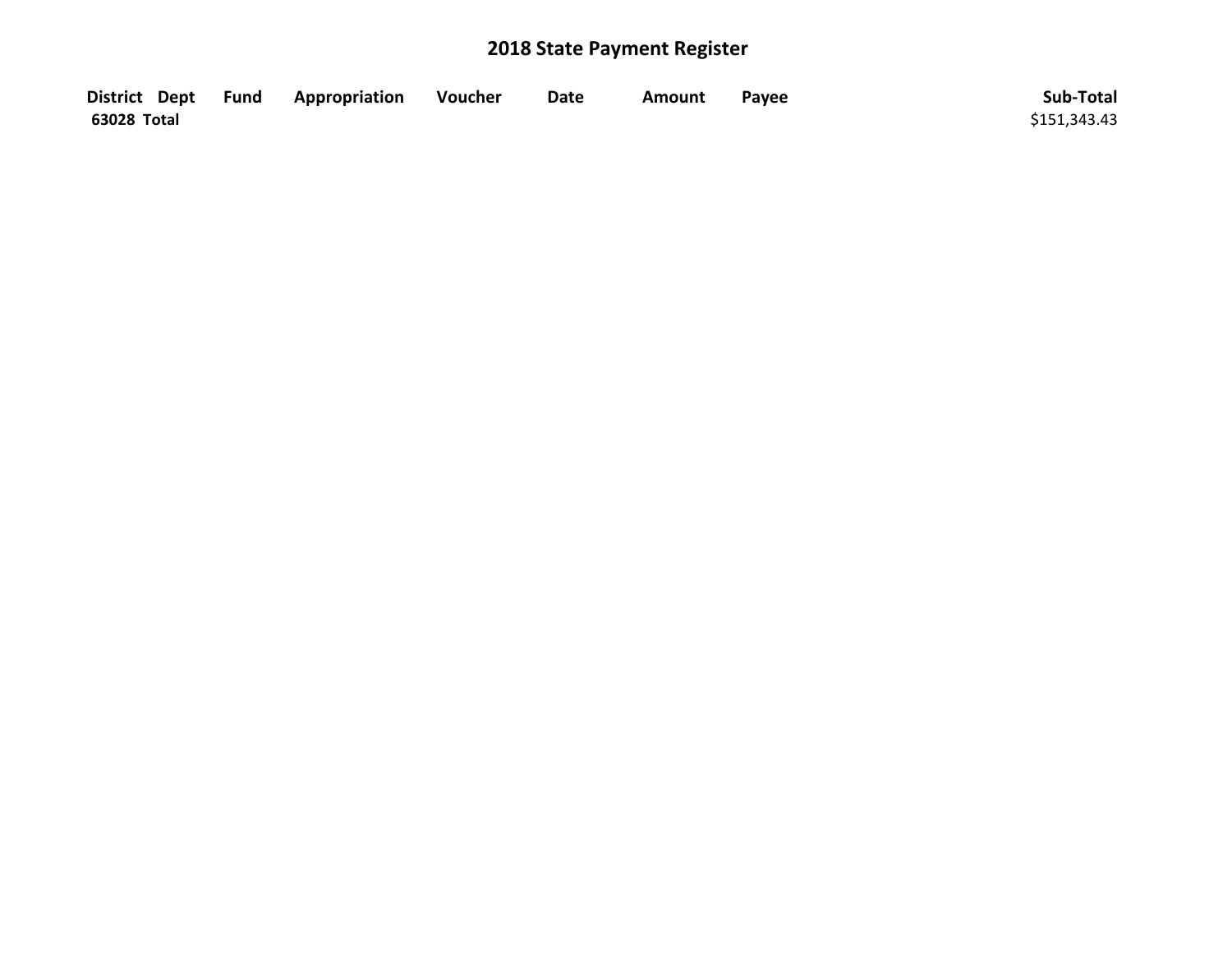| District Dept | <b>Fund</b>                                           | Appropriation                                                         | Voucher  | <b>Date</b>    | <b>Amount</b> | Payee                            | Sub-Total    |
|---------------|-------------------------------------------------------|-----------------------------------------------------------------------|----------|----------------|---------------|----------------------------------|--------------|
| 63221         |                                                       | Dept of Safety & Prof Services - - Fire Dues Distribution             |          |                |               |                                  |              |
| 63221         | 16500 10000                                           | 22500                                                                 | 00022639 | $07 - 25 - 18$ |               | \$6,711.54 City Of Eagle River   |              |
| 63221         |                                                       | Dept of Safety & Prof Services - - Fire Dues Distribution Total       |          |                |               |                                  | \$6,711.54   |
| 63221         |                                                       | WI Dept of Transportation - - Trns Aids To Mnc.-Sf                    |          |                |               |                                  |              |
| 63221         | 39500 21100                                           | 19100                                                                 | 00205312 | $01 - 02 - 18$ |               | \$67,593.28 City Of Eagle River  |              |
| 63221         | 39500 21100                                           | 19100                                                                 | 00235820 | 04-02-18       |               | \$67,593.28 City Of Eagle River  |              |
| 63221         | 39500 21100                                           | 19100                                                                 | 00269519 | 07-02-18       |               | \$67,593.28 City Of Eagle River  |              |
| 63221         | 39500 21100                                           | 19100                                                                 | 00303571 | 10-01-18       |               | \$67,593.30 City Of Eagle River  |              |
| 63221         |                                                       | WI Dept of Transportation - - Trns Aids To Mnc.-Sf Total              |          |                |               |                                  | \$270,373.14 |
| 63221         |                                                       | WI Dept of Transportation - - Loc Rd Imp Prg St Fd                    |          |                |               |                                  |              |
| 63221         | 39500 21100                                           | 27800                                                                 | 00270990 | 07-02-18       |               | \$6,731.53 City Of Eagle River   |              |
| 63221         | 39500 21100                                           | 27800                                                                 | 00271002 | 07-02-18       |               | \$6,841.56 City Of Eagle River   |              |
| 63221         |                                                       | WI Dept of Transportation - - Loc Rd Imp Prg St Fd Total              |          |                |               |                                  | \$13,573.09  |
| 63221         |                                                       | Department of Justice - - Law Enforcement Train, Local                |          |                |               |                                  |              |
| 63221         | 45500 10000                                           | 23100                                                                 | 00052724 | 10-04-18       |               | \$960.00 City Of Eagle River     |              |
| 63221         |                                                       | Department of Justice - - Law Enforcement Train, Local Total          |          |                |               |                                  | \$960.00     |
| 63221         |                                                       | Department of Justice - - Federal Aid, State Operations               |          |                |               |                                  |              |
| 63221         | 45500 10000                                           | 24100                                                                 | 00051433 | 09-10-18       |               | \$246.00 City Of Eagle River     |              |
| 63221         |                                                       | Department of Justice - - Federal Aid, State Operations Total         |          |                |               |                                  | \$246.00     |
| 63221         |                                                       | Department of Administration - - Federal Aid, Local Assistance        |          |                |               |                                  |              |
| 63221         | 50500 10000                                           | 74300                                                                 | 00089831 | 10-10-18       |               | \$475,000.00 City Of Eagle River |              |
| 63221         |                                                       | Department of Administration - - Federal Aid, Local Assistance Total  |          |                |               |                                  | \$475,000.00 |
| 63221         |                                                       | Shared Revenue and Tax Relief - - Expenditure Restraint Program       |          |                |               |                                  |              |
| 63221         | 83500 10000                                           | 10100                                                                 | 00034294 | 07-23-18       |               | \$44,375.81 City Of Eagle River  |              |
| 63221         |                                                       | Shared Revenue and Tax Relief - - Expenditure Restraint Program Total |          |                |               |                                  | \$44,375.81  |
| 63221         |                                                       | Shared Revenue and Tax Relief - - County And Municipal Aid            |          |                |               |                                  |              |
| 63221         | 83500 10000                                           | 10500                                                                 | 00034294 | 07-23-18       |               | \$3,560.75 City Of Eagle River   |              |
| 63221         | 83500 10000                                           | 10500                                                                 | 00037180 | 11-19-18       |               | \$20,177.59 City Of Eagle River  |              |
| 63221         |                                                       | Shared Revenue and Tax Relief - - County And Municipal Aid Total      |          |                |               |                                  | \$23,738.34  |
| 63221         | Shared Revenue and Tax Relief - - Exempt Computer Aid |                                                                       |          |                |               |                                  |              |
| 63221         | 83500 10000                                           | 10900                                                                 | 00031455 | $07 - 23 - 18$ |               | \$5,713.78 City Of Eagle River   |              |
| 63221         | 83500 10000                                           | 10900                                                                 | 00032545 | 07-23-18       |               | \$2,671.72 City Of Eagle River   |              |
| 63221         |                                                       | Shared Revenue and Tax Relief - - Exempt Computer Aid Total           |          |                |               |                                  | \$8,385.50   |